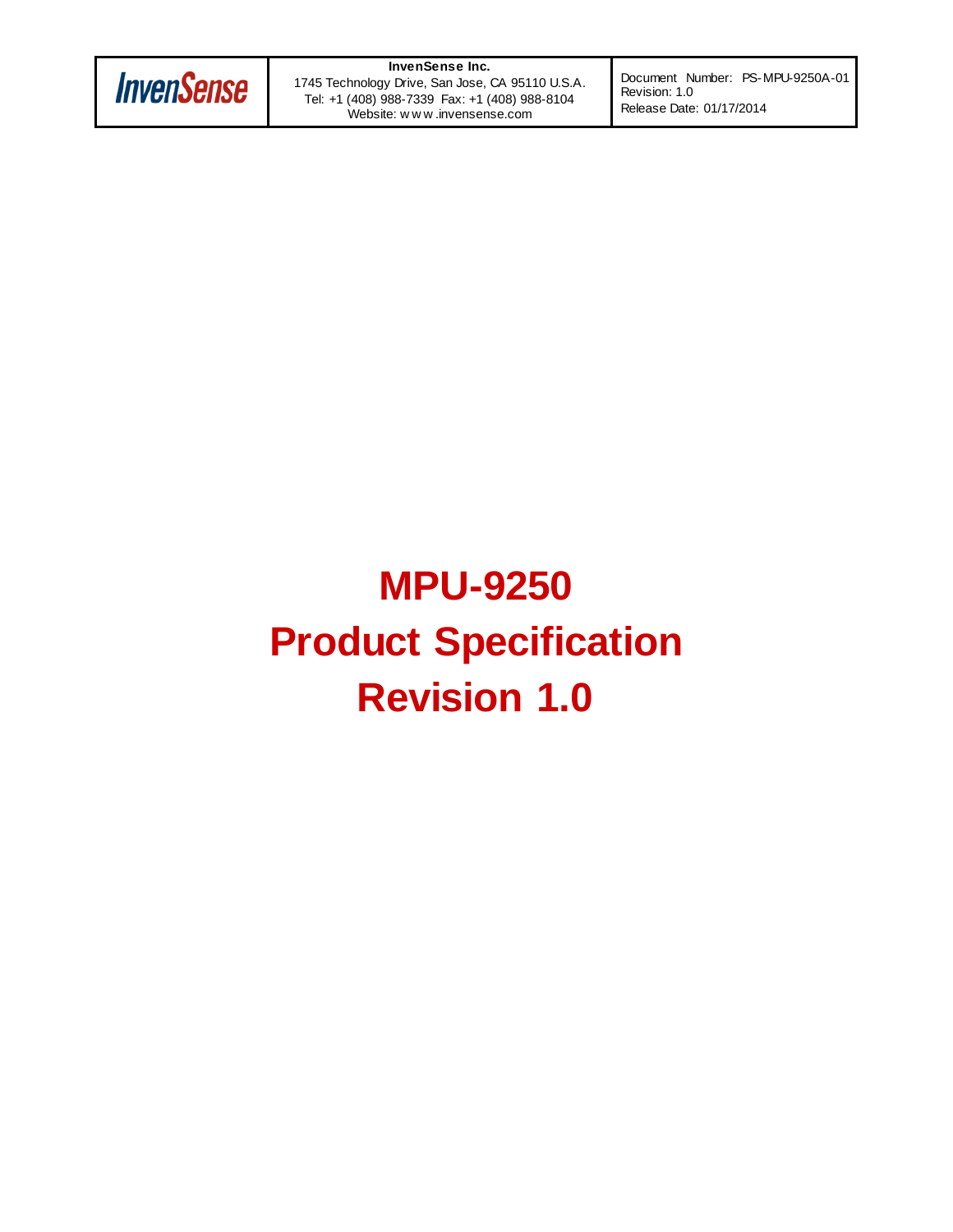

# **CONTENTS**

| 1 |      |                                                                            |  |
|---|------|----------------------------------------------------------------------------|--|
|   | 1.1  |                                                                            |  |
|   | 1.2  |                                                                            |  |
|   | 1.3  |                                                                            |  |
|   | 1.4  |                                                                            |  |
|   |      |                                                                            |  |
|   | 2.1  |                                                                            |  |
|   | 2.2  |                                                                            |  |
|   | 2.3  |                                                                            |  |
|   | 2.4  |                                                                            |  |
|   | 2.5  |                                                                            |  |
|   |      |                                                                            |  |
|   | 3.1  |                                                                            |  |
|   | 3.2  |                                                                            |  |
|   | 3.3  |                                                                            |  |
|   | 3.4  |                                                                            |  |
|   | 3.5  |                                                                            |  |
|   | 3.6  |                                                                            |  |
|   | 3.7  |                                                                            |  |
|   |      |                                                                            |  |
|   | 4.1  |                                                                            |  |
|   | 4.2  |                                                                            |  |
|   | 4.3  |                                                                            |  |
|   | 4.4  |                                                                            |  |
|   | 4.5  |                                                                            |  |
|   | 4.6  | THREE-AXIS MEMS GYROSCOPE WITH 16-BIT ADCS AND SIGNAL CONDITIONING 22      |  |
|   | 4.7  | THREE-AXIS MEMS ACCELEROMETER WITH 16-BIT ADCS AND SIGNAL CONDITIONING  22 |  |
|   | 4.8  | THREE-AXIS MEMS MAGNETOMETER WITH 16-BIT ADCS AND SIGNAL CONDITIONING  22  |  |
|   | 4.9  |                                                                            |  |
|   | 4.10 |                                                                            |  |
|   | 4.11 |                                                                            |  |
|   | 4.12 |                                                                            |  |
|   | 4.13 |                                                                            |  |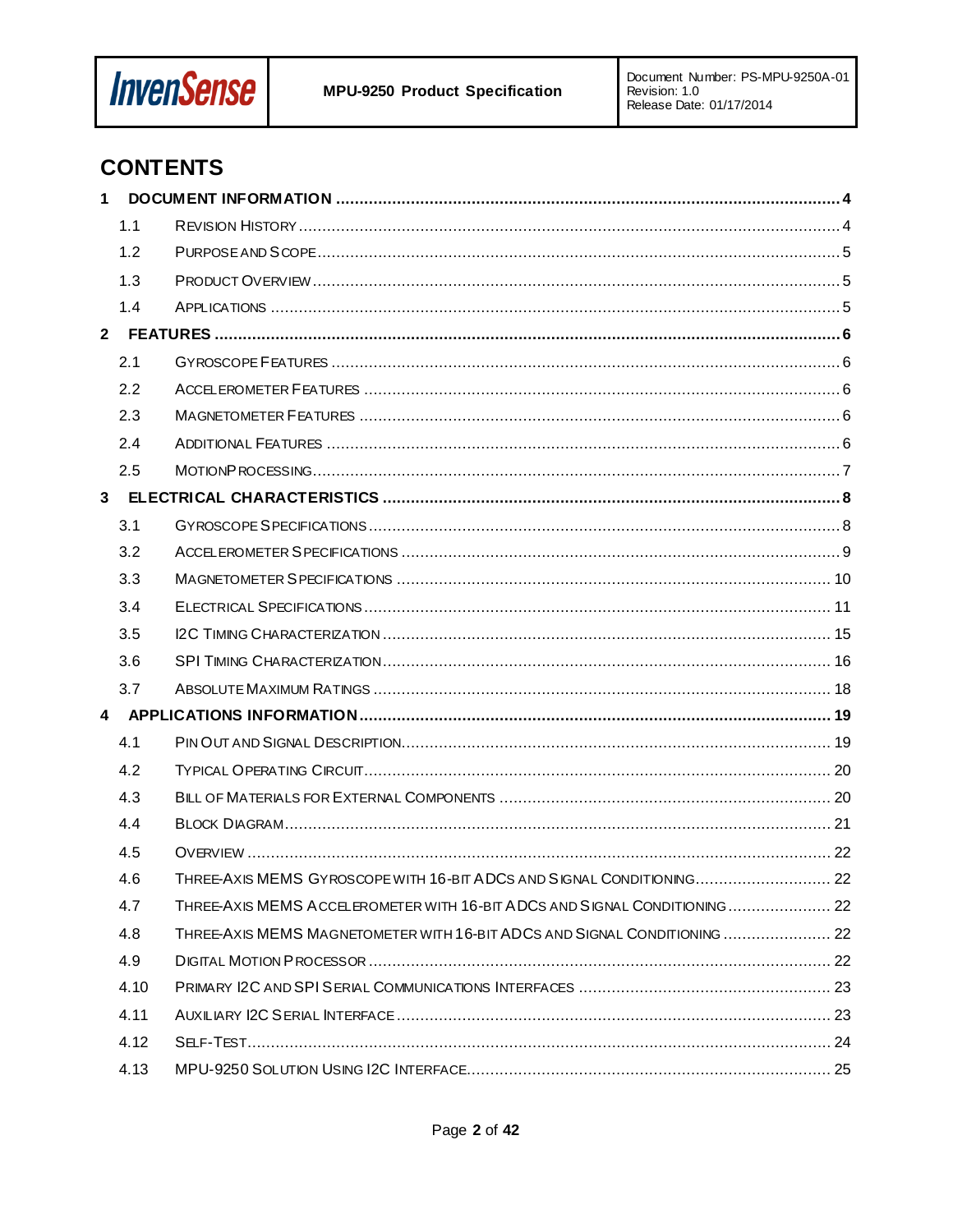

|   | 4.14 |  |
|---|------|--|
|   | 4.15 |  |
|   | 4.16 |  |
|   | 4.17 |  |
|   | 4.18 |  |
|   | 4.19 |  |
|   | 4.20 |  |
|   | 4.21 |  |
|   | 4.22 |  |
|   | 4.23 |  |
| 5 |      |  |
| 6 |      |  |
|   | 6.1  |  |
|   |      |  |
|   | 7.1  |  |
|   | 7.2  |  |
|   | 7.3  |  |
|   | 7.4  |  |
|   | 7.5  |  |
|   |      |  |
|   | 8.1  |  |
|   |      |  |
|   | 9.1  |  |
|   | 9.2  |  |
|   |      |  |
|   |      |  |
|   | 11.1 |  |
|   | 11.2 |  |
|   |      |  |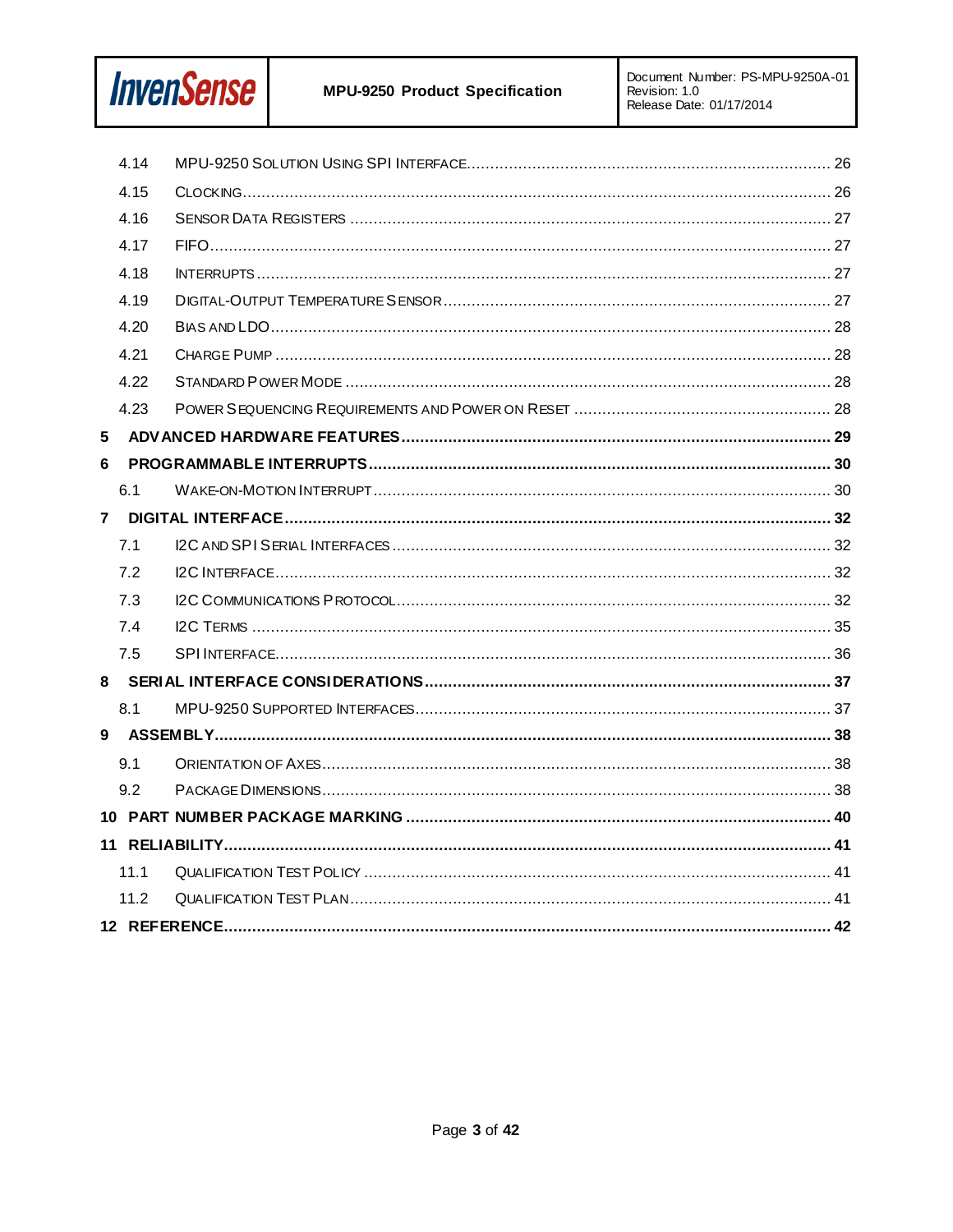

# <span id="page-3-0"></span>**1 Document Information**

## <span id="page-3-1"></span>**1.1 Revision History**

| <b>Revision</b><br>Date | <b>Revision</b> | <b>Description</b> |
|-------------------------|-----------------|--------------------|
| 01/17/14                | 1.0             | Initial Release    |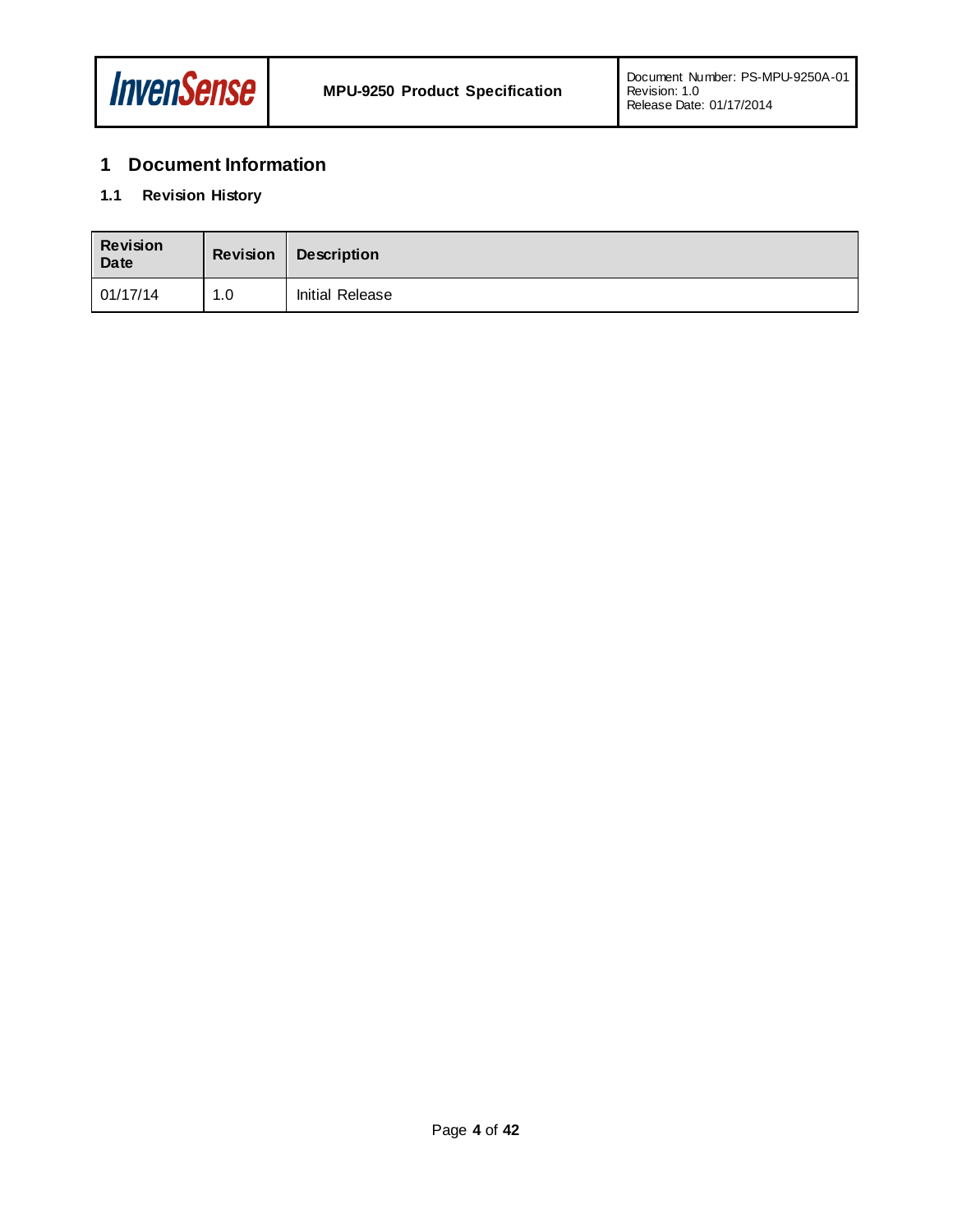

#### <span id="page-4-0"></span>**1.2 Purpose and Scope**

This document is a preliminary product specification, providing a description, specifications, and design related information on the MPU-9250™ MotionTracking device. The device is housed in a small 3x3x1mm QFN package.

Specifications are subject to change without notice. Final specifications will be updated based upon characterization of production silicon. For references to register map and descriptions of individual registers, please refer to the MPU-9250 Register Map and Register Descriptions document.

#### <span id="page-4-1"></span>**1.3 Product Overview**

MPU-9250 is a multi-chip module (MCM) consisting of two dies integrated into a single QFN package. One die houses the 3-Axis gyroscope and the 3-Axis accelerometer. The other die houses the AK8963 3-Axis magnetometer from Asahi Kasei Microdevices Corporation. Hence, the MPU-9250 is a 9-axis MotionTracking device that combines a 3-axis gyroscope, 3-axis accelerometer, 3-axis magnetometer and a Digital Motion Processor™ (DMP) all in a small 3x3x1mm package available as a pin-compatible upgrade from the MPU-6515. With its dedicated I<sup>2</sup>C sensor bus, the MPU-9250 directly provides complete 9-axis MotionFusion<sup>™</sup> output. The MPU-9250 MotionTracking device, with its 9-axis integration, on-chip MotionFusion™, and run-time calibration firmware, enables manufacturers to eliminate the costly and complex selection, qualification, and system level integration of discrete devices, guaranteeing optimal motion performance for consumers. MPU-9250 is also designed to interface with multiple non-inertial digital sensors, such as pressure sensors, on its auxiliary  $I^2C$  port.

MPU-9250 features three 16-bit analog-to-digital converters (ADCs) for digitizing the gyroscope outputs, three 16-bit ADCs for digitizing the accelerometer outputs, and three 16-bit ADCs for digitizing the magnetometer outputs. For precision tracking of both fast and slow motions, the parts feature a userprogrammable gyroscope full-scale range of ±250, ±500, ±1000, and ±2000°/sec (dps), a userprogrammable accelerometer full-scale range of ±2*g*, ±4*g*, ±8*g*, and ±16*g*, and a magnetometer full-scale range of  $±4800\mu$ T.

Other industry-leading features include programmable digital filters, a precision clock with 1% drift from - 40°C to 85°C, an embedded temperature sensor, and programmable interrupts. The device features l<sup>2</sup>C and SPI serial interfaces, a VDD operating range of 2.4V to 3.6V, and a separate digital IO supply, VDDIO from 1.71V to VDD.

Communication with all registers of the device is performed using either  $I^2C$  at 400kHz or SPI at 1MHz. For applications requiring faster communications, the sensor and interrupt registers may be read using SPI at 20MHz.

By leveraging its patented and volume-proven CMOS-MEMS fabrication platform, which integrates MEMS wafers with companion CMOS electronics through wafer-level bonding, InvenSense has driven the package size down to a footprint and thickness of 3x3x1mm, to provide a very small yet high performance low cost package. The device provides high robustness by supporting 10,000*g* shock reliability.

#### <span id="page-4-2"></span>**1.4 Applications**

- *TouchAnywhere*™ technology (for "no touch" UI Application Control/Navigation)
- *MotionCommand*™ technology (for Gesture Short-cuts)
- Motion-enabled game and application framework
- Location based services, points of interest, and dead reckoning
- Handset and portable gaming
- Motion-based game controllers
- 3D remote controls for Internet connected DTVs and set top boxes, 3D mice
- Wearable sensors for health, fitness and sports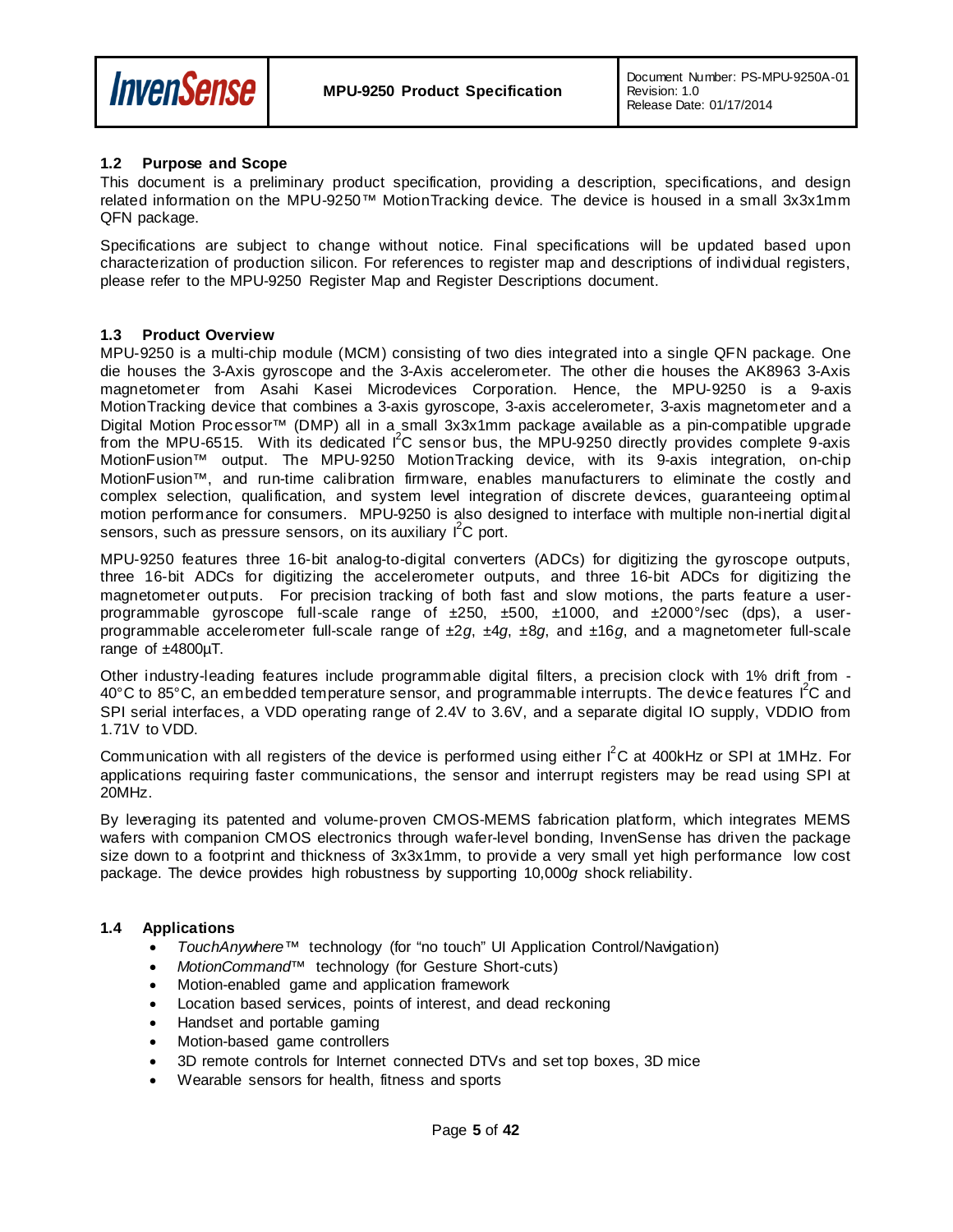

## <span id="page-5-0"></span>**2 Features**

#### <span id="page-5-1"></span>**2.1 Gyroscope Features**

The triple-axis MEMS gyroscope in the MPU-9250 includes a wide range of features:

- Digital-output X-, Y-, and Z-Axis angular rate sensors (gyroscopes) with a user-programmable fullscale range of ±250, ±500, ±1000, and ±2000°/sec and integrated 16-bit ADCs
- Digitally-programmable low-pass filter
- Gyroscope operating current: 3.2mA
- Sleep mode current: 8µA
- Factory calibrated sensitivity scale factor
- Self-test

#### <span id="page-5-2"></span>**2.2 Accelerometer Features**

The triple-axis MEMS accelerometer in MPU-9250 includes a wide range of features:

- Digital-output triple-axis accelerometer with a programmable full scale range of ±2*g*, ±4*g*, ±8*g* and ±16*g* and integrated 16-bit ADCs
- Accelerometer normal operating current: 450µA
- Low power accelerometer mode current: 8.4µA at 0.98Hz, 19.8µA at 31.25Hz
- Sleep mode current: 8µA
- User-programmable interrupts
- Wake-on-motion interrupt for low power operation of applications processor
- Self-test

#### <span id="page-5-3"></span>**2.3 Magnetometer Features**

The triple-axis MEMS magnetometer in MPU-9250 includes a wide range of features:

- 3-axis silicon monolithic Hall-effect magnetic sensor with magnetic concentrator
- Wide dynamic measurement range and high resolution with lower current consumption.
- Output data resolution of 14 bit (0.6µT/LSB) or 16 bit (15µT/LSB)
- Full scale measurement range is ±4800µT
- Magnetometer normal operating current: 280µA at 8Hz repetition rate
- Self-test function with internal magnetic source to confirm magnetic sensor operation on end products

#### <span id="page-5-4"></span>**2.4 Additional Features**

The MPU-9250 includes the following additional features:

- Auxiliary master  $I^2C$  bus for reading data from external sensors (e.g. pressure sensor)
- 3.5mA operating current when all 9 motion sensing axes and the DMP are enabled
- VDD supply voltage range of  $2.4 3.6V$
- VDDIO reference voltage for auxiliary  $I^2C$  devices
- Smallest and thinnest QFN package for portable devices: 3x3x1mm
- Minimal cross-axis sensitivity between the accelerometer, gyroscope and magnetometer axes
- 512 byte FIFO buffer enables the applications processor to read the data in bursts
- Digital-output temperature sensor
- User-programmable digital filters for gyroscope, accelerometer, and temp sensor
- 10,000 *g* shock tolerant
- $\bullet$  400kHz Fast Mode  $I^2C$  for communicating with all registers
- 1MHz SPI serial interface for communicating with all registers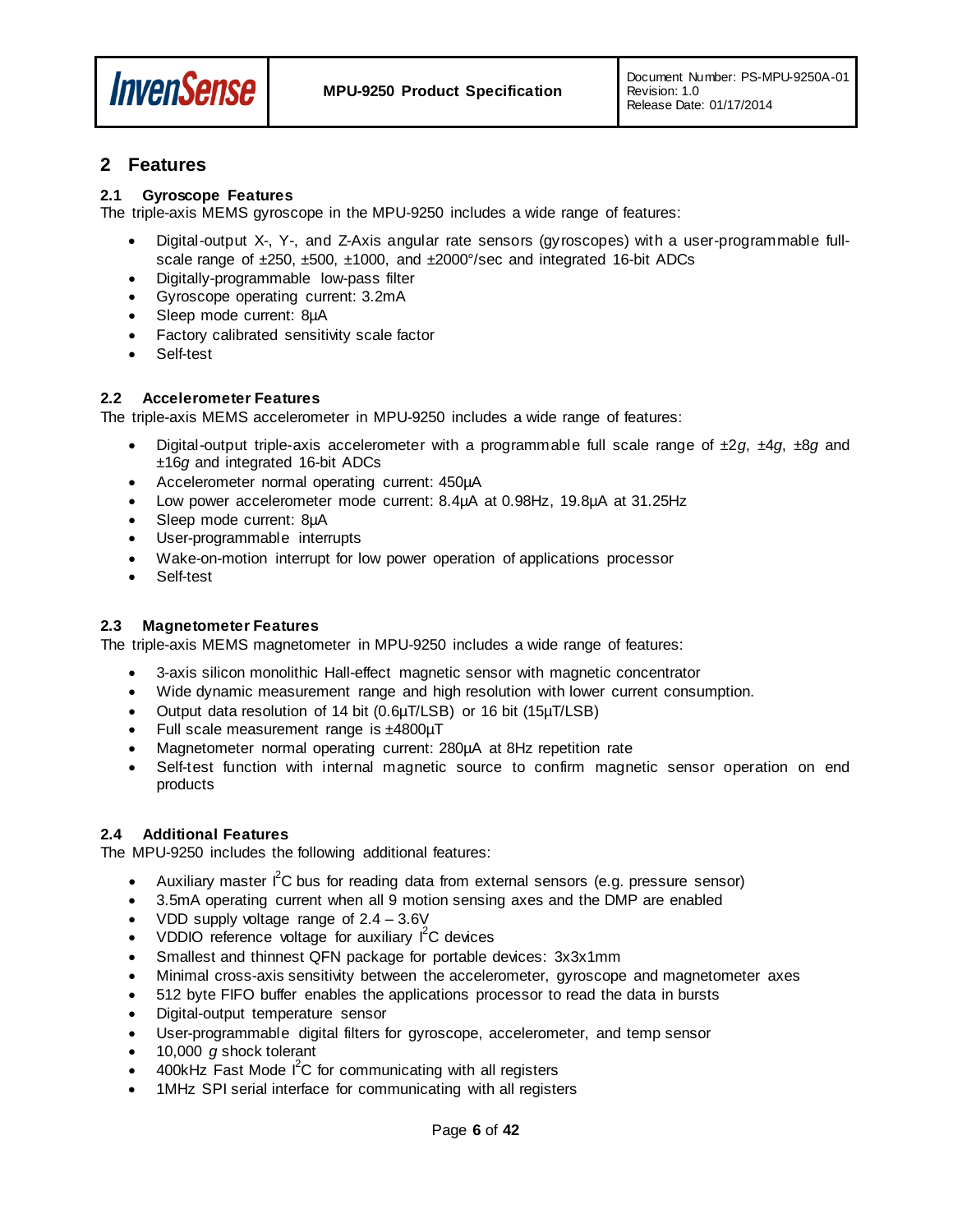

- 20MHz SPI serial interface for reading sensor and interrupt registers
- MEMS structure hermetically sealed and bonded at wafer level
- RoHS and Green compliant

#### <span id="page-6-0"></span>**2.5 MotionProcessing**

- Internal Digital Motion Processing™ (DMP™) engine supports advanced MotionProcessing and low power functions such as gesture recognition using programmable interrupts
- Low-power pedometer functionality allows the host processor to sleep while the DMP maintains the step count.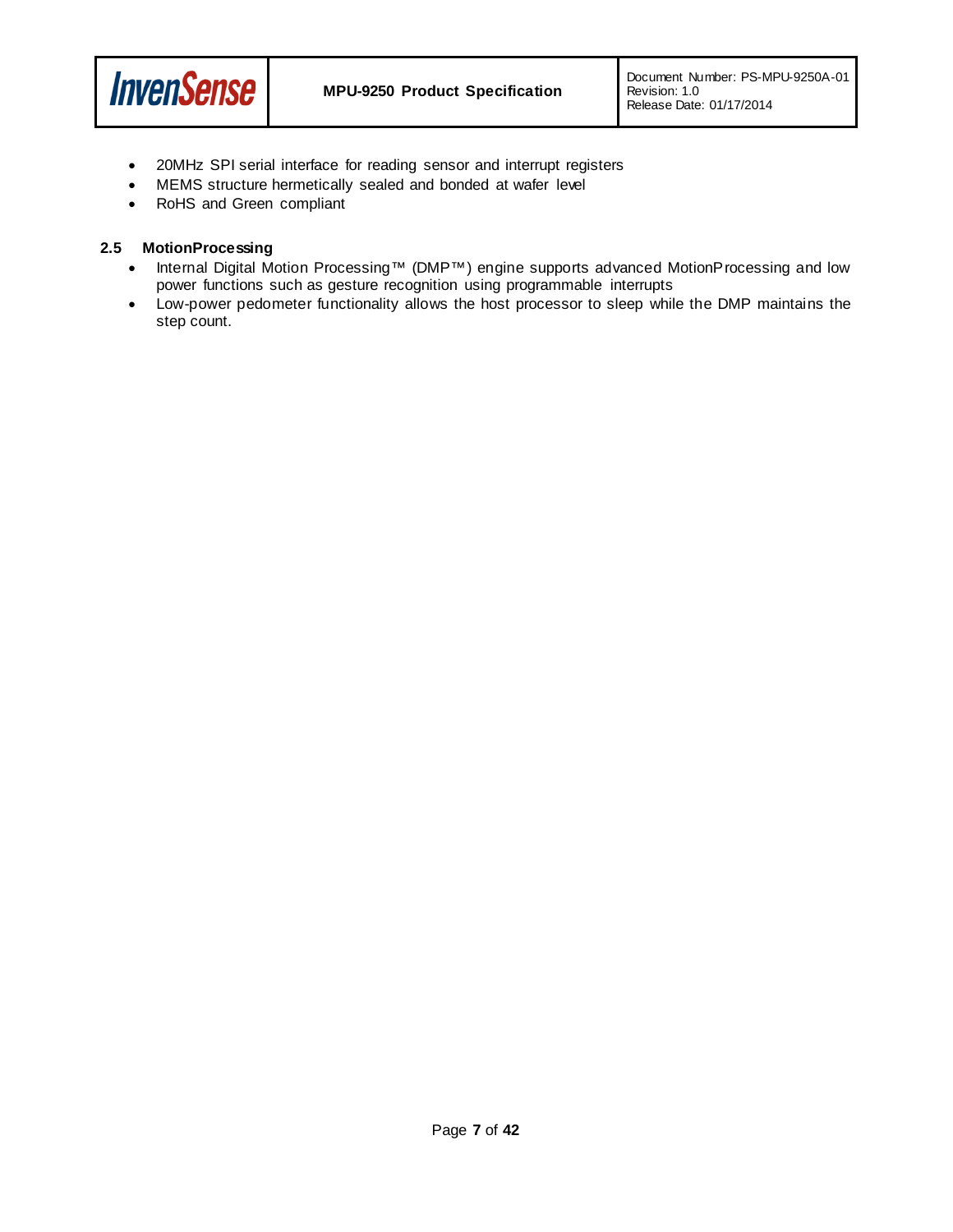

## <span id="page-7-0"></span>**3 Electrical Characteristics**

#### <span id="page-7-1"></span>**3.1 Gyroscope Specifications**

Typical Operating Circuit of section  $4.2$ , VDD = 2.5V, VDDIO = 2.5V, T<sub>A</sub>=25°C, unless otherwise noted.

| <b>PARAMETER</b>                        | <b>CONDITIONS</b>                    | <b>MIN</b> | <b>TYP</b> | <b>MAX</b> | <b>UNITS</b>               |
|-----------------------------------------|--------------------------------------|------------|------------|------------|----------------------------|
| Full-Scale Range                        | $FS$ $SEL=0$                         |            | ±250       |            | $\frac{0}{\text{S}}$       |
|                                         | FS SEL=1                             |            | ±500       |            | $\sigma$ /s                |
|                                         | FS SEL=2                             |            | ±1000      |            | $^{\circ}/s$               |
|                                         | FS_SEL=3                             |            | ±2000      |            | 0/S                        |
| Gyroscope ADC Word Length               |                                      |            | 16         |            | bits                       |
| Sensitivity Scale Factor                | FS SEL=0                             |            | 131        |            | LSB/(°/s)                  |
|                                         | FS SEL=1                             |            | 65.5       |            | LSB/(°/s)                  |
|                                         | FS SEL=2                             |            | 32.8       |            | LSB/(°/s)                  |
|                                         | FS SEL=3                             |            | 16.4       |            | LSB/(°/s)                  |
| Sensitivity Scale Factor Tolerance      | $25^{\circ}$ C                       |            | ±3         |            | %                          |
| Sensitivity Scale Factor Variation Over | $-40^{\circ}$ C to $+85^{\circ}$ C   |            | ±4         |            | %                          |
| Temperature                             |                                      |            |            |            |                            |
| Nonlinearity                            | Best fit straight line; 25°C         |            | ±0.1       |            | %                          |
| Cross-Axis Sensitivity                  |                                      |            | ±2         |            | $\%$                       |
| Initial ZRO Tolerance                   | $25^{\circ}$ C                       |            | ±5         |            | $\overline{\frac{0}{s}}$   |
| ZRO Variation Over Temperature          | -40 $^{\circ}$ C to +85 $^{\circ}$ C |            | ±30        |            | $\sigma$ /s                |
| <b>Total RMS Noise</b>                  | $DLPFCFG=2$ (92 Hz)                  |            | 0.1        |            | $0/s$ -rms                 |
| Rate Noise Spectral Density             |                                      |            | 0.01       |            | $^{\circ}$ /s/ $\sqrt{Hz}$ |
| Gyroscope Mechanical Frequencies        |                                      | 25         | 27         | 29         | <b>KHz</b>                 |
| Low Pass Filter Response                | Programmable Range                   | 5          |            | 250        | Hz                         |
| Gyroscope Startup Time                  | From Sleep mode                      |            | 35         |            | ms.                        |
| Output Data Rate                        | Programmable, Normal mode            | 4          |            | 8000       | Hz                         |

**Table 1 Gyroscope Specifications**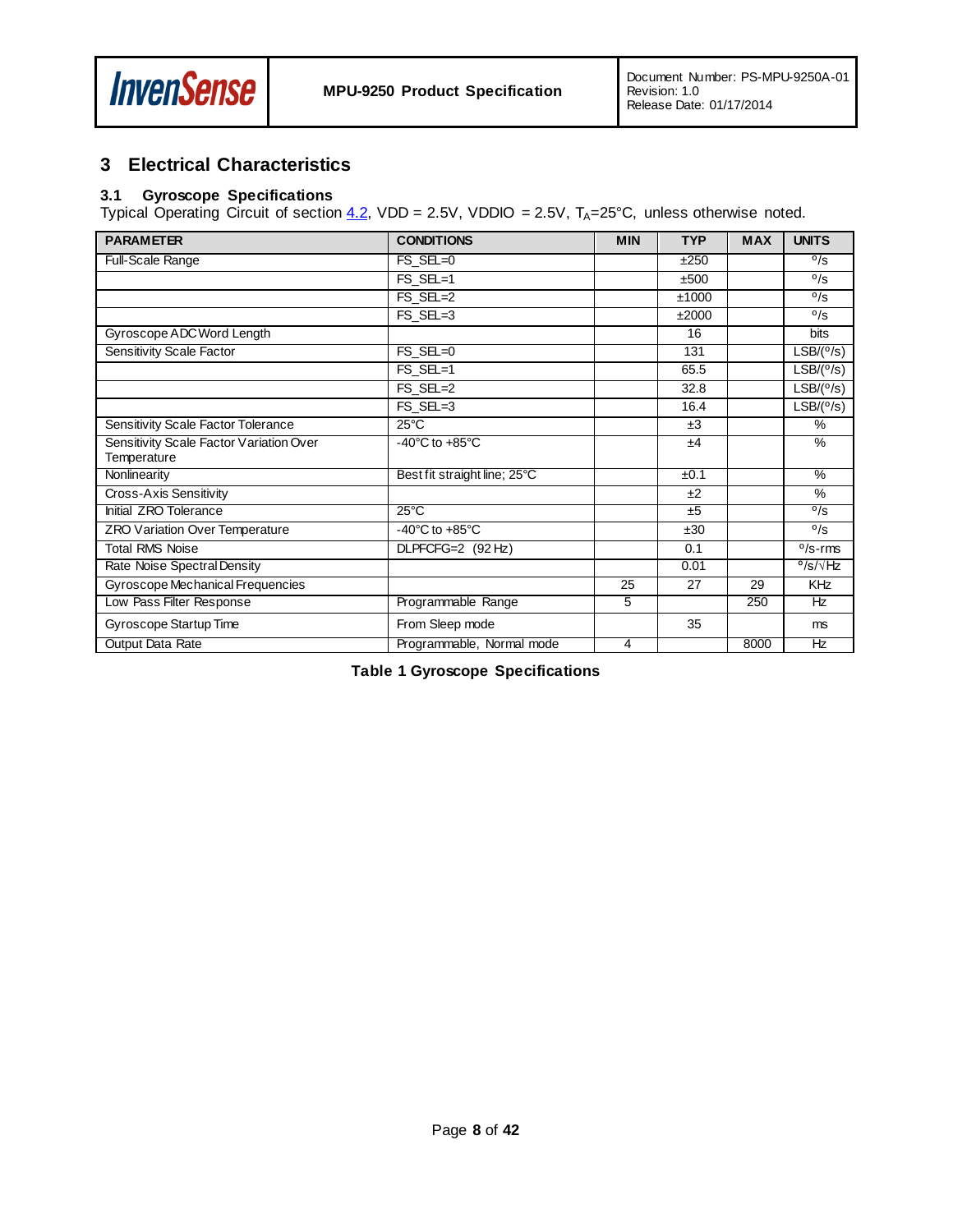

#### <span id="page-8-0"></span>**3.2 Accelerometer Specifications**

Typical Operating Circuit of section  $4.2$ , VDD = 2.5V, VDDIO = 2.5V, T<sub>A</sub>=25°C, unless otherwise noted.

| <b>PARAMETER</b>                     | <b>CONDITIONS</b>                           | <b>MIN</b> | <b>TYP</b>      | <b>MAX</b>     | <b>UNITS</b>        |
|--------------------------------------|---------------------------------------------|------------|-----------------|----------------|---------------------|
|                                      | AFS SEL=0                                   |            | ±2              |                | g                   |
| Full-Scale Range                     | AFS SEL=1                                   |            | ±4              |                | g                   |
|                                      | AFS_SEL=2                                   |            | ±8              |                | g                   |
|                                      | AFS SEL=3                                   |            | ±16             |                | g                   |
| ADC Word Length                      | Output in two's complement format           |            | 16              |                | bits                |
|                                      | AFS SEL=0                                   |            | 16,384          |                | LSB/g               |
| Sensitivity Scale Factor             | AFS SEL=1                                   |            | 8,192           |                | LSB/q               |
|                                      | AFS SEL=2                                   |            | 4,096           |                | LSB/g               |
|                                      | AFS SEL=3                                   |            | 2.048           |                | LSB/g               |
| Initial Tolerance                    | Component-Level                             |            | $\pm 3$         |                | $\frac{0}{2}$       |
| Sensitivity Change vs. Temperature   | -40°C to +85°C AFS_SEL=0<br>Component-level |            | ±0.026          |                | $\%$ /°C            |
| Nonlinearity                         | Best Fit Straight Line                      |            | ±0.5            |                | $\frac{0}{0}$       |
| Cross-Axis Sensitivity               |                                             |            | ±2              |                | $\frac{0}{2}$       |
| Zero-G Initial Calibration Tolerance | Component-level, X,Y                        |            | ±60             |                | mg                  |
|                                      | Component-level, Z                          |            | ±80             |                | mq                  |
| Zero-G Level Change vs. Temperature  | $-40^{\circ}$ C to $+85^{\circ}$ C          |            | ±1.5            |                | mg/°C               |
| Noise Pow er Spectral Density        | Low noise mode                              |            | 300             |                | $\mu g / \sqrt{Hz}$ |
| <b>Total RMS Noise</b>               | DLPFCFG=2 (94Hz)                            |            |                 | $\overline{8}$ | mg-rms              |
| Low Pass Filter Response             | Programmable Range                          | 5          |                 | 260            | H <sub>z</sub>      |
| Intelligence Function Increment      |                                             |            | 4               |                | mg/LSB              |
| Accelerometer Startup Time           | From Sleep mode                             |            | 20              |                | ms                  |
|                                      | From Cold Start, 1ms V <sub>DD</sub> ramp   |            | $\overline{30}$ |                | ms                  |
|                                      | Low power (duty-cycled)                     | 0.24       |                 | 500            | Hz                  |
| <b>Output Data Rate</b>              | Duty-cycled, over temp                      |            | ±15             |                | $\%$                |
|                                      | Low noise (active)                          | 4          |                 | 4000           | Hz                  |

**Table 2 Accelerometer Specifications**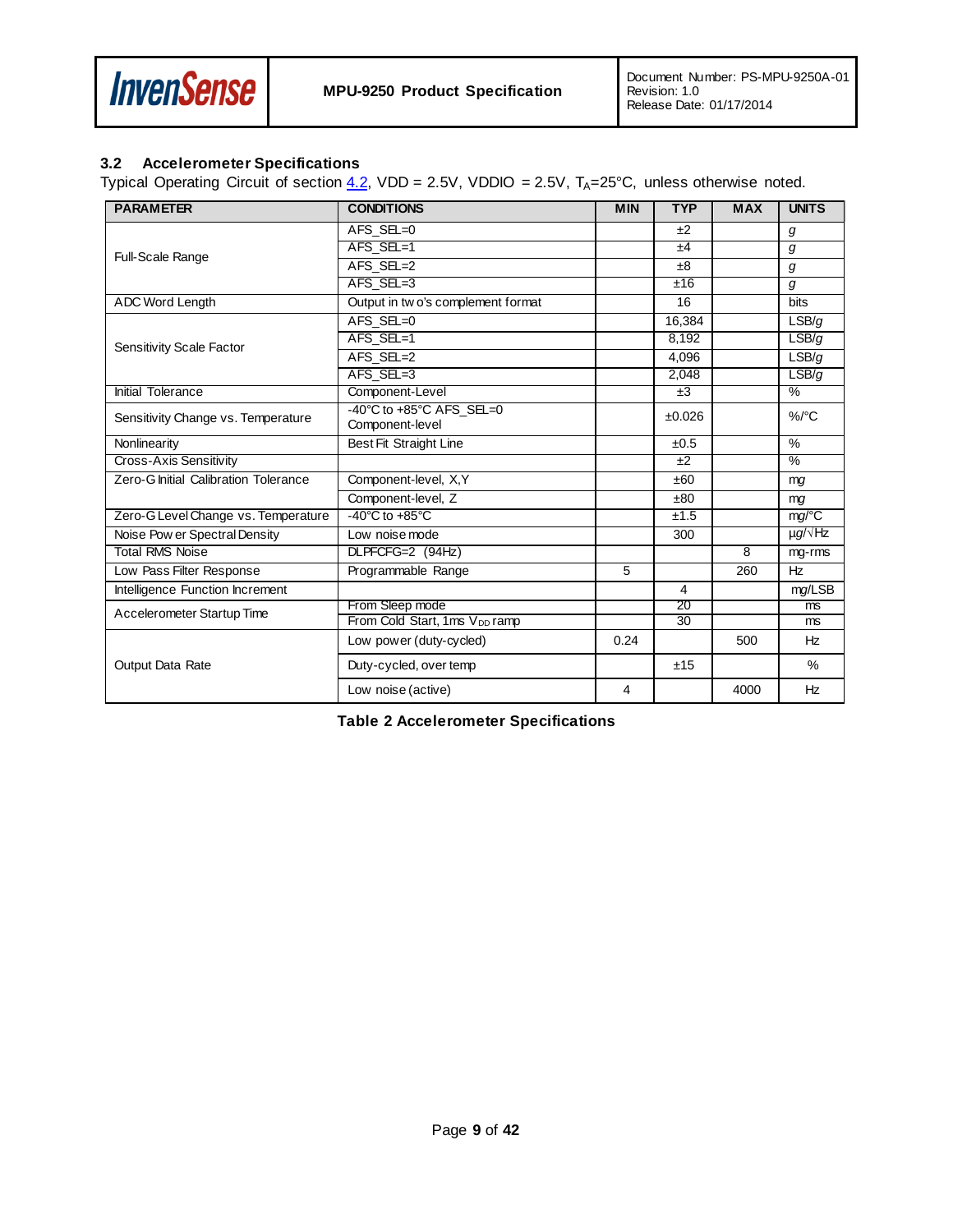

## <span id="page-9-0"></span>**3.3 Magnetometer Specifications**

Typical Operating Circuit of section  $4.2$ , VDD = 2.5V, VDDIO = 2.5V, T<sub>A</sub>=25°C, unless otherwise noted.

| <b>PARAMETER</b>                | <b>CONDITIONS</b> | <b>MIN</b> | <b>TYP</b> | <b>MAX</b> | <b>UNITS</b>  |
|---------------------------------|-------------------|------------|------------|------------|---------------|
| <b>MAGNETOMETER SENSITIVITY</b> |                   |            |            |            |               |
| <b>Full-Scale Range</b>         |                   |            | ±4800      |            | μI            |
| ADC Word Length                 |                   |            | 14         |            | bits          |
| Sensitivity Scale Factor        |                   |            | 0.6        |            | $\mu$ T / LSB |
| <b>ZERO-FIELD OUTPUT</b>        |                   |            |            |            |               |
| Initial Calibration Tolerance   |                   |            | ±500       |            | LSB           |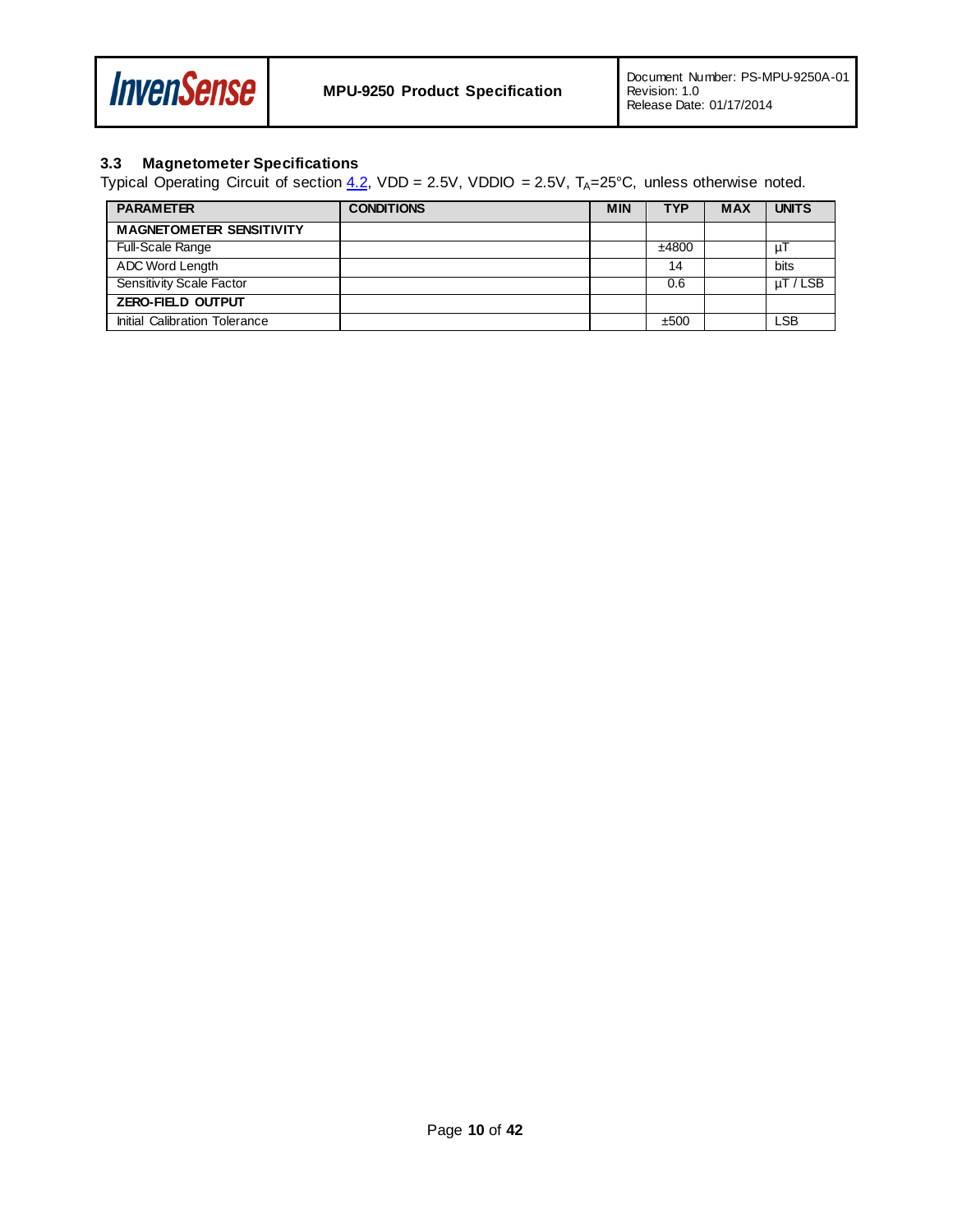

#### <span id="page-10-0"></span>**3.4 Electrical Specifications**

#### **3.4.1 D.C. Electrical Characteristics**

Typical Operating Circuit of section  $4.2$ , VDD = 2.5V, VDDIO = 2.5V, T<sub>A</sub>=25°C, unless otherwise noted.

| <b>PARAMETER</b>                           | <b>CONDITIONS</b>                                                                        | <b>MIN</b> | <b>TYP</b> | <b>MAX</b> | <b>Units</b> | <b>Notes</b> |  |  |
|--------------------------------------------|------------------------------------------------------------------------------------------|------------|------------|------------|--------------|--------------|--|--|
|                                            | <b>SUPPLY VOLTAGES</b>                                                                   |            |            |            |              |              |  |  |
| <b>VDD</b>                                 |                                                                                          | 2.4        | 2.5        | 3.6        | $\vee$       |              |  |  |
| <b>VDDIO</b>                               |                                                                                          | 1.71       | 1.8        | <b>VDD</b> | $\vee$       |              |  |  |
|                                            | <b>SUPPLY CURRENTS</b>                                                                   |            |            |            |              |              |  |  |
| Normal Mode                                | 9-axis (no DMP), 1 kHz gyro ODR, 4 kHz<br>accel ODR, 8 Hz mag. repetition rate           |            | 3.7        |            | mA           |              |  |  |
|                                            | 6-axis (accel + gyro, no DMP), 1 kHz gyro<br>ODR, 4 kHz accel ODR                        |            | 3.4        |            | mA           |              |  |  |
|                                            | 3-axis Gyroscope only (no DMP), 1 kHz ODR                                                |            | 3.2        |            | mA           |              |  |  |
|                                            | 6-axis (accel + magnetometer, no DMP), 4<br>kHz accel ODR, mag. repetition rate = $8$ Hz |            | 730        |            | μA           |              |  |  |
|                                            | 3-Axis Accelerometer, 4kHz ODR (no DMP)                                                  |            | 450        |            | μA           |              |  |  |
|                                            | 3-axis Magnetometer only (no DMP), 8 Hz<br>repetition rate                               |            | 280        |            | μA           |              |  |  |
| Accelerometer Low Pow er Mode              | 0.98 Hz update rate                                                                      |            | 8.4        |            | μA           | 1            |  |  |
| (DMP, Gyroscope, Magnetometer<br>disabled) | 31.25 Hz update rate                                                                     |            | 19.8       |            | μA           | 1            |  |  |
| Full Chip Idle Mode Supply Current         |                                                                                          |            | 8          |            | μA           |              |  |  |
|                                            | <b>TEMPERATURE RANGE</b>                                                                 |            |            |            |              |              |  |  |
| Specified Temperature Range                | Performance parameters are not applicable<br>beyond Specified Temperature Range          | $-40$      |            | $+85$      | °C           |              |  |  |

#### **Table 3 D.C. Electrical Characteristics**

#### **Notes:**

1. Accelerometer Low Power Mode supports the following output data rates (ODRs): 0.24, 0.49, 0.98, 1.95, 3.91, 7.81, 15.63, 31.25, 62.50, 125, 250, 500Hz. Supply current for any update rate can be calculated as:

Supply Current in  $\mu$ A = Sleep Current + Update Rate \* 0.376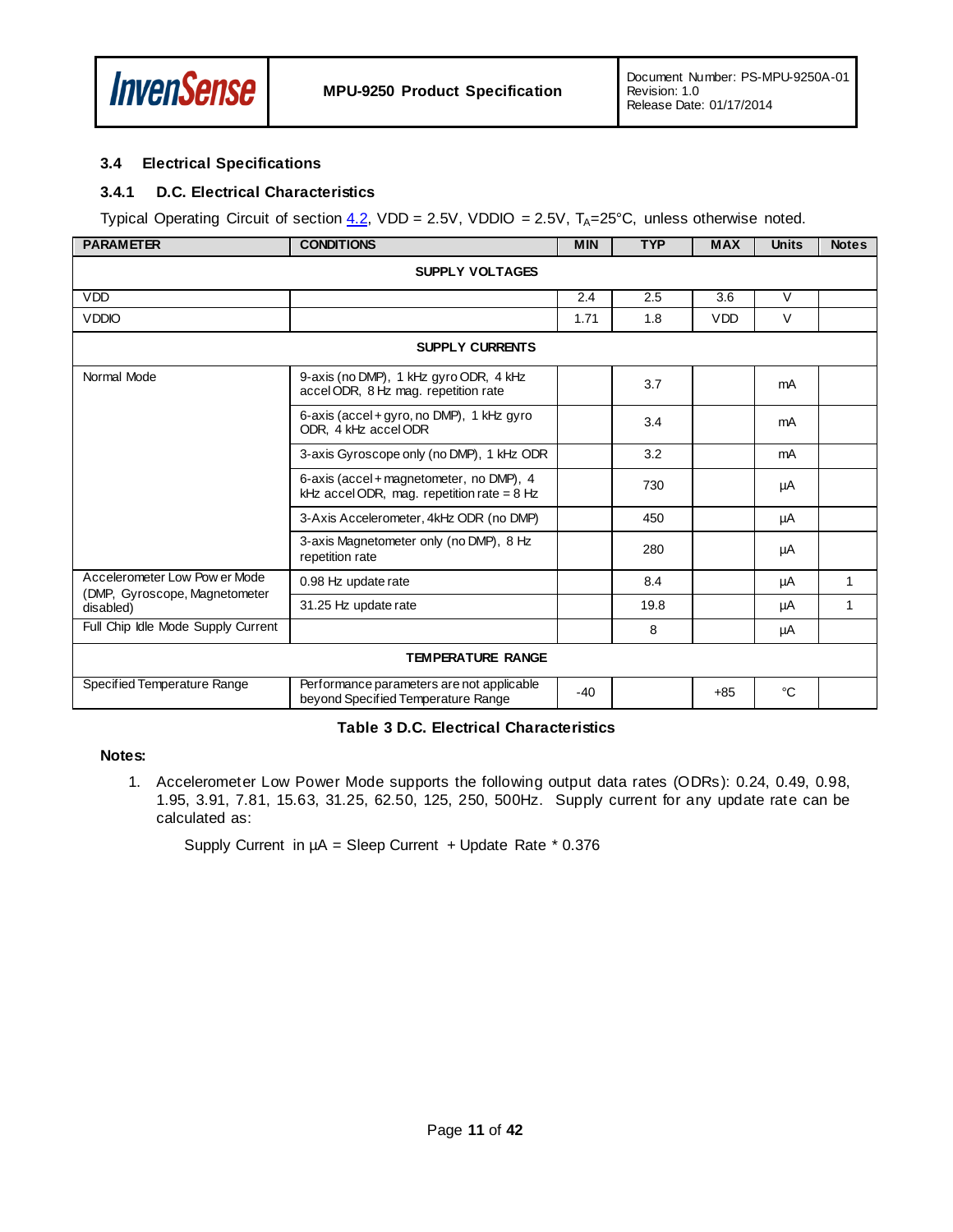

#### **3.4.2 A.C. Electrical Characteristics**

Typical Operating Circuit of section  $4.2$ , VDD = 2.5V, VDDIO = 2.5V, T<sub>A</sub>=25°C, unless otherwise noted.

| <b>Parameter</b>                                                                 | Conditions                                                       | <b>MIN</b>    | <b>TYP</b>         | <b>MAX</b>        | Units                   |
|----------------------------------------------------------------------------------|------------------------------------------------------------------|---------------|--------------------|-------------------|-------------------------|
| Supply Ramp Time                                                                 | Monotonic ramp. Ramp rate<br>is 10% to 90% of the final<br>value | 0.1           |                    | 100               | ms                      |
| <b>Operating Range</b>                                                           | Ambient                                                          | $-40$         |                    | 85                | °C                      |
| Sensitivity                                                                      | Untrimmed                                                        |               | 333.87             |                   | LSB/°C                  |
| Room Temp Offset                                                                 | $21^{\circ}$ C                                                   |               | 0                  |                   | <b>LSB</b>              |
| Supply Ramp Time (T <sub>RAMP</sub> )                                            | Valid pow er-on RESET                                            | 0.01          | 20                 | 100               | ms                      |
| Start-up time for register read/write                                            | From pow er-up                                                   |               | 11                 | 100               | ms                      |
| <b>I<sup>2</sup>C ADDRESS</b>                                                    | $AD0 = 0$<br>$AD0 = 1$                                           |               | 1101000<br>1101001 |                   |                         |
| V <sub>IH</sub> , High Level Input Voltage                                       |                                                                  | 0.7*VDDIO     |                    |                   | $\vee$                  |
| V <sub>IL</sub> , Low Level Input Voltage                                        |                                                                  |               |                    | 0.3*VDDIO         | $\overline{\mathsf{v}}$ |
| C <sub>i</sub> , Input Capacitance                                               |                                                                  |               | < 10               |                   | pF                      |
| V <sub>OH</sub> , High Level Output Voltage                                      | $R_{\text{LOAD}} = 1 M\Omega$ ;                                  | $0.9*VDDIO$   |                    |                   | $\overline{\mathsf{v}}$ |
| V <sub>OL1</sub> , LOW-Level Output Voltage                                      | $R_{LOAD} = 1 M\Omega$ ;                                         |               |                    | 0.1*VDDIO         | $\overline{\vee}$       |
| V <sub>OLINT1</sub> , INT Low - Level Output Voltage                             | OPEN=1, 0.3mA sink<br>Current                                    |               |                    | 0.1               | $\vee$                  |
| Output Leakage Current                                                           | OPEN=1                                                           |               | 100                |                   | nA                      |
| t <sub>INT</sub> , INT Pulse Width                                               | LATCH INT EN=0                                                   |               | 50                 |                   | $\mu s$                 |
| VL, LOW Level Input Voltage                                                      |                                                                  | $-0.5V$       |                    | $0.3*VDDDIO$      | V                       |
| V <sub>IH</sub> , HIGH-Level Input Voltage                                       |                                                                  | 0.7*VDDIO     |                    | $VDDIO +$<br>0.5V | $\overline{\mathsf{v}}$ |
| Vhys, Hysteresis                                                                 |                                                                  |               | 0.1*VDDIO          |                   | $\overline{\vee}$       |
| V <sub>OL</sub> , LOW-Level Output Voltage                                       | 3mA sink current                                                 | $\Omega$      |                    | 0.4               | $\vee$                  |
| I <sub>OL</sub> , LOW-Level Out put Current                                      | $V_{OL} = 0.4V$<br>$V_{OL} = 0.6V$                               |               | 3<br>6             |                   | mA<br>mA                |
| Output Leakage Current                                                           |                                                                  |               | 100                |                   | nA                      |
| $t_{of}$ , Output Fall Time from $V_{I\text{Hmax}}$ to $V_{I\text{Lmax}}$        | $C_b$ bus capacitance in pf                                      | $20+0.1C_{b}$ |                    | 250               | ns                      |
| V <sub>IL</sub> , LOW-Level Input Voltage                                        |                                                                  | $-0.5V$       |                    | 0.3*VDDIO         | $\overline{\mathsf{v}}$ |
| V <sub>IH</sub> , HIGH-Level Input Voltage                                       |                                                                  | $0.7^*$ VDDIO |                    | $VDDIO +$<br>0.5V | $\overline{\vee}$       |
| V <sub>hys</sub> , Hysteresis                                                    |                                                                  |               | $0.1^*$ VDDIO      |                   | V                       |
| V <sub>OL1</sub> , LOW-Level Output Voltage                                      | $VDDIO > 2V$ ; 1mA sink<br>current                               | $\Omega$      |                    | 0.4               | $\overline{\mathsf{v}}$ |
| V <sub>OL3</sub> , LOW-Level Output Voltage                                      | VDDIO < 2V; 1mA sink<br>current                                  | $\Omega$      |                    | $0.2^*$ VDDIO     | V                       |
| lo <sub>L</sub> , LOW-Level Output Current                                       | $V_{OL}$<br>0.4V<br>$=$<br>$V_{OL} = 0.6V$                       |               | 3<br>6             |                   | mA<br>mA                |
| Output Leakage Current                                                           |                                                                  |               | 100                |                   | nA                      |
| t <sub>of</sub> , Output Fall Time from V <sub>IHmax</sub> to V <sub>ILmax</sub> | $C_b$ bus capacitance in $pF$                                    | $20+0.1C_{b}$ |                    | 250               | ns                      |
|                                                                                  | Fchoice=0,1,2<br>SMPLRT_DIV=0                                    |               | 32                 |                   | kHz                     |
| Sample Rate                                                                      | Fchoice=3;<br>DLPFCFG=0 or 7<br>SMPLRT_DIV=0                     |               | 8                  |                   | kHz                     |
|                                                                                  | Fchoice=3:<br>DLPFCFG=1,2,3,4,5,6;<br>SMPLRT_DIV=0               |               | 1                  |                   | kHz                     |
| Clock Frequency Initial Tolerance                                                | CLK_SEL=0, 6; 25°C                                               | $-2$          |                    | $+2$              | $\%$                    |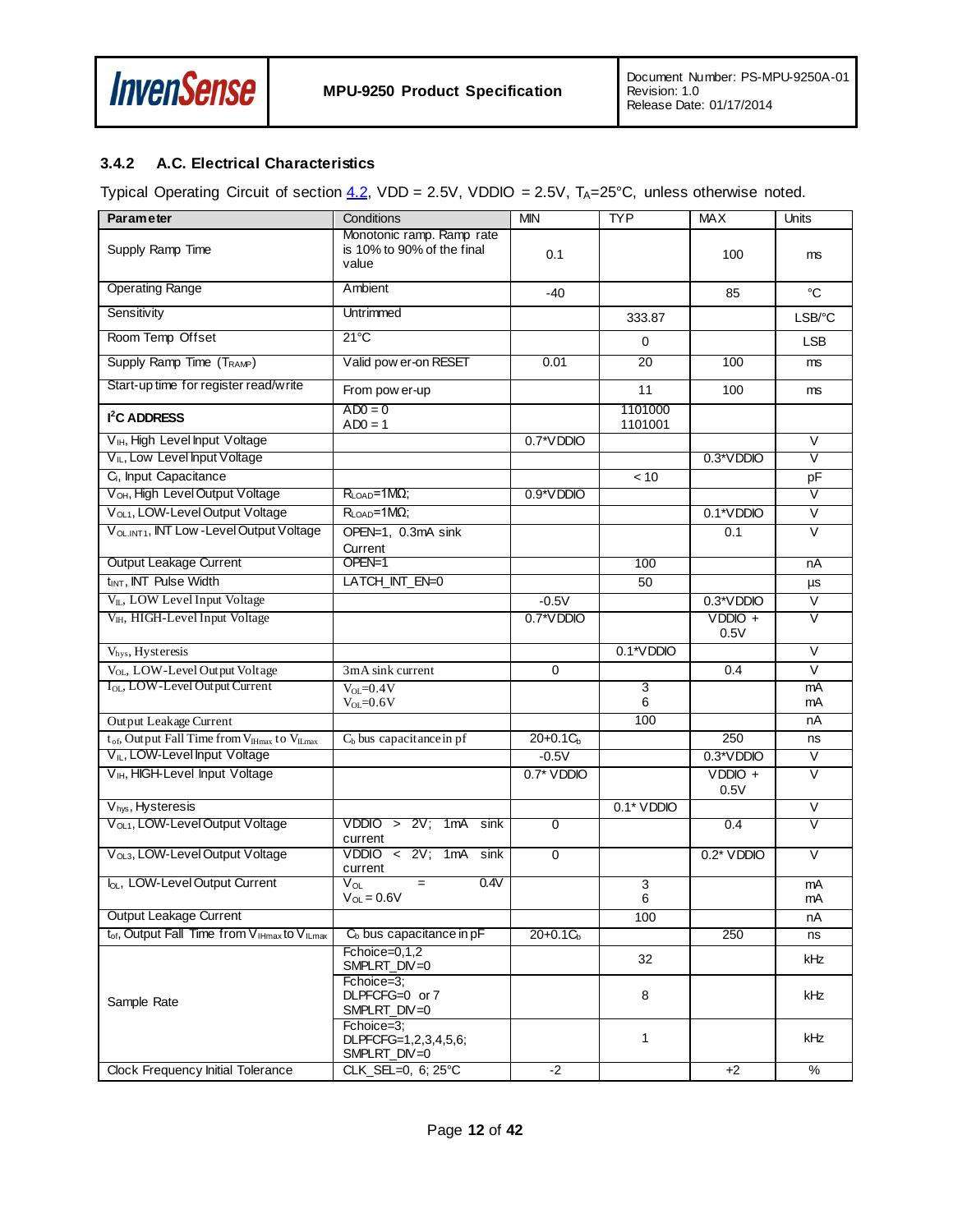

|                                      | CLK_SEL=1,2,3,4,5; 25°C                    |       |    |     |  |
|--------------------------------------|--------------------------------------------|-------|----|-----|--|
| Frequency Variation over Temperature | CLK $SEL=0.6$                              | $-10$ |    | +10 |  |
|                                      | <b>CLK</b><br>$\text{SEL} = 1, 2, 3, 4, 5$ |       | ±. |     |  |

**Table 4 A.C. Electrical Characteristics**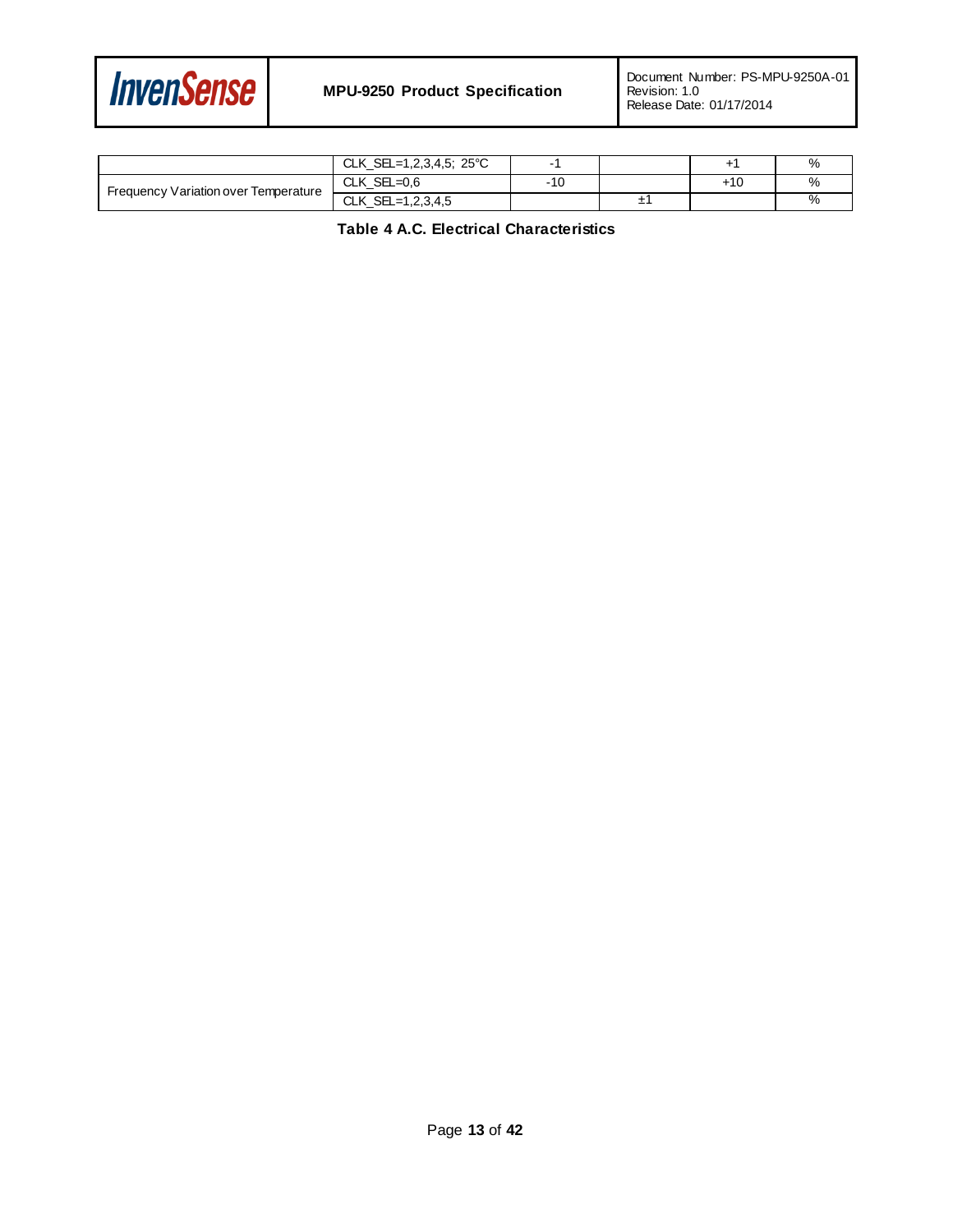

#### **3.4.3 Other Electrical Specifications**

Typical Operating Circuit of section  $4.2$ , VDD = 2.5V, VDDIO = 2.5V, T<sub>A</sub>=25°C, unless otherwise noted.

| <b>PARAMETER</b>                                                     | <b>CONDITIONS</b>                  | <b>MIN</b> | <b>TYP</b>     | <b>MAX</b> | <b>Units</b> |
|----------------------------------------------------------------------|------------------------------------|------------|----------------|------------|--------------|
| <b>SPI Operating Frequency, All</b>                                  | Low Speed Characterization         |            | 100<br>$±10\%$ |            | kHz          |
| Registers Read/Write                                                 | <b>High Speed Characterization</b> |            | $1 + 10%$      |            | <b>MHz</b>   |
| SPI Operating Frequency, Sensor<br>and Interrupt Registers Read Only |                                    |            | $20 \pm 10\%$  |            | MHz          |
| FC Operating Frequency                                               | All registers, Fast-mode           |            |                | 400        | kHz          |
|                                                                      | All registers, Standard-mode       |            |                | 100        | kHz          |

**Table 5 Other Electrical Specifications**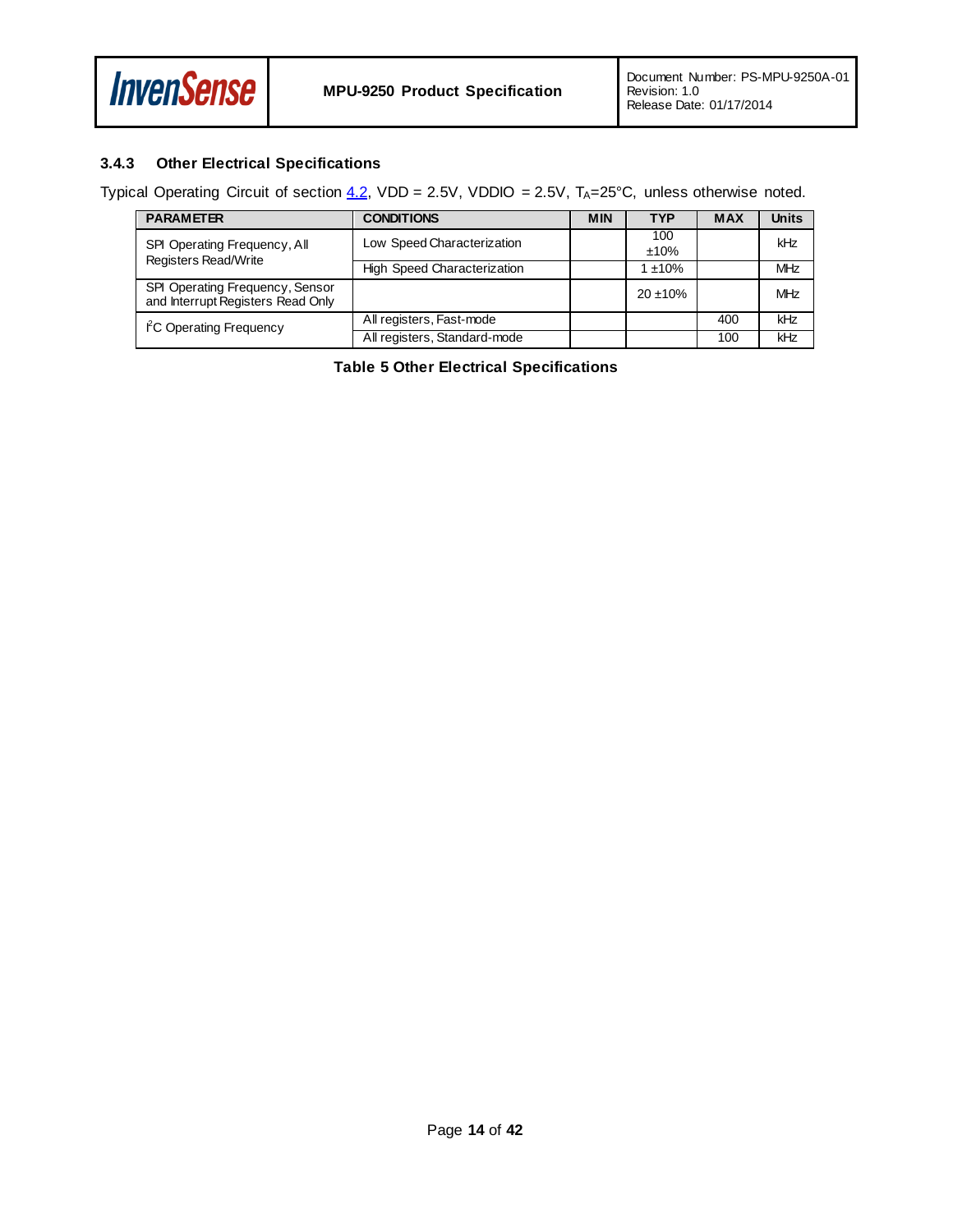

#### <span id="page-14-0"></span>**3.5 I2C Timing Characterization**

Typical Operating Circuit of section  $4.2$ , VDD = 2.4V to 3.6V, VDDIO = 1.71 to VDD, T<sub>A</sub>=25°C, unless otherwise noted.

| <b>Parameters</b>                                                            | <b>Conditions</b>               | <b>Min</b> | <b>Typical</b> | <b>Max</b> | <b>Units</b> | <b>Notes</b> |
|------------------------------------------------------------------------------|---------------------------------|------------|----------------|------------|--------------|--------------|
| <b>I<sup>2</sup>C TIMING</b>                                                 | I <sup>2</sup> C FAST-MODE      |            |                |            |              |              |
| f <sub>SCL</sub> , SCL Clock Frequency                                       |                                 |            |                | 400        | kHz          |              |
| t <sub>HD.STA</sub> , (Repeated) START Condition Hold<br>Time                |                                 | 0.6        |                |            | μs           |              |
| $t_{LOW}$ , SCL Low Period                                                   |                                 | 1.3        |                |            | μs           |              |
| t <sub>HIGH</sub> , SCL High Period                                          |                                 | 0.6        |                |            | μs           |              |
| t <sub>SU.STA</sub> , Repeated START Condition Setup<br>Time                 |                                 | 0.6        |                |            | μs           |              |
| t <sub>HD.DAT</sub> , SDA Data Hold Time                                     |                                 | $\Omega$   |                |            | μs           |              |
| t <sub>SU.DAT</sub> , SDA Data Setup Time                                    |                                 | 100        |                |            | ns           |              |
| t <sub>r</sub> , SDA and SCL Rise Time                                       | $C_b$ bus cap. from 10 to 400pF | $20+0.1Cb$ |                | 300        | ns           |              |
| t <sub>f</sub> , SDA and SCL Fall Time                                       | $Cb$ bus cap. from 10 to 400pF  | $20+0.1Cb$ |                | 300        | ns           |              |
| $t_{\text{SUSTO}}$ , STOP Condition Setup Time                               |                                 | 0.6        |                |            | μs           |              |
| t <sub>BUF</sub> , Bus Free Time Betw een STOP and<br><b>START Condition</b> |                                 | 1.3        |                |            | μs           |              |
| $C_{b}$ , Capacitive Load for each Bus Line                                  |                                 |            | < 400          |            | pF           |              |
| $tVD.DAT$ , Data Valid Time                                                  |                                 |            |                | 0.9        | μs           |              |
| t <sub>VD.ACK</sub> , Data Valid Acknowledge Time                            |                                 |            |                | 0.9        | μs           |              |

## **Table 6 I<sup>2</sup> C Timing Characteristics**

Notes:

- Timing Characteristics apply to both Primary and Auxiliary I2C Bus
- Based on characterization of 5 parts over temperature and voltage as mounted on evaluation board or in sockets



**I 2 C Bus Timing Diagram**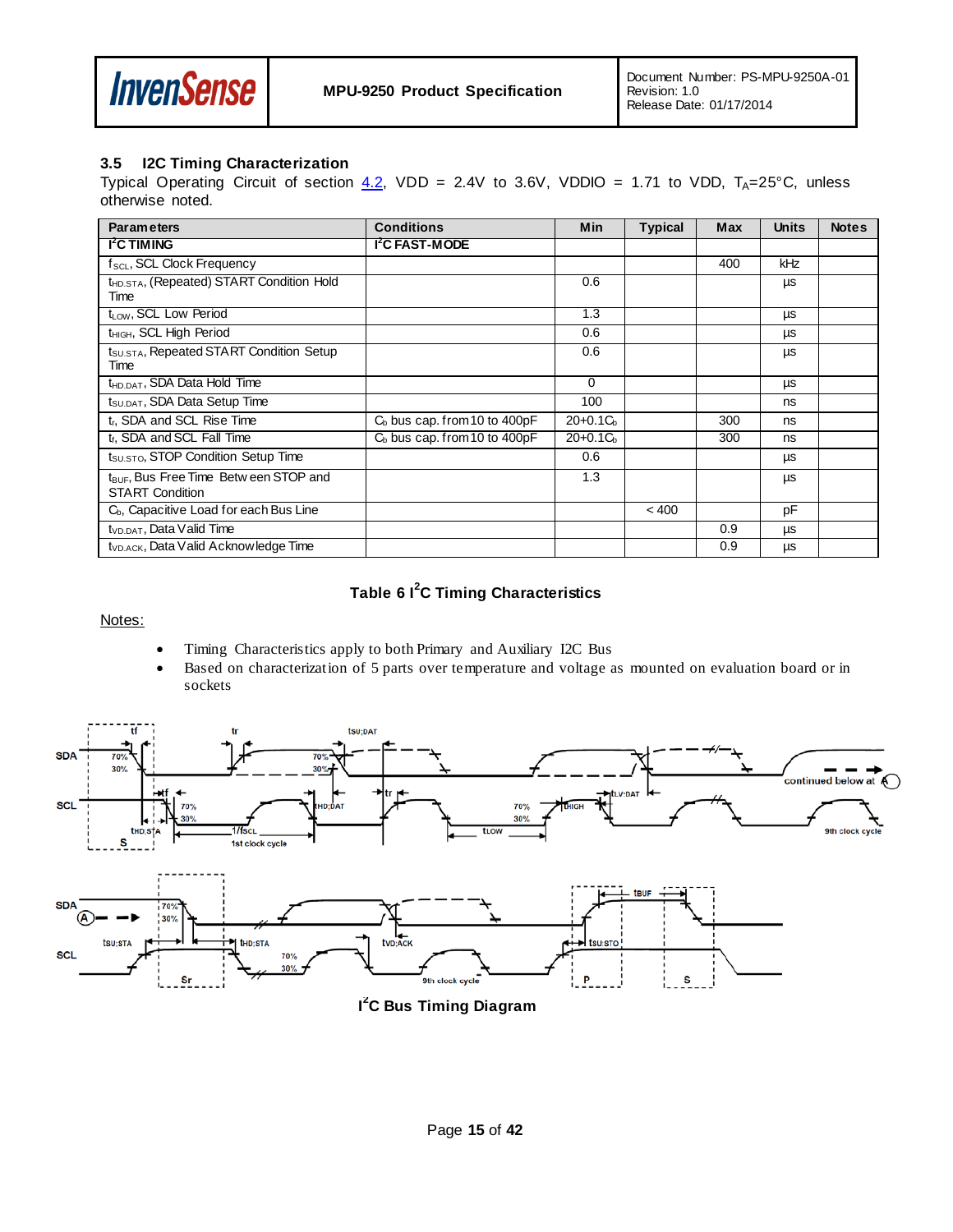

#### <span id="page-15-0"></span>**3.6 SPI Timing Characterization**

Typical Operating Circuit of section  $4.2$ , VDD = 2.4V to 3.6V, VDDIO = 1.71V to VDD, T<sub>A</sub>=25°C, unless otherwise noted.

| <b>Parameters</b>                              | <b>Conditions</b> | <b>Min</b>     | <b>Typical</b> | <b>Max</b> | <b>Units</b> | <b>Notes</b> |
|------------------------------------------------|-------------------|----------------|----------------|------------|--------------|--------------|
| <b>SPI TIMING</b>                              |                   |                |                |            |              |              |
| f <sub>SCLK</sub> , SCLK Clock Frequency       |                   |                |                |            | <b>MHz</b>   |              |
| t <sub>LOW</sub> , SCLK Low Period             |                   | 400            |                |            | ns           |              |
| t <sub>HIGH</sub> , SCLK High Period           |                   | 400            |                |            | ns           |              |
| $t_{\text{SULCS}}$ , CS Setup Time             |                   | 8              |                |            | ns           |              |
| t <sub>HD.CS</sub> , CS Hold Time              |                   | 500            |                |            | ns           |              |
| t <sub>SU.SDI</sub> , SDI Setup Time           |                   | 11             |                |            | ns           |              |
| t <sub>HD.SDI</sub> , SDI Hold Time            |                   | $\overline{7}$ |                |            | ns           |              |
| $tVD.SDO$ , SDO Valid Time                     | $Cload = 20pF$    |                |                | 100        | ns           |              |
| t <sub>HD.SDO</sub> , SDO Hold Time            | $C_{load} = 20pF$ | 4              |                |            | ns           |              |
| t <sub>DIS.SDO</sub> , SDO Output Disable Time |                   |                |                | 50         | ns           |              |

#### **Table 7 SPI Timing Characteristics**

#### **Notes:**

1. Based on characterization of 5 parts over temperature and voltage as mounted on evaluation board or in sockets



**SPI Bus Timing Diagram**

#### **3.6.1 fSCLK = 20MHz**

| <b>Parameters</b>                        | <b>Conditions</b> | Min | <b>Typical</b> | Max                      | <b>Units</b> |
|------------------------------------------|-------------------|-----|----------------|--------------------------|--------------|
| <b>SPI TIMING</b>                        |                   |     |                |                          |              |
| f <sub>SCLK</sub> , SCLK Clock Frequency |                   | 0.9 |                | 20                       | <b>MHz</b>   |
| t <sub>LOW</sub> , SCLK Low Period       |                   |     |                |                          | ns           |
| t <sub>HIGH</sub> , SCLK High Period     |                   |     |                | $\overline{\phantom{a}}$ | ns           |
| $t_{\text{SULCS}}$ , CS Setup Time       |                   |     |                |                          | ns           |
| $t_{HD,CS}$ , CS Hold Time               |                   |     |                |                          | ns           |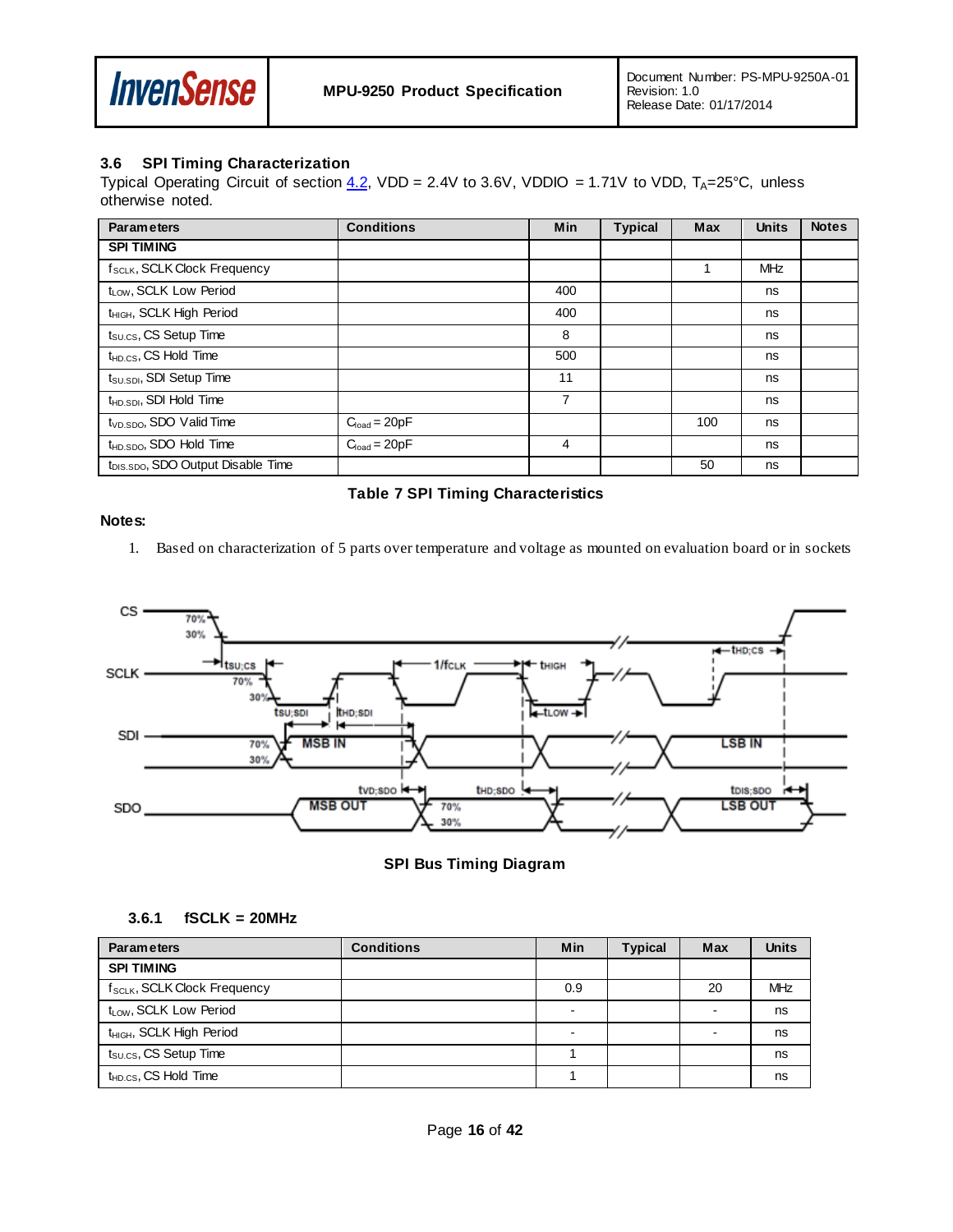

| t <sub>SU.SDI</sub> , SDI Setup Time           |                   |    |    | ns |
|------------------------------------------------|-------------------|----|----|----|
| $t_{\sf HD,SDI}$ , SDI Hold Time               |                   |    |    | ns |
| t <sub>VD.SDO</sub> , SDO Valid Time           | $C_{load} = 20pF$ | 25 |    | ns |
| t <sub>DIS.SDO</sub> , SDO Output Disable Time |                   |    | 25 | ns |

#### **Table 8 fCLK = 20MHz**

#### **Note:**

1. Based on characterization of 5 parts over temperature and voltage as mounted on evaluation board or in sockets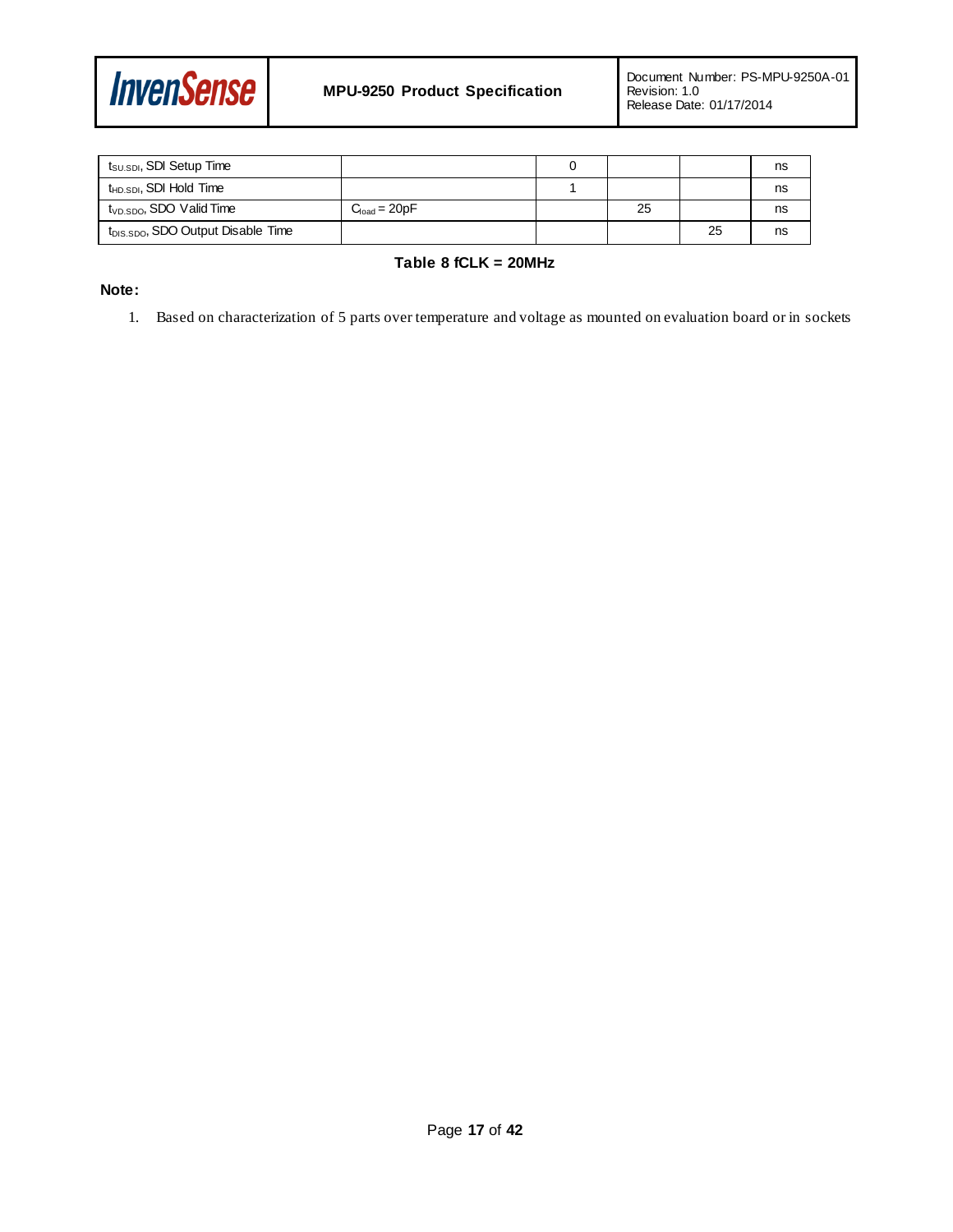

#### <span id="page-17-0"></span>**3.7 Absolute Maximum Ratings**

Stress above those listed as "Absolute Maximum Ratings" may cause permanent damage to the device. These are stress ratings only and functional operation of the device at these conditions is not implied. Exposure to the absolute maximum ratings conditions for extended periods may affect device reliability.

| <b>Specification</b> | <b>Symbol</b>     | <b>Conditions</b>                       | <b>MIN</b>     | <b>MAX</b> | <b>Units</b> |
|----------------------|-------------------|-----------------------------------------|----------------|------------|--------------|
| Supply Voltage       | $V_{DD}$          |                                         | $-0.5$         | 4.0        | $\vee$       |
|                      | V <sub>DDIO</sub> |                                         | $-0.5$         | 4.0        | V            |
| Acceleration         |                   | Any axis, unpow ered,<br>0.2ms duration |                | 10,000     | g            |
| Temperature          |                   | Operating                               | $-40$          | 105        | °C           |
|                      |                   | Storage                                 | $-40$          | 125        | °C           |
| <b>ESD Tolerance</b> |                   | <b>HBM</b>                              | $\overline{2}$ |            | KV           |
|                      |                   | <b>MM</b>                               | 250            |            | $\vee$       |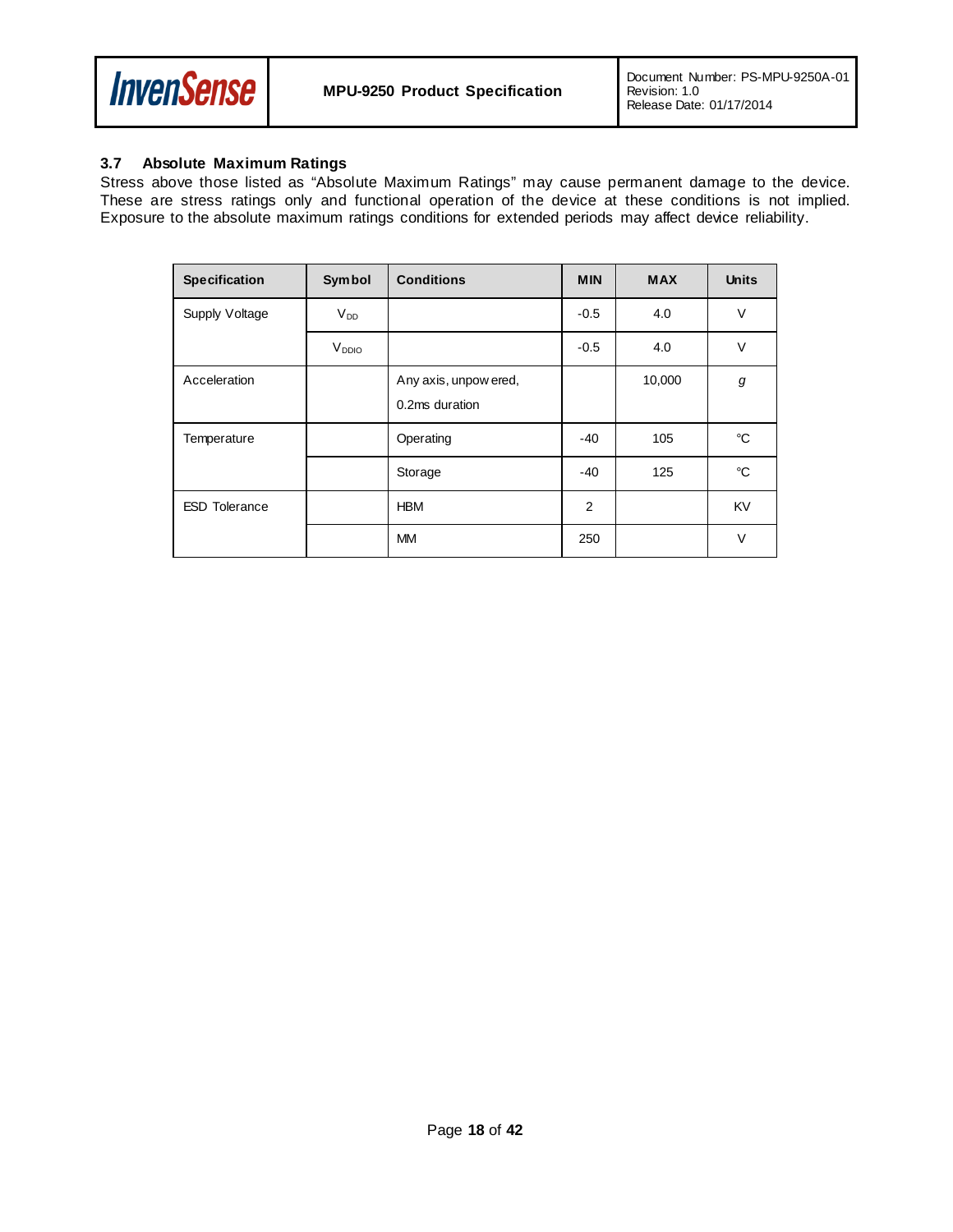

## <span id="page-18-0"></span>**4 Applications Information**

#### <span id="page-18-1"></span>**4.1 Pin Out and Signal Description**

| <b>Pin Number</b> | Pin Name      | <b>Pin Description</b>                                                  |
|-------------------|---------------|-------------------------------------------------------------------------|
|                   | <b>RESV</b>   | Reserved. Connect to VDDIO.                                             |
| 7                 | AUX CL        | $\rm ^{\circ}C$ Master serial clock, for connecting to external sensors |
| 8                 | <b>VDDIO</b>  | Digital VO supply voltage                                               |
| 9                 | ADO / SDO     | $\angle$ C Slave Address LSB (AD0); SPI serial data output (SDO)        |
| 10                | <b>REGOUT</b> | Regulator filter capacitor connection                                   |
| 11                | <b>FSYNC</b>  | Frame synchronization digital input. Connect to GND if unused.          |
| 12                | INT           | Interrupt digital output (totem pole or open-drain)                     |
| 13                | <b>VDD</b>    | Pow er supply voltage and Digital VO supply voltage                     |
| 18                | <b>GND</b>    | Pow er supply ground                                                    |
| 19                | <b>RESV</b>   | Reserved. Do not connect.                                               |
| 20                | <b>RESV</b>   | Reserved, Connect to GND.                                               |
| 21                | AUX DA        | FC master serial data, for connecting to external sensors               |
| 22                | nCS           | Chip select (SPI mode only)                                             |
| 23                | SCL / SCLK    | FC serial clock (SCL); SPI serial clock (SCLK)                          |
| 24                | SDA / SDI     | I <sup>2</sup> C serial data (SDA); SPI serial data input (SDI)         |
| $2 - 6$ , 14 - 17 | NC.           | Not internally connected. May be used for PCB trace routing.            |

### **Table 9 Signal Descriptions**



**Figure 1 Pin Out Diagram for MPU-9250 3.0x3.0x1.0mm QFN**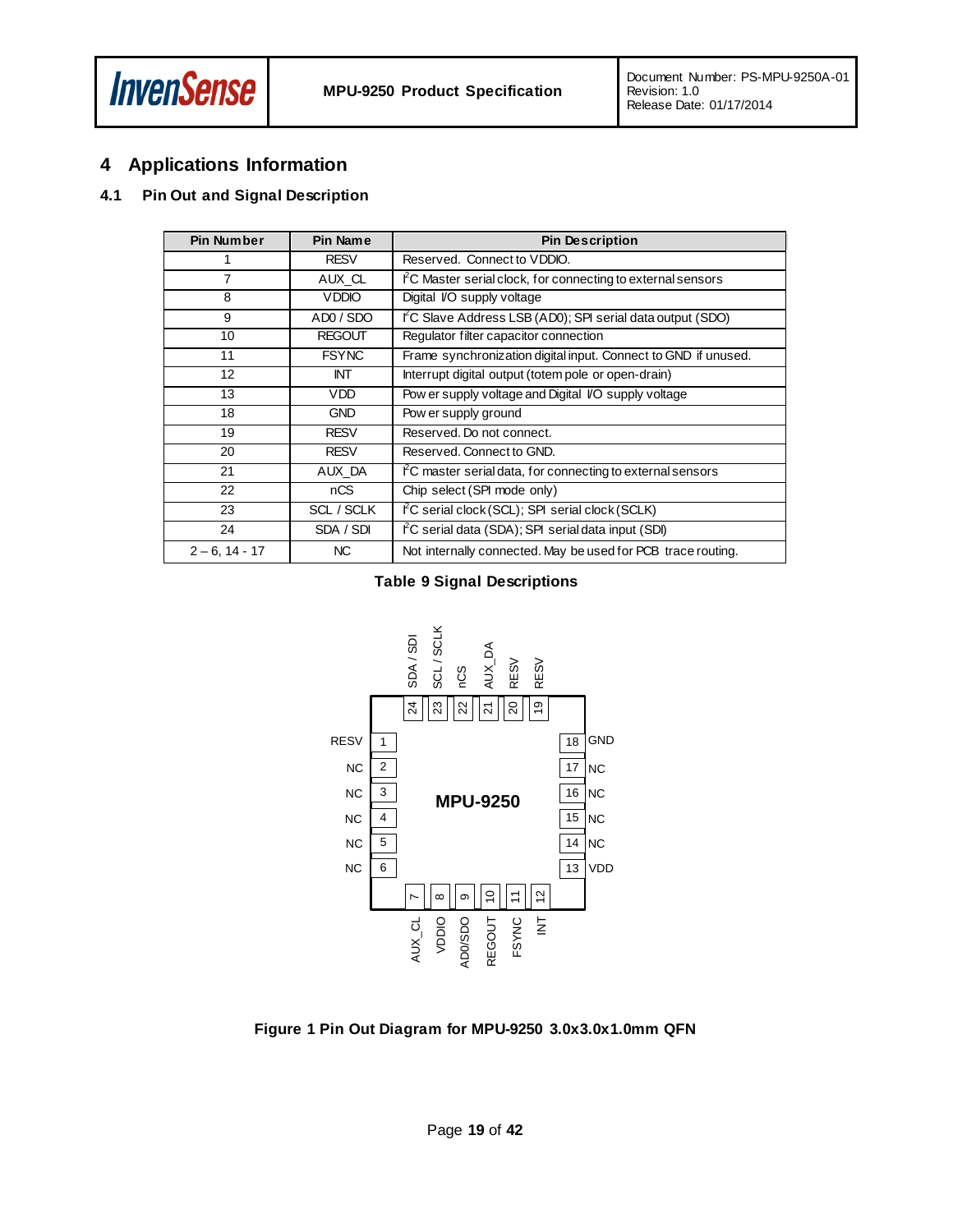

#### <span id="page-19-0"></span>**4.2 Typical Operating Circuit**



**Figure 2 MPU-9250 QFN Application Schematic: (a) I2C operation, (b) SPI operation**

Note that the INT pin should be connected to a GPIO pin on the system processor that is capable of waking the system processor from suspend mode.

#### <span id="page-19-1"></span>**4.3 Bill of Materials for External Components**

| <b>Component</b>                  | Label          | <b>Specification</b>                        | Quantity |
|-----------------------------------|----------------|---------------------------------------------|----------|
| <b>Regulator Filter Capacitor</b> | C1             | Ceramic, X7R, 0.1µF ±10%, 2V                |          |
| <b>VDD Bypass Capacitor</b>       | C <sub>2</sub> | Ceramic, $X7R$ , $0.1\mu F \pm 10\%$ , $4V$ |          |
| <b>VDDIO Bypass Capacitor</b>     | C <sub>3</sub> | Ceramic, $X7R$ , $10nF \pm 10\%$ , $4V$     |          |

**Table 10 Bill of Materials**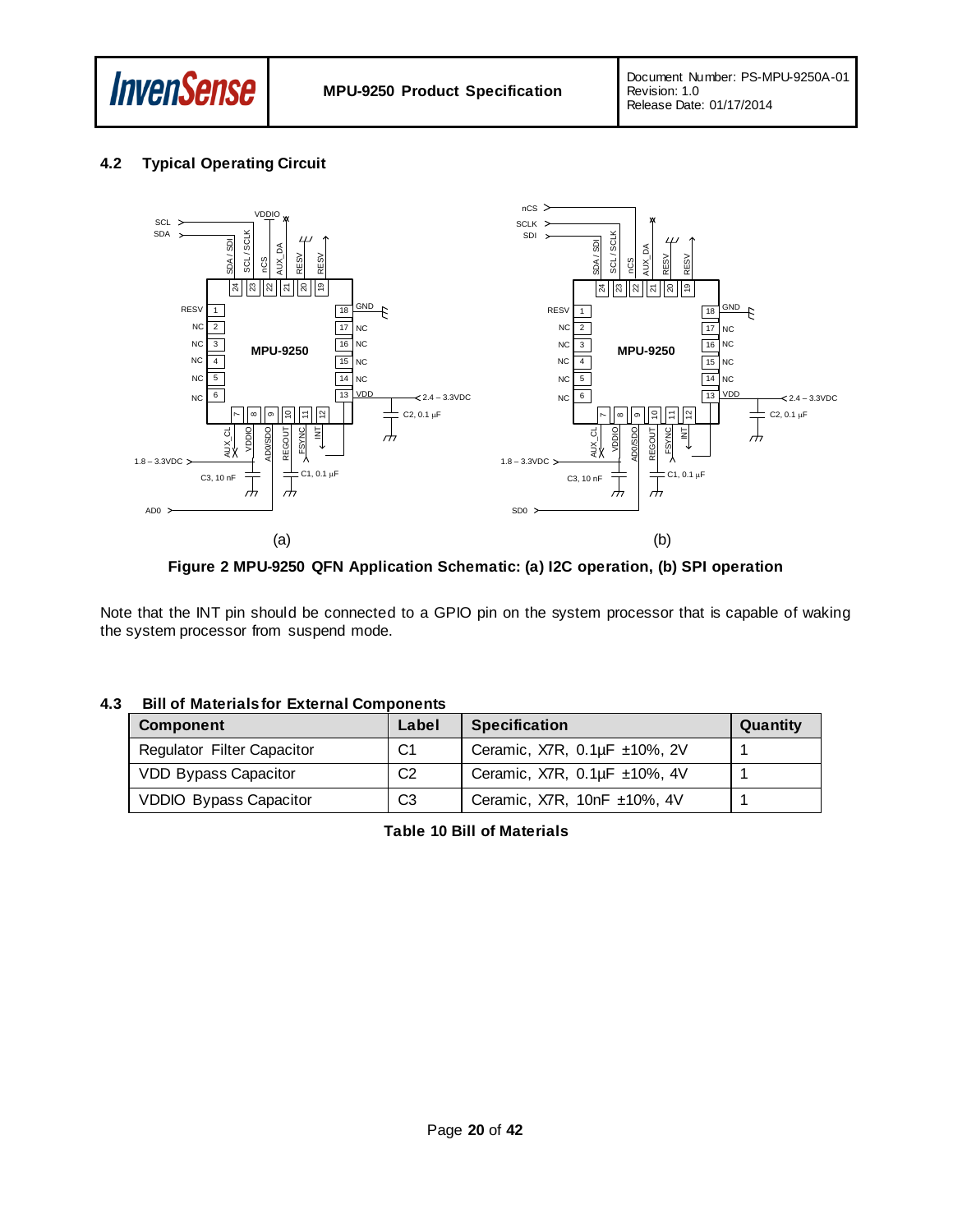

#### <span id="page-20-0"></span>**4.4 Block Diagram**

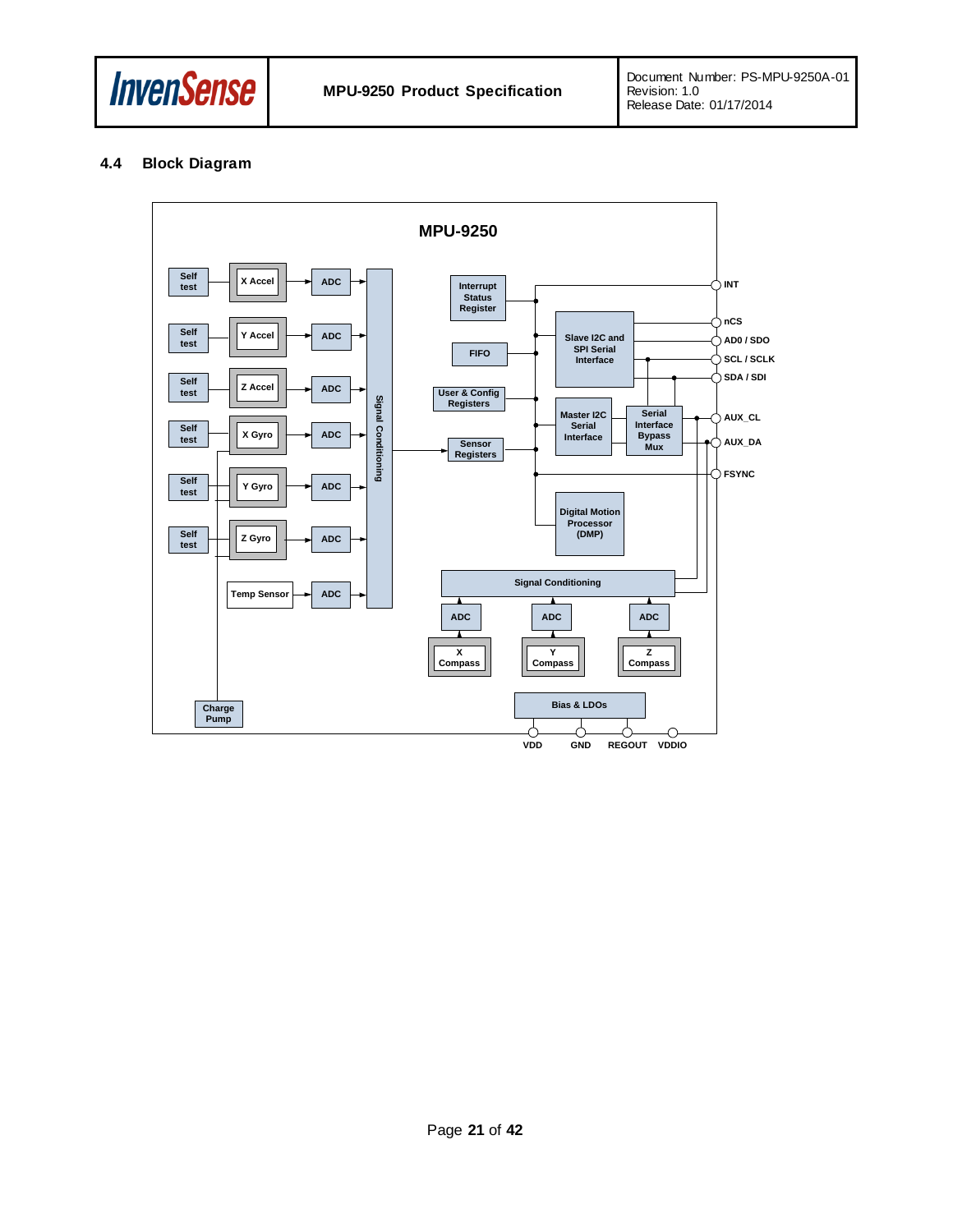

#### <span id="page-21-0"></span>**4.5 Overview**

The MPU-9250 is comprised of the following key blocks and functions:

- Three-axis MEMS rate gyroscope sensor with 16-bit ADCs and signal conditioning
- Three-axis MEMS accelerometer sensor with 16-bit ADCs and signal conditioning
- Three-axis MEMS magnetometer sensor with 16-bit ADCs and signal conditioning
- Digital Motion Processor (DMP) engine
- $\bullet$  Primary  $I^2C$  and SPI serial communications interfaces
- Auxiliary  $I^2C$  serial interface for  $3^{rd}$  party sensors
- **Clocking**
- Sensor Data Registers
- FIFO
- **Interrupts**
- Digital-Output Temperature Sensor
- Gyroscope, Accelerometer and Magnetometer Self-test
- Bias and LDO
- Charge Pump

#### <span id="page-21-1"></span>**4.6 Three-Axis MEMS Gyroscope with 16-bit ADCs and Signal Conditioning**

The MPU-9250 consists of three independent vibratory MEMS rate gyroscopes, which detect rotation about the X-, Y-, and Z- Axes. When the gyros are rotated about any of the sense axes, the Coriolis Effect causes a vibration that is detected by a capacitive pickoff. The resulting signal is amplified, demodulated, and filtered to produce a voltage that is proportional to the angular rate. This voltage is digitized using individual on-chip 16-bit Analog-to-Digital Converters (ADCs) to sample each axis. The full-scale range of the gyro sensors may be digitally programmed to  $\pm 250$ ,  $\pm 500$ ,  $\pm 1000$ , or  $\pm 2000$  degrees per second (dps). The ADC sample rate is programmable from 8,000 samples per second, down to 3.9 samples per second, and user-selectable low-pass filters enable a wide range of cut-off frequencies.

#### <span id="page-21-2"></span>**4.7 Three-Axis MEMS Accelerometer with 16-bit ADCs and Signal Conditioning**

The MPU-9250's 3-Axis accelerometer uses separate proof masses for each axis. Acceleration along a particular axis induces displacement on the corresponding proof mass, and capacitive sensors detect the displacement differentially. The MPU-9250's architecture reduces the accelerometers' susceptibility to fabrication variations as well as to thermal drift. When the device is placed on a flat surface, it will measure 0*g* on the X- and Y-axes and +1*g* on the Z-axis. The accelerometers' scale factor is calibrated at the factory and is nominally independent of supply voltage. Each sensor has a dedicated sigma-delta ADC for providing digital outputs. The full scale range of the digital output can be adjusted to ±2*g*, ±4*g*, ±8*g*, or ±16*g*.

#### <span id="page-21-3"></span>**4.8 Three-Axis MEMS Magnetometer with 16-bit ADCs and Signal Conditioning**

The 3-axis magnetometer uses highly sensitive Hall sensor technology. The magnetometer portion of the IC incorporates magnetic sensors for detecting terrestrial magnetism in the X-, Y-, and Z- Axes, a sensor driving circuit, a signal amplifier chain, and an arithmetic circuit for processing the signal from each sensor. Each ADC has a 16-bit resolution and a full scale range of  $\pm 4800 \mu T$ .

#### <span id="page-21-4"></span>**4.9 Digital Motion Processor**

The embedded Digital Motion Processor (DMP) is located within the MPU-9250 and offloads computation of motion processing algorithms from the host processor. The DMP acquires data from accelerometers,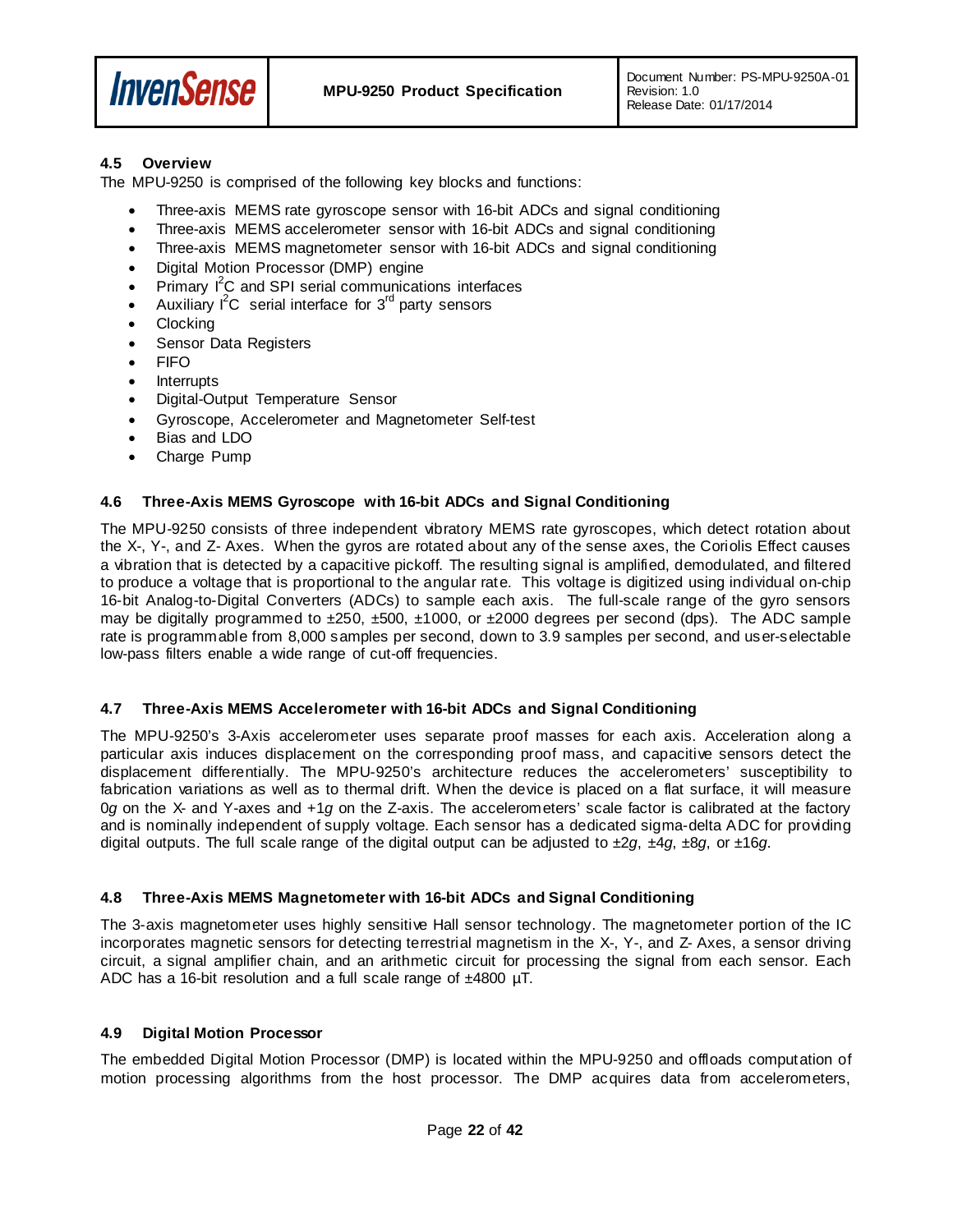

gyroscopes, magnetometers and additional 3<sup>rd</sup> party sensors, and processes the data. The resulting data can be read from the DMP's registers, or can be buffered in a FIFO. The DMP has access to one of the MPU's external pins, which can be used for generating interrupts. This pin (pin 12) should be connected to a pin on the host processor that can wake the host from suspend mode.

The purpose of the DMP is to offload both timing requirements and processing power from the host processor. Typically, motion processing algorithms should be run at a high rate, often around 200Hz, in order to provide accurate results with low latency. This is required even if the application updates at a much lower rate; for example, a low power user interface may update as slowly as 5Hz, but the motion processing should still run at 200Hz. The DMP can be used as a tool in order to minimize power, simplify timing, simplify the software architecture, and save valuable MIPS on the host processor for use in the application.

#### <span id="page-22-0"></span>**4.10 Primary I2C and SPI Serial Communications Interfaces**

The MPU-9250 communicates to a system processor using either a SPI or an I<sup>2</sup>C serial interface. The MPU-9250 always acts as a slave when communicating to the system processor. The LSB of the of the  $I<sup>2</sup>C$  slave address is set by pin 9 (AD0).

#### <span id="page-22-1"></span>**4.11 Auxiliary I2C Serial Interface**

The MPU-9250 has an auxiliary  $1^2$ C bus for communicating to off-chip sensors. This bus has two operating modes:

- $I^2C$  Master Mode: The MPU-9250 acts as a master to any external sensors connected to the auxiliary I<sup>2</sup>C bus
- Pass-Through Mode: The MPU-9250 directly connects the primary and auxiliary  $I^2C$  buses together, allowing the system processor to directly communicate with any external sensors.
- Note: AUX\_DA and AUX\_CL should be left unconnected if the Auxiliary  $I^2C$  mode is not used.

## **Auxiliary I<sup>2</sup> C Bus Modes of Operation:**

•  $I^2C$  Master Mode: Allows the MPU-9250 to directly access the data registers of external digital sensors, such as a magnetometer. In this mode, the MPU-9250 directly obtains data from auxiliary sensors without intervention from the system applications processor.

For example, In  $I^2C$  Master mode, the MPU-9250 can be configured to perform burst reads, returning the following data from a magnetometer:

- X magnetometer data (2 bytes)
- Y magnetometer data (2 bytes)
- **Z** magnetometer data (2 bytes)

The  $I^2C$  Master can be configured to read up to 24 bytes from up to 4 auxiliary sensors. A fifth sensor can be configured to work single byte read/write mode.

Pass-Through Mode: Allows an external system processor to act as master and directly communicate to the external sensors connected to the auxiliary  $I^2C$  bus pins (AUX\_DA and AUX\_CL). In this mode, the auxiliary  $I^2C$  bus control logic (3<sup>rd</sup> party sensor interface block) of the MPU-9250 is disabled, and the auxiliary  $I^2C$  pins AUX\_DA and AUX\_CL are connected to the main I<sup>2</sup>C bus through analog switches internally.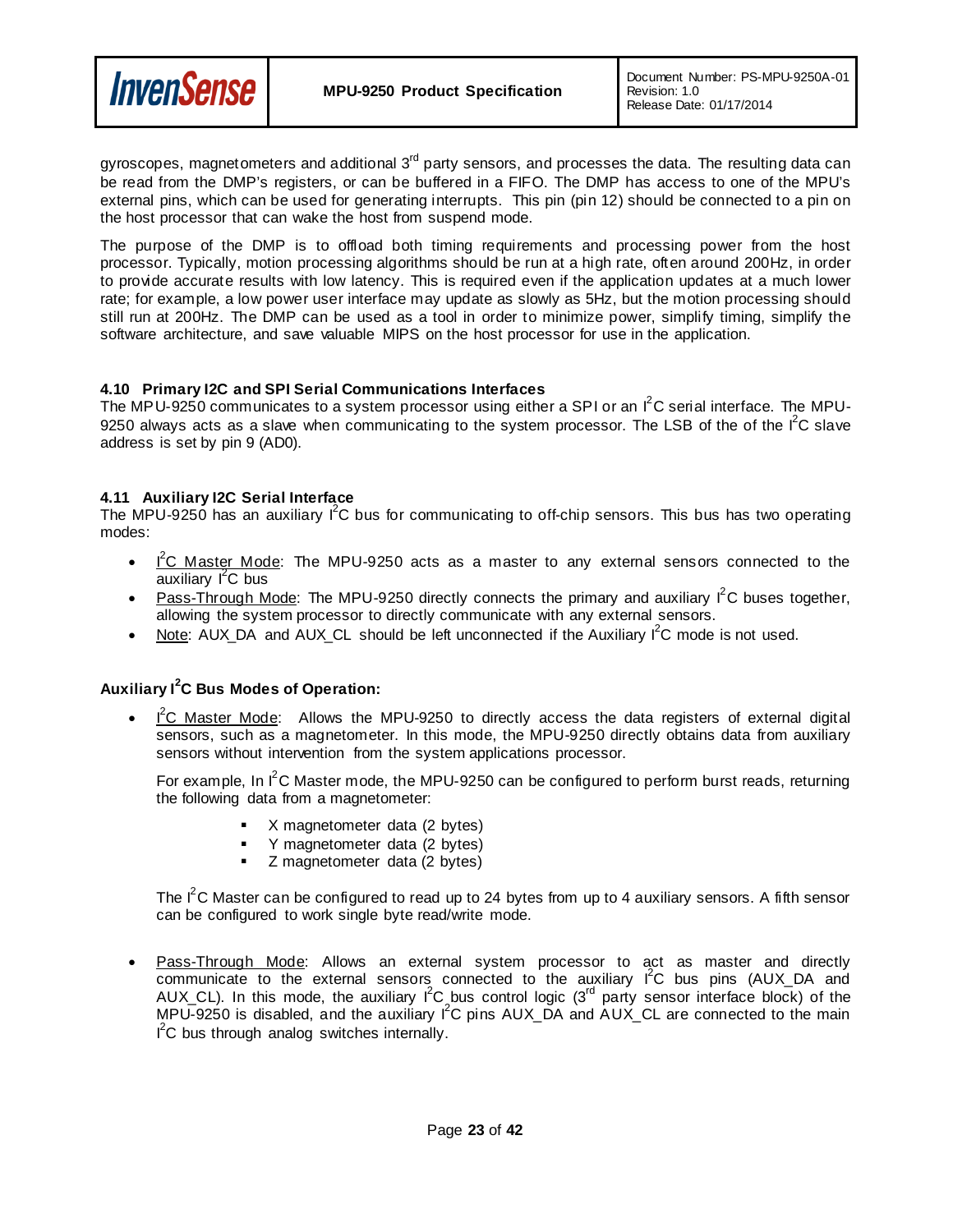

Pass-Through mode is useful for configuring the external sensors, or for keeping the MPU-9250 in a low-power mode when only the external sensors are used. In this mode, the system processor can still access MPU-9250 data through the  $I^2C$  interface.

Pass-Through mode is also used to access the AK8963 magnetometer directly from the host. In this configuration the slave address for the AK8963 is 0X0C or 12 decimal.

## **Auxiliary I<sup>2</sup> C Bus IO Logic Levels**

**InvenSense** 

For MPU-9250, the logic level of the auxiliary  $I^2C$  bus is VDDIO. For further information regarding the MPU-9250 logic levels, please refer to Section 10.2.

#### <span id="page-23-0"></span>**4.12 Self-Test**

Please refer to the register map document for more details on self-test.

Self-test allows for the testing of the mechanical and electrical portions of the sensors. The self-test for each measurement axis can be activated by means of the gyroscope and accelerometer self-test registers (registers 13 to 16).

When the self-test is activated, the electronics cause the sensors to be actuated and produce an output signal. The output signal is used to observe the self-test response.

The self-test response is defined as follows:

Self-test response = Sensor output with self-test enabled – Sensor output without self-test enabled

When the value of the self-test response is within the appropriate limits, the part has passed self-test. When the self-test response exceeds the appropriate values, the part is deemed to have failed self-test. It is recommended to use InvenSense MotionApps software for executing self-test. Further details, including the self-test limits are included in the MPU-9250 Self-Test applications note available from InvenSense.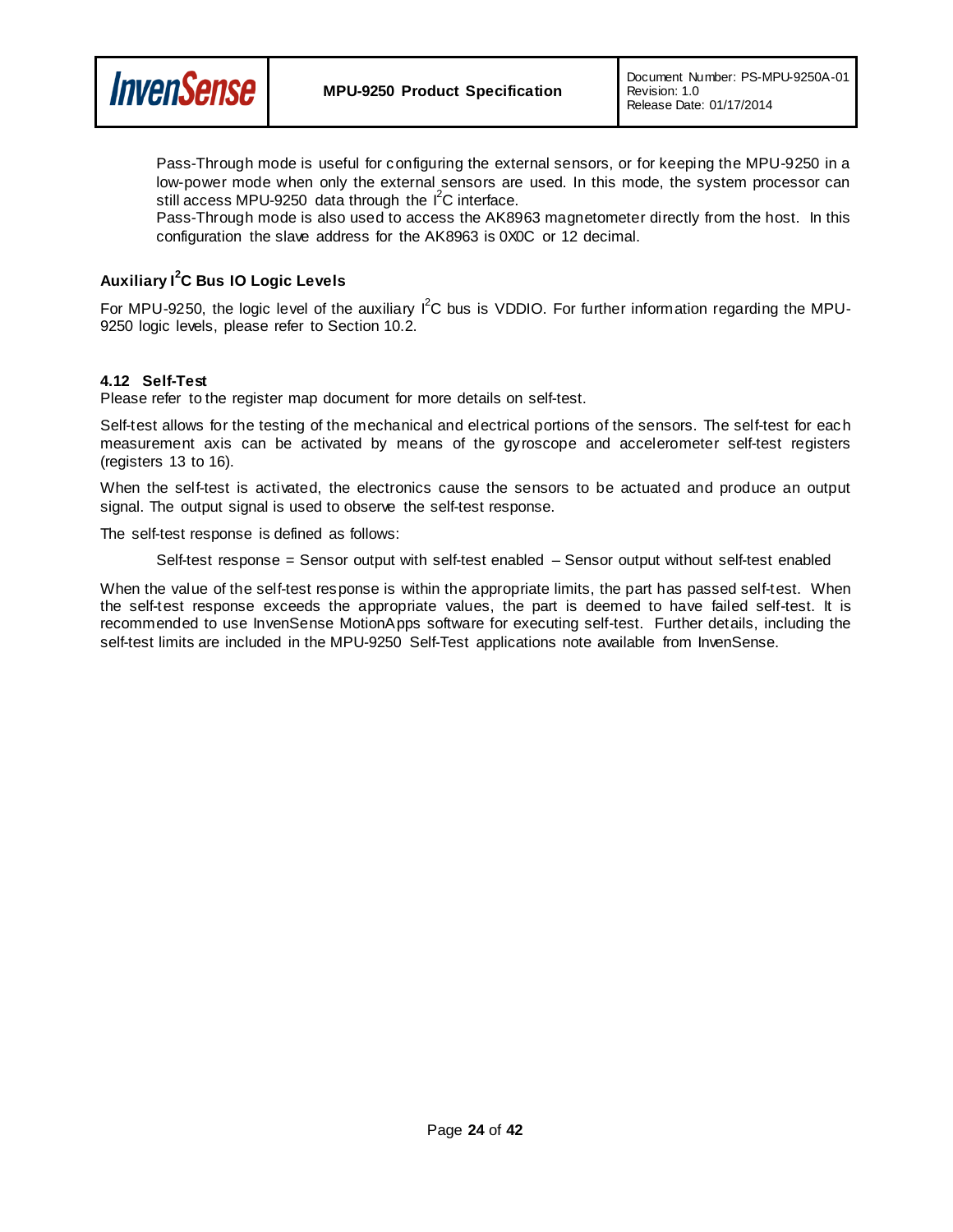

#### <span id="page-24-0"></span>**4.13 MPU-9250 Solution Using I2C Interface**

In the figure below, the system processor is an I<sup>2</sup>C master to the MPU-9250. In addition, the MPU-9250 is an I<sup>2</sup>C master to the optional external 3<sup>rd</sup> party sensor. The MPU-9250 has limited capabilities as an I<sup>2</sup>C Master, and depends on the system processor to manage the initial configuration of any auxiliary sensors. The MPU-9250 has an interface bypass multiplexer, which connects the system processor  $\mathsf{I}^2\mathsf{C}$  bus (SDA and SCL) directly to the auxiliary sensor  $I^2C$  bus (AUX\_DA and AUX\_CL).

Once the auxiliary sensors have been configured by the system processor, the interface bypass multiplexer should be disabled so that the MPU-9250 auxiliary  $I^2C$  master can take control of the sensor  $I^2C$  bus and gather data from the auxiliary sensors. The INT pin should be connected to a GPIO on the system processor that can wake the system from suspend mode.

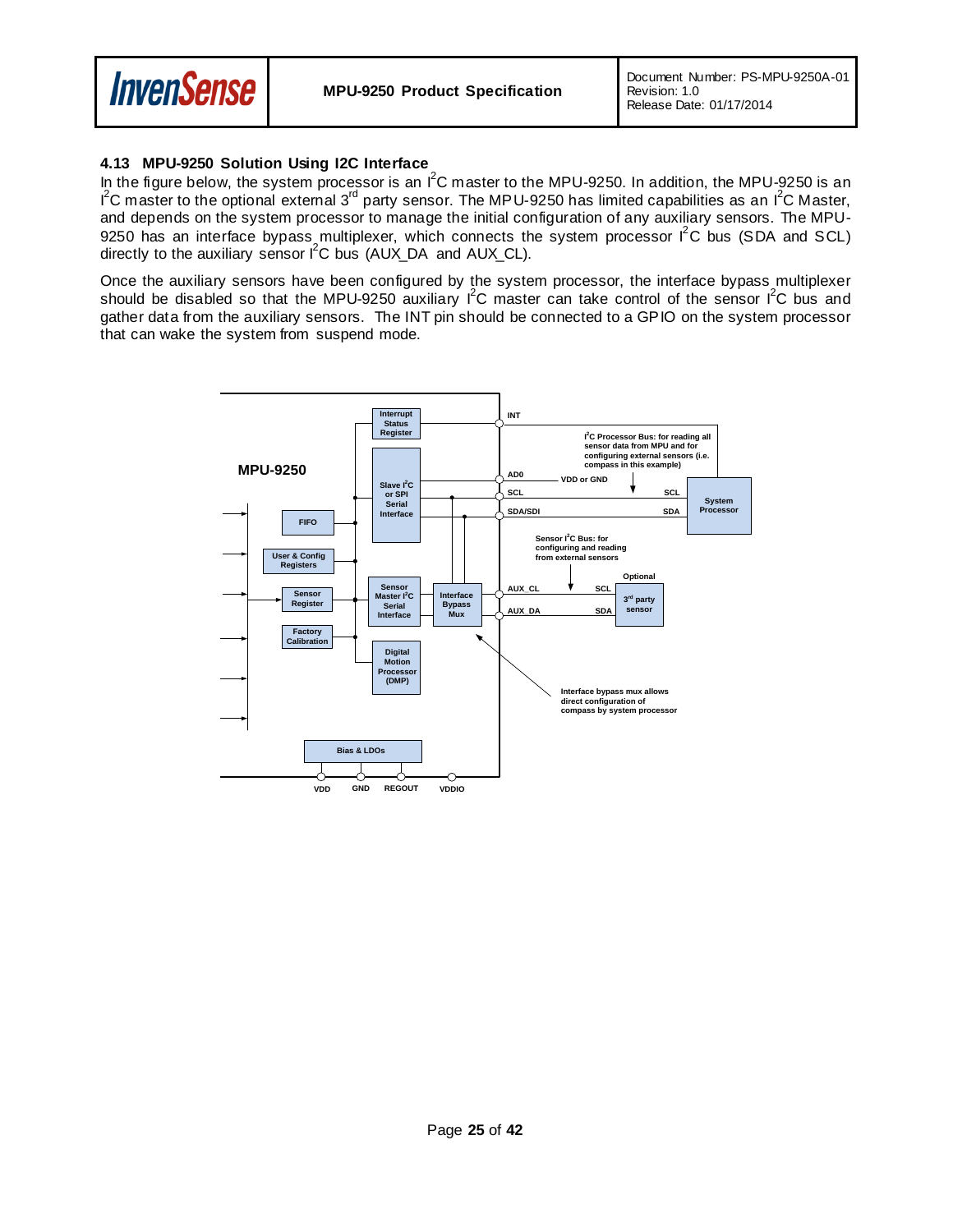

#### <span id="page-25-0"></span>**4.14 MPU-9250 Solution Using SPI Interface**

In the figure below, the system processor is a SPI master to the MPU-9250. The CS, SDO, SCLK, and SDI signals are used for SPI communications. Because these SPI pins are shared with the I<sup>2</sup>C slave pins, the system processor cannot access the auxiliary I<sup>2</sup>C bus through the interface bypass multiplexer, which connects the processor  $1^2C$  interface pins to the sensor  $1^2C$  interface pins.

Since the MPU-9250 has limited capabilities as an  $I^2C$  Master, and depends on the system processor to manage the initial configuration of any auxiliary sensors, another method must be used for programming the sensors on the auxiliary sensor  $I^2C$  bus (AUX\_DA and AUX\_CL).

When using SPI communications between the MPU-9250 and the system processor, configuration of devices on the auxiliary I<sup>2</sup>C sensor bus can be achieved by using I<sup>2</sup>C Slaves 0-4 to perform read and write transactions on any device and register on the auxiliary  $I^2C$  bus. The  $I^2C$  Slave 4 interface can be used to perform only single byte read and write transactions.

Once the external sensors have been configured, the MPU-9250 can perform single or multi-byte reads using the sensor I<sup>2</sup>C bus. The read results from the Slave 0-3 controllers can be written to the FIFO buffer as well as to the external sensor registers.

The INT pin should be connected to a GPIO on the system processor capable of waking the processor from suspend

For further information regarding the control of the MPU-9250's auxiliary  $I^2C$  interface, please refer to the MPU-9250 Register Map and Register Descriptions document.



#### <span id="page-25-1"></span>**4.15 Clocking**

The MPU-9250 has a flexible clocking scheme, allowing a variety of internal clock sources to be used for the internal synchronous circuitry. This synchronous circuitry includes the signal conditioning and ADCs, the DMP, and various control circuits and registers. An on-chip PLL provides flexibility in the allowable inputs for generating this clock.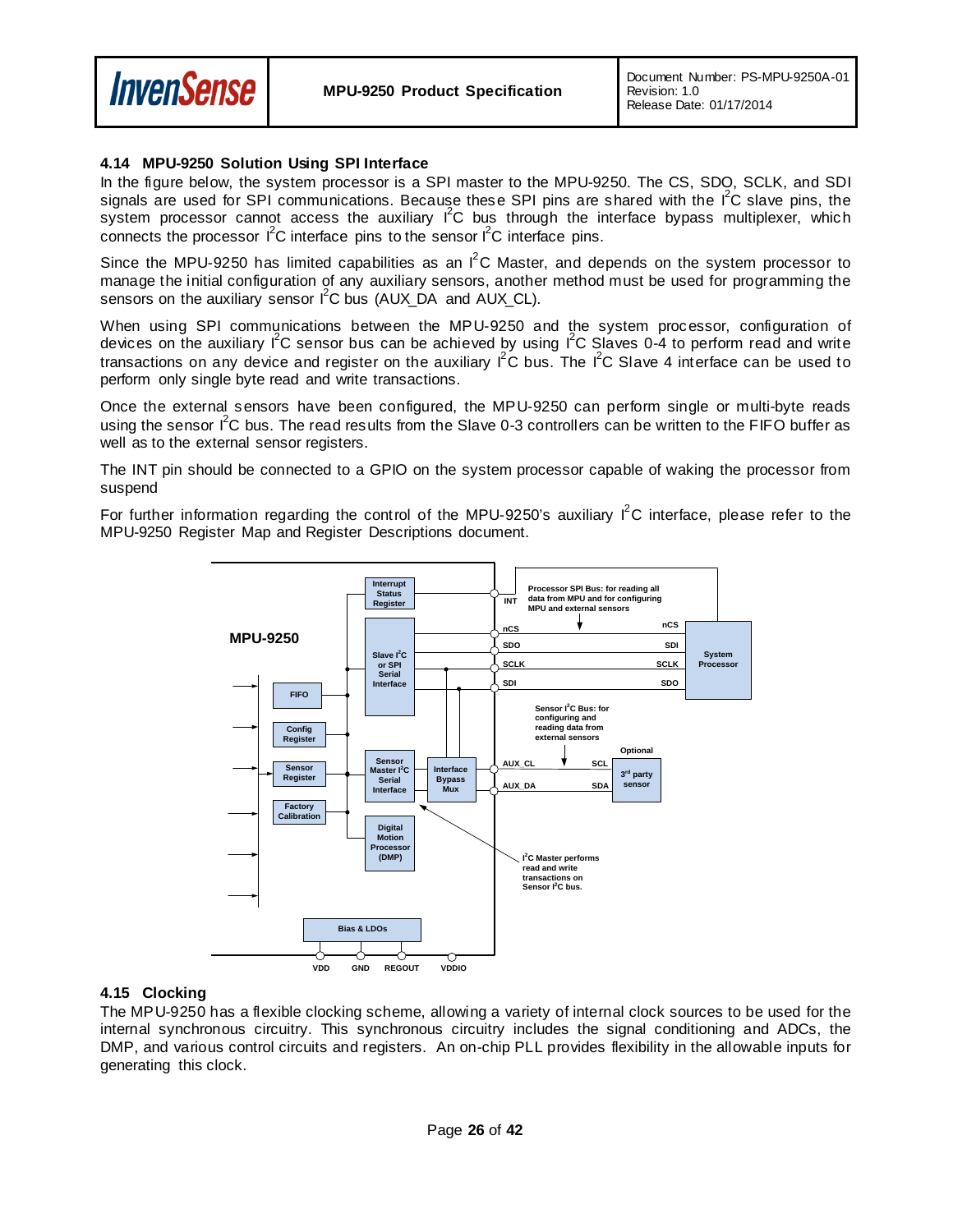



Allowable internal sources for generating the internal clock are:

- An internal relaxation oscillator
- Any of the X, Y, or Z gyros (MEMS oscillators with a variation of  $±1\%$  over temperature)

Selection of the source for generating the internal synchronous clock depends on the requirements for power consumption and clock accuracy. These requirements will most likely vary by mode of operation. For example, in one mode, where the biggest concern is power consumption, the user may wish to operate the Digital Motion Processor of the MPU-9250 to process accelerometer data, while keeping the gyros off. In this case, the internal relaxation oscillator is a good clock choice. However, in another mode, where the gyros are active, selecting the gyros as the clock source provides for a more accurate clock source.

Clock accuracy is important, since timing errors directly affect the distance and angle calculations performed by the Digital Motion Processor (and by extension, by any processor).

There are also start-up conditions to consider. When the MPU-9250 first starts up, the device uses its internal clock until programmed to operate from another source. This allows the user, for example, to wait for the MEMS oscillators to stabilize before they are selected as the clock source.

#### <span id="page-26-0"></span>**4.16 Sensor Data Registers**

The sensor data registers contain the latest gyroscope, accelerometer, magnetometer, auxiliary sensor, and temperature measurement data. They are read-only registers, and are accessed via the serial interface. Data from these registers may be read anytime.

#### <span id="page-26-1"></span>**4.17 FIFO**

The MPU-9250 contains a 512-byte FIFO register that is accessible via the Serial Interface. The FIFO configuration register determines which data is written into the FIFO. Possible choices include gyro data, accelerometer data, temperature readings, auxiliary sensor readings, and FSYNC input. A FIFO counter keeps track of how many bytes of valid data are contained in the FIFO. The FIFO register supports burst reads. The interrupt function may be used to determine when new data is available.

For further information regarding the FIFO, please refer to the MPU-9250 Register Map and Register Descriptions document.

#### <span id="page-26-2"></span>**4.18 Interrupts**

Interrupt functionality is configured via the Interrupt Configuration register. Items that are configurable include the INT pin configuration, the interrupt latching and clearing method, and triggers for the interrupt. Items that can trigger an interrupt are (1) Clock generator locked to new reference oscillator (used when switching clock sources); (2) new data is available to be read (from the FIFO and Data registers); (3) accelerometer event interrupts; and (4) the MPU-9250 did not receive an acknowledge from an auxiliary sensor on the secondary I<sup>2</sup>C bus. The interrupt status can be read from the Interrupt Status register.

The INT pin should be connected to a pin on the host processor capable of waking that processor from suspend.

For further information regarding interrupts, please refer to the MPU-9250 Register Map and Register Descriptions document.

#### <span id="page-26-3"></span>**4.19 Digital-Output Temperature Sensor**

An on-chip temperature sensor and ADC are used to measure the MPU-9250 die temperature. The readings from the ADC can be read from the FIFO or the Sensor Data registers.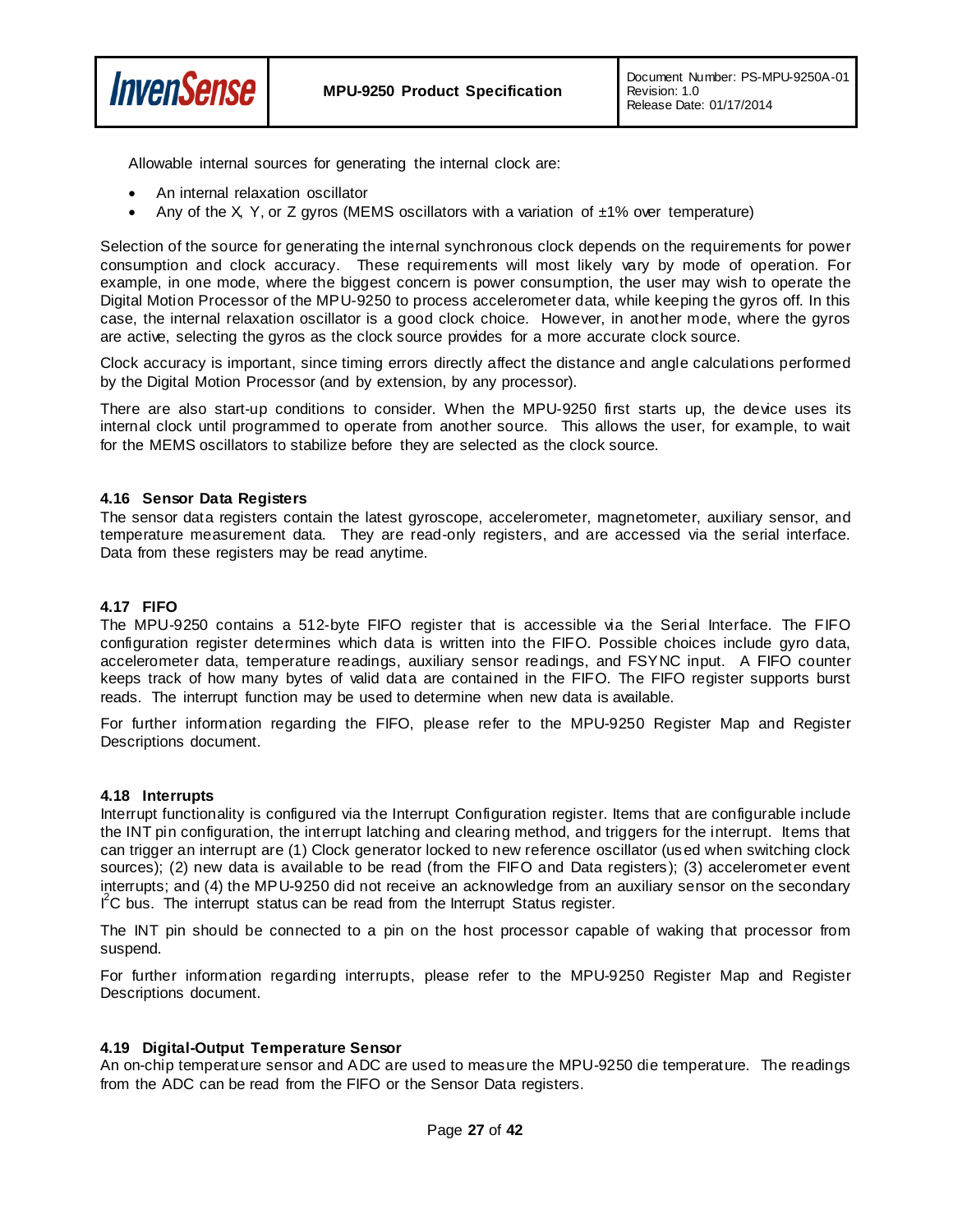

#### <span id="page-27-0"></span>**4.20 Bias and LDO**

The bias and LDO section generates the internal supply and the reference voltages and currents required by the MPU-9250. Its two inputs are an unregulated VDD and a VDDIO logic reference supply voltage. The LDO output is bypassed by a capacitor at REGOUT. For further details on the capacitor, please refer to the Bill of Materials for External Components.

#### <span id="page-27-1"></span>**4.21 Charge Pump**

An on-chip charge pump generates the high voltage required for the MEMS oscillators.

#### <span id="page-27-2"></span>**4.22 Standard Power Mode**

The following table lists the user-accessible power modes for MPU-9250.

| <b>Mode</b>    | <b>Name</b>                  | Gyro      | Accel       | <b>Magnetometer</b> | <b>DMP</b> |
|----------------|------------------------------|-----------|-------------|---------------------|------------|
| $\overline{1}$ | Sleep Mode                   | Off       | Off         | Off                 | Off        |
| 2              | Standby Mode                 | Drive On  | Off         | Off                 | Off        |
| 3              | Low-Power Accelerometer Mode | Off       | Duty-Cycled | Off                 | On or Off  |
| $\overline{4}$ | Low-Noise Accelerometer Mode | Off       | On          | Off                 | On or Off  |
| 5              | Gyroscope Mode               | <b>On</b> | Off         | Off                 | On or Off  |
| 6              | Magnetometer Mode            | Off       | Off         | On                  | On or Off  |
| $\overline{7}$ | Accel + Gyro Mode            | On.       | On          | Off                 | On or Off  |
| 8              | Accel + Magnetometer Mode    | Off       | On          | On                  | On or Off  |
| 9              | 9-Axis Mode                  | On.       | On          | On                  | On or Off  |

#### **Notes:**

1. Power consumption for individual modes can be found in Electrical Characteristics section.

#### <span id="page-27-3"></span>**4.23 Power Sequencing Requirements and Power on Reset**

During power up and in normal operation, VDDIO must not exceed VDD. During power up, VDD and VDDIO must be monotonic ramps. As stated in Table 4, the minimum VDD rise time is 0.1ms and the maximum rise time is 100 ms. Valid gyroscope data is available 35 ms (typical) after VDD has risen to its final voltage from a cold start and valid accelerometer data is available 30 ms (typical) after VDD has risen to its final voltage assuming a 1ms VDD ramp from cold start. Magnetometer data is valid 7.3ms (typical) after VDD has risen to its final voltage value from a cold start.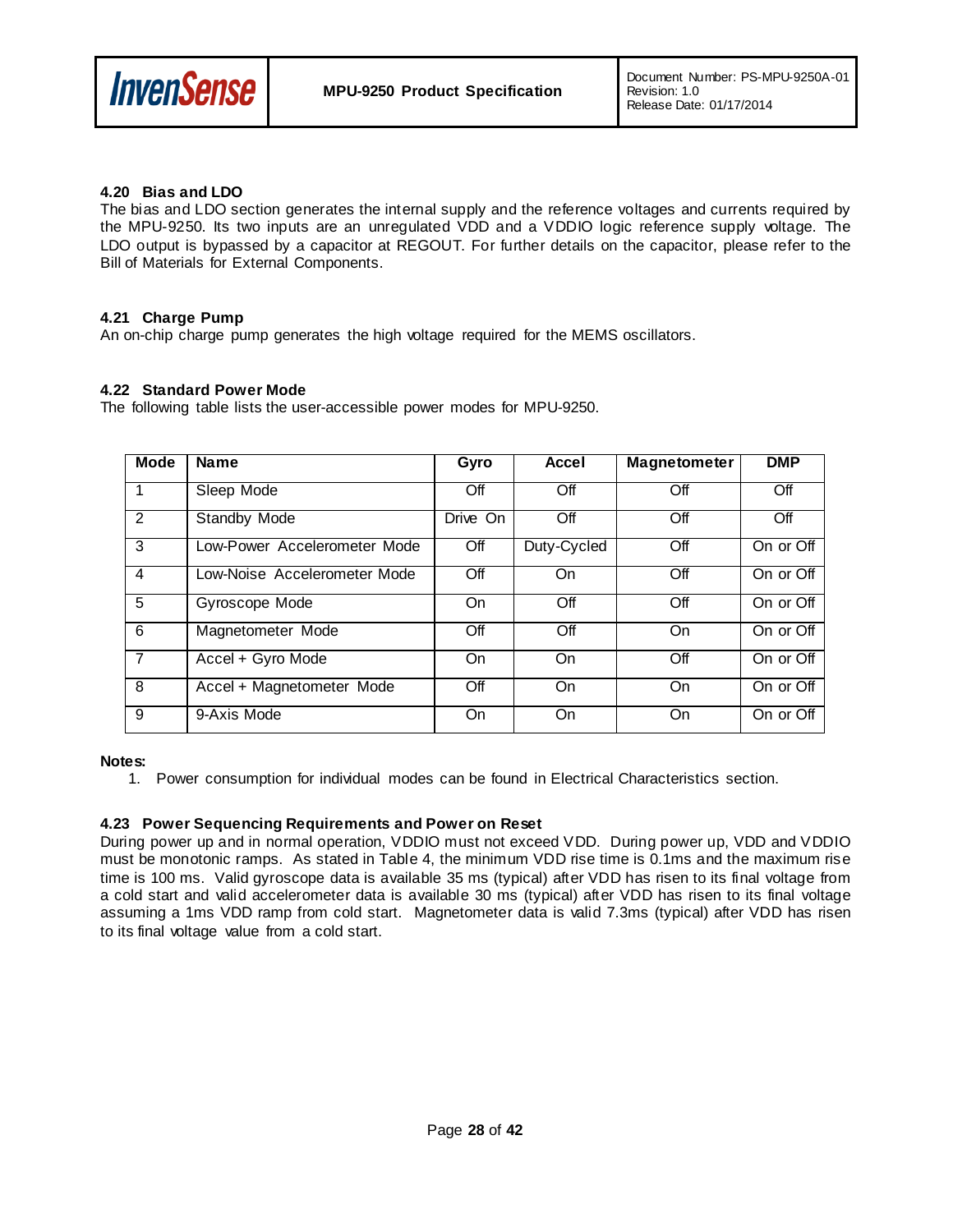

## <span id="page-28-0"></span>**5 Advanced Hardware Features**

The MPU-9250 includes advanced hardware features that can be enabled and disabled through simple hardware register settings. The advanced hardware features are not initially enabled after device power up. These features must be individually enabled and configured. These advanced hardware features enable the following motion-based functions without using an external microprocessor:

- Low Power Quaternion (3-Axis Gyro & 6-Axis Gyro + Accel)
- Android Orientation (A low-power implementation of Android's screen rotation algorithm)
- Tap (detects the tap gesture)
- Pedometer
- Significant Motion Detection

To ensure significant motion detection can operate properly, the INT pin should be connected to a GPIO pin on the host processor that can wake that processor from suspend mode.

**Note:** Android Orientation is compliant to the Ice Cream Sandwich definition of the function.

For further details on advanced hardware features please refer to the MPU-9250 Register Map.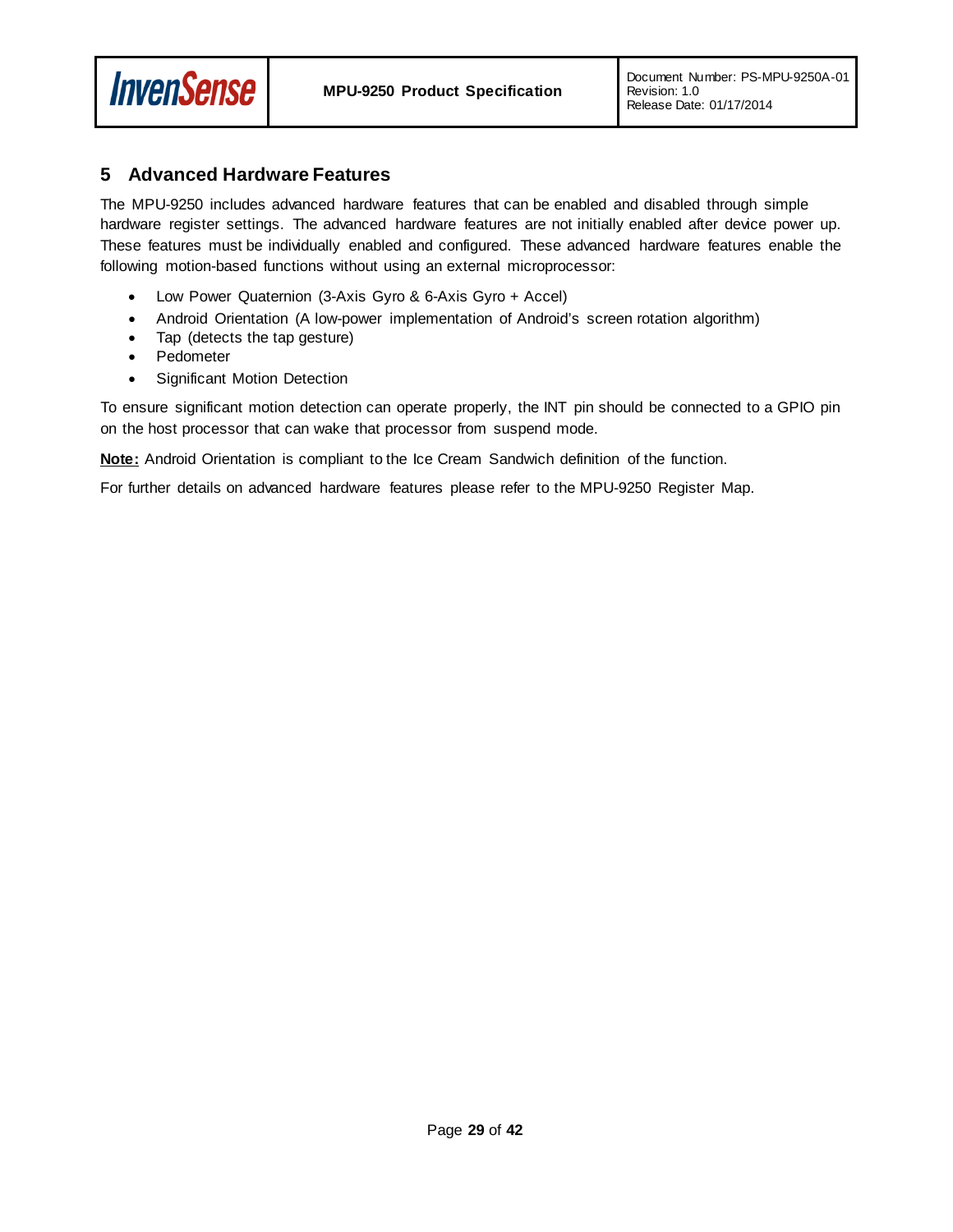

## <span id="page-29-0"></span>**6 Programmable Interrupts**

The MPU-9250 has a programmable interrupt system which can generate an interrupt signal on the INT pin. Status flags indicate the source of an interrupt. Interrupt sources may be enabled and disabled individually.

#### **Table of Interrupt Sources**

| <b>Interrupt Name</b>                                   | <b>Module</b>           |
|---------------------------------------------------------|-------------------------|
| <b>Motion Detection</b>                                 | Motion                  |
| FIFO Overflow                                           | <b>FIFO</b>             |
| Data Ready                                              | <b>Sensor Registers</b> |
| I <sup>2</sup> C Master errors: Lost Arbitration, NACKs | I <sup>2</sup> C Master |
| $\mathsf{f}^2\mathsf{C}$ Slave 4                        | I <sup>2</sup> C Master |

For information regarding the interrupt enable/disable registers and flag registers, please refer to the MPU-9250 Register Map and Register Descriptions document. Some interrupt sources are explained below.

#### <span id="page-29-1"></span>**6.1 Wake-on-Motion Interrupt**

The MPU-9250 provides motion detection capability. A qualifying motion sample is one where the high passed sample from any axis has an absolute value exceeding a user-programmable threshold. The following flowchart explains how to configure the Wake-on-Motion Interrupt. For further details on individual registers, please refer to the MPU-9250 Registers Map and Registers Description document.

In order to properly enable motion interrupts, the INT pin should be connected to a GPIO on the system processor that is capable of waking up the system processor.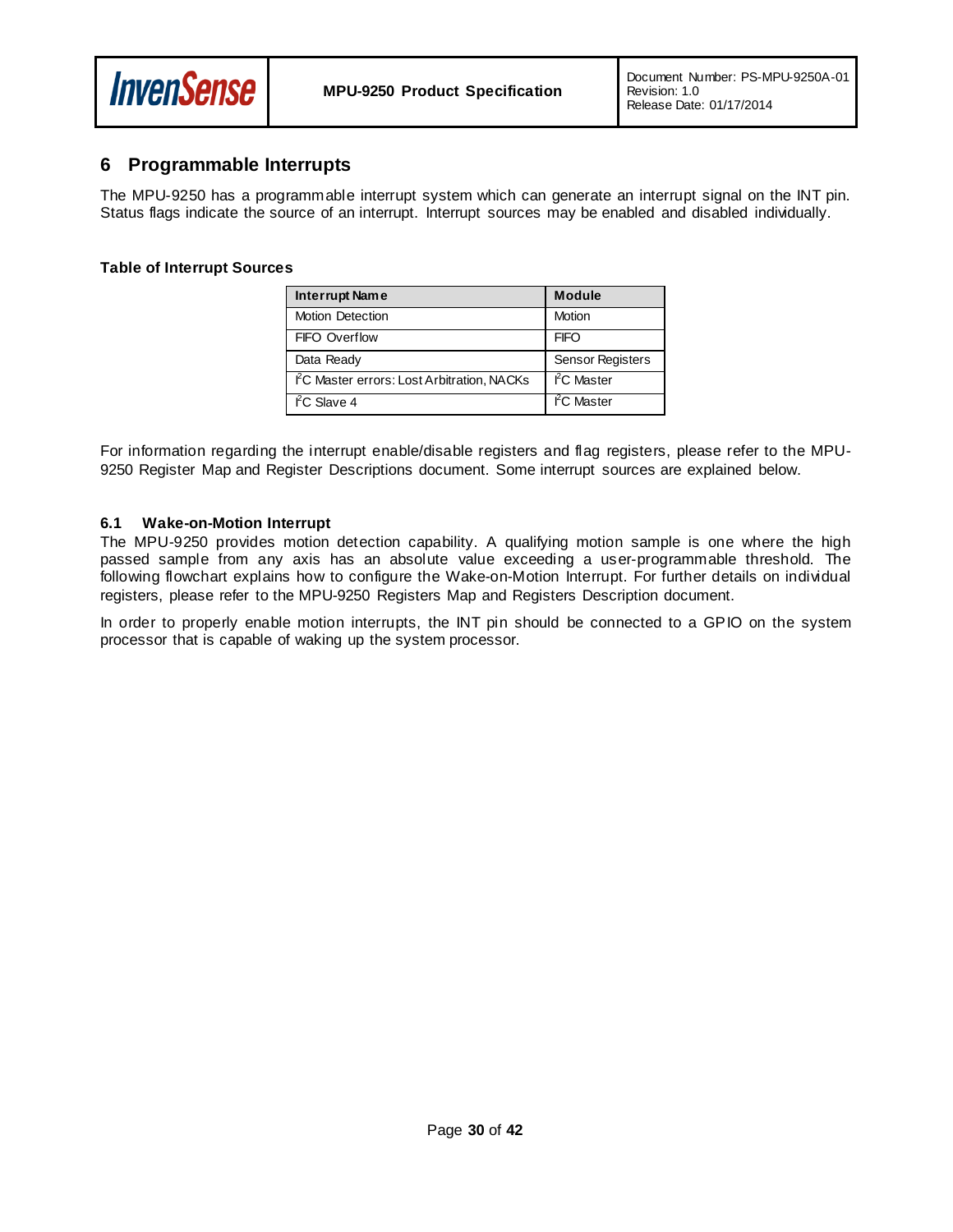



**Figure 3. Wake-on-Motion Interrupt Configuration**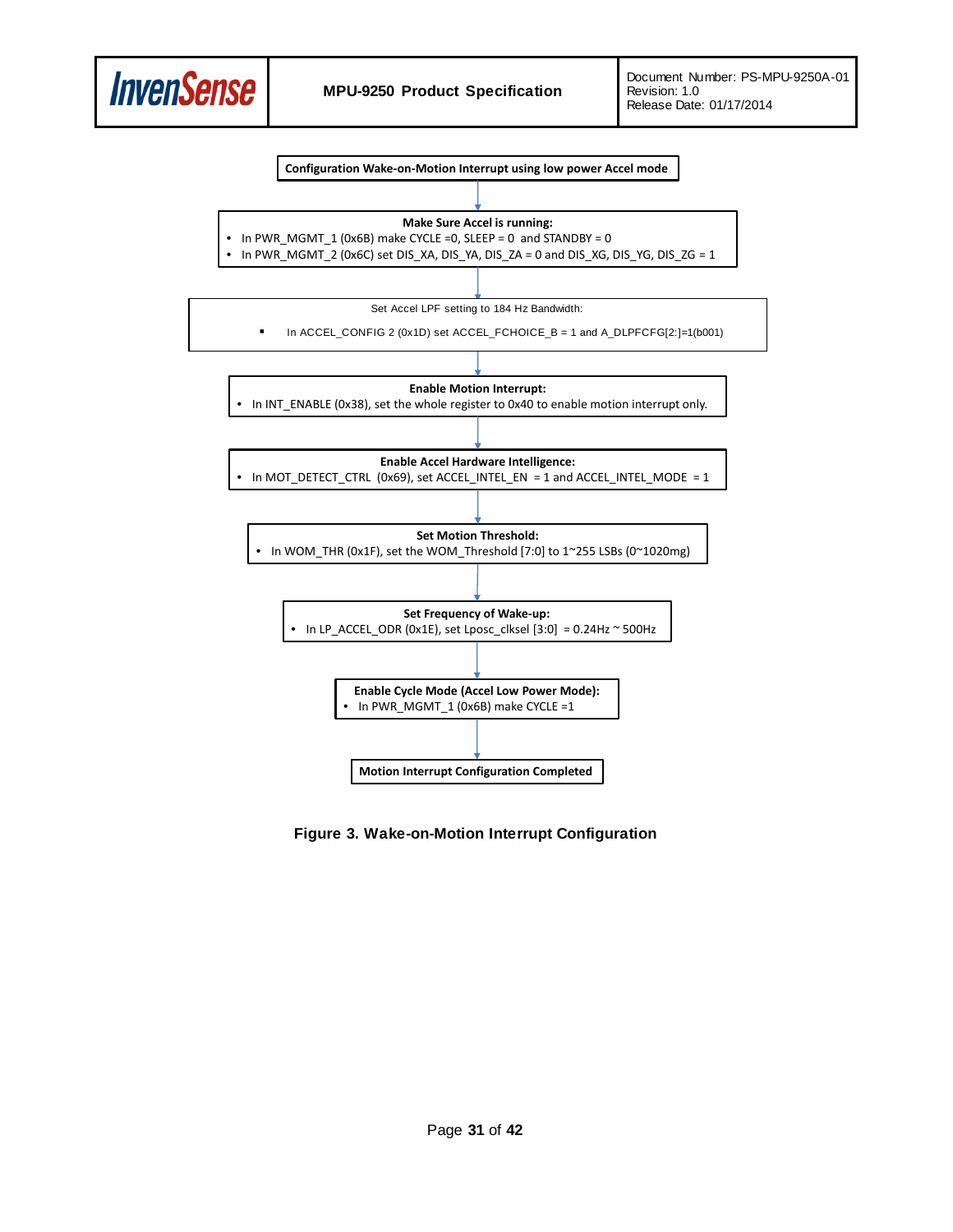

## <span id="page-31-0"></span>**7 Digital Interface**

#### <span id="page-31-1"></span>**7.1 I2C and SPI Serial Interfaces**

The internal registers and memory of the MPU-9250 can be accessed using either  $I^2C$  at 400 kHz or SPI at 1MHz. SPI operates in four-wire mode.

#### **Serial Interface**

| <b>Pin Number</b> | Pin Name     | <b>Pin Description</b>                                   |
|-------------------|--------------|----------------------------------------------------------|
| 8                 | <b>VDDIO</b> | Digital VO supply voltage.                               |
| 9                 | ADO / SDO    | FC Slave Address LSB (AD0); SPI serial data output (SDO) |
| 23                | SCL / SCLK   | FC serial clock (SCL); SPI serial clock (SCLK)           |
| 24                | SDA / SDI    | FC serial data (SDA); SPI serial data input (SDI)        |

#### **Note:**

To prevent switching into  $I^2C$  mode when using SPI, the  $I^2C$  interface should be disabled by setting the *I2C\_IF\_DIS* configuration bit. Setting this bit should be performed immediately after waiting for the time specified by the "Start-Up Time for Register Read/Write" in Section 6.3.

For further information regarding the *I2C\_IF\_DIS* bit, please refer to the MPU-9250 Register Map and Register Descriptions document.

#### <span id="page-31-2"></span>**7.2 I2C Interface**

 $I^2C$  is a two-wire interface comprised of the signals serial data (SDA) and serial clock (SCL). In general, the lines are open-drain and bi-directional. In a generalized  $I^2C$  interface implementation, attached devices can be a master or a slave. The master device puts the slave address on the bus, and the slave device with the matching address acknowledges the master.

The MPU-9250 always operates as a slave device when communicating to the system processor, which thus acts as the master. SDA and SCL lines typically need pull-up resistors to VDD. The maximum bus speed is 400 kHz.

The slave address of the MPU-9250 is b110100X which is 7 bits long. The LSB bit of the 7 bit address is determined by the logic level on pin AD0. This allows two MPU-9250s to be connected to the same  $I^2C$  bus. When used in this configuration, the address of the one of the devices should be b1101000 (pin AD0 is logic low) and the address of the other should be b1101001 (pin AD0 is logic high).

#### <span id="page-31-3"></span>**7.3 I2C Communications Protocol**

#### *START (S) and STOP (P) Conditions*

Communication on the  $I^2C$  bus starts when the master puts the START condition (S) on the bus, which is defined as a HIGH-to-LOW transition of the SDA line while SCL line is HIGH (see figure below). The bus is considered to be busy until the master puts a STOP condition (P) on the bus, which is defined as a LOW to HIGH transition on the SDA line while SCL is HIGH (see figure below).

Additionally, the bus remains busy if a repeated START (Sr) is generated instead of a STOP condition.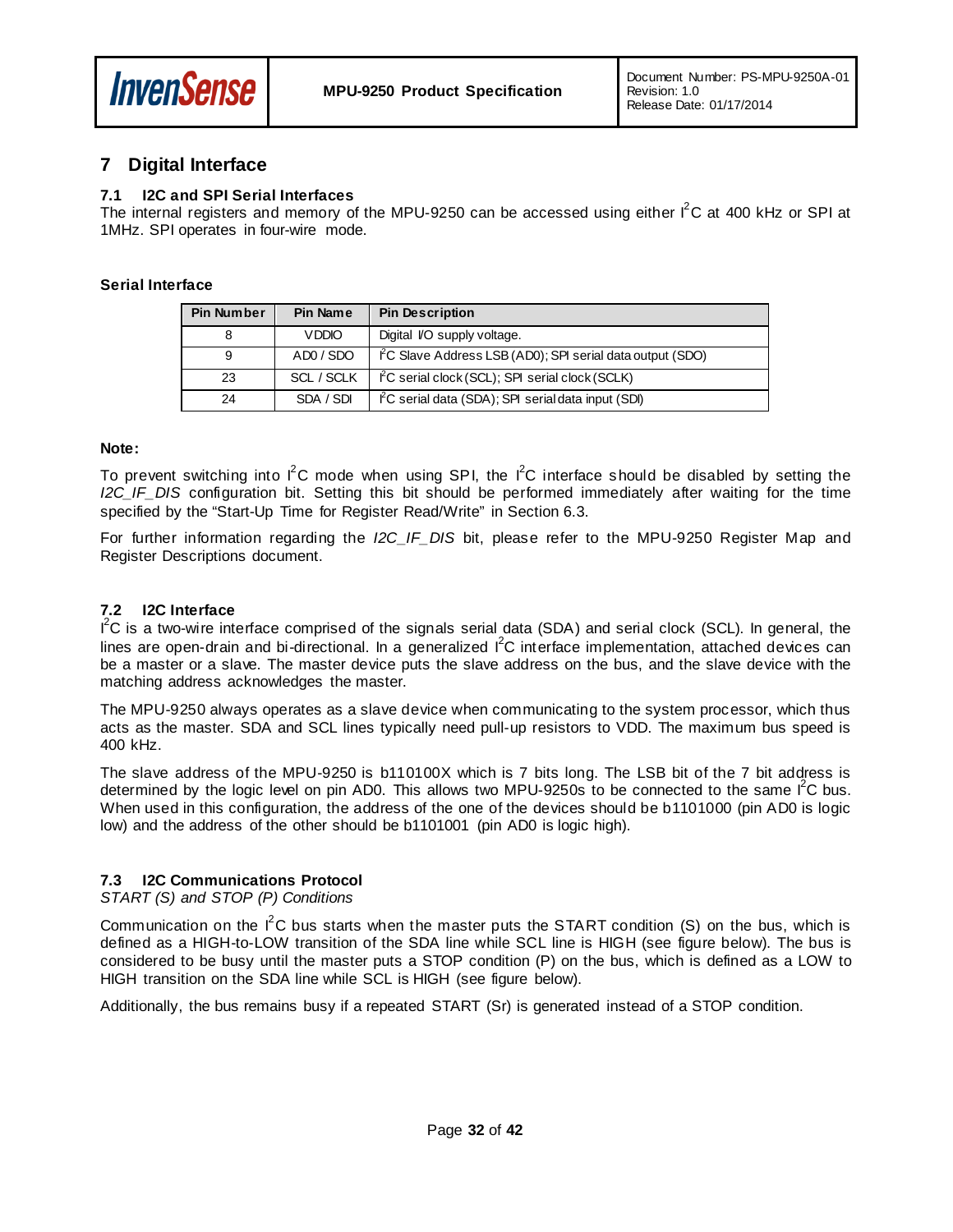

#### **START and STOP Conditions**

#### *Data Format / Acknowledge*

 $I^2C$  data bytes are defined to be 8-bits long. There is no restriction to the number of bytes transmitted per data transfer. Each byte transferred must be followed by an acknowledge (ACK) signal. The clock for the acknowledge signal is generated by the master, while the receiver generates the actual acknowledge signal by pulling down SDA and holding it low during the HIGH portion of the acknowledge clock pulse.

If a slave is busy and cannot transmit or receive another byte of data until some other task has been performed, it can hold SCL LOW, thus forcing the master into a wait state. Normal data transfer resumes when the slave is ready, and releases the clock line (refer to the following figure).



**Acknowledge on the I<sup>2</sup> C Bus**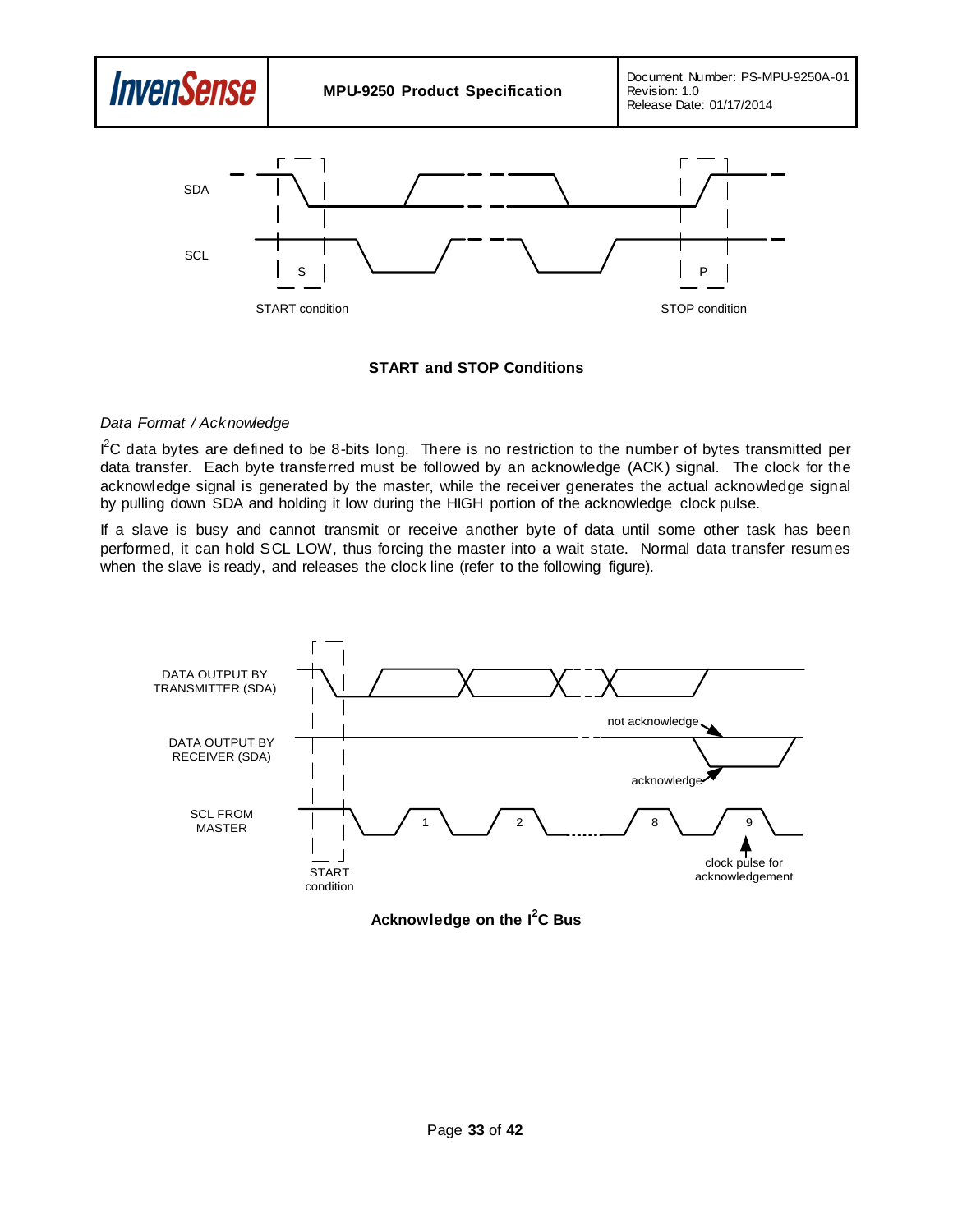

#### *Communications*

After beginning communications with the START condition (S), the master sends a 7-bit slave address followed by an  $8<sup>th</sup>$  bit, the read/write bit. The read/write bit indicates whether the master is receiving data from or is writing to the slave device. Then, the master releases the SDA line and waits for the acknowledge signal (ACK) from the slave device. Each byte transferred must be followed by an acknowledge bit. To acknowledge, the slave device pulls the SDA line LOW and keeps it LOW for the high period of the SCL line. Data transmission is always terminated by the master with a STOP condition (P), thus freeing the communications line. However, the master can generate a repeated START condition (Sr), and address another slave without first generating a STOP condition (P). A LOW to HIGH transition on the SDA line while SCL is HIGH defines the stop condition. All SDA changes should take place when SCL is low, with the exception of start and stop conditions.



**Complete I<sup>2</sup> C Data Transfer**

To write the internal MPU-9250 registers, the master transmits the start condition (S), followed by the  $I^2C$ address and the write bit (0). At the 9<sup>th</sup> clock cycle (when the clock is high), the MPU-9250 acknowledges the transfer. Then the master puts the register address (RA) on the bus. After the MPU-9250 acknowledges the reception of the register address, the master puts the register data onto the bus. This is followed by the ACK signal, and data transfer may be concluded by the stop condition (P). To write multiple bytes after the last ACK signal, the master can continue outputting data rather than transmitting a stop signal. In this case, the MPU-9250 automatically increments the register address and loads the data to the appropriate register. The following figures show single and two-byte write sequences.

#### *Single-Byte Write Sequence*

| Master   S | $AD+W$ |            | <b>RA</b> |            | <b>DATA</b> |     |  |
|------------|--------|------------|-----------|------------|-------------|-----|--|
| Slave      |        | <b>ACK</b> |           | <b>ACK</b> |             | ACK |  |

#### *Burst Write Sequence*

| Master | S | AD+W |            | RA |            | <b>DATA</b> |            | <b>DATA</b> |            | D |
|--------|---|------|------------|----|------------|-------------|------------|-------------|------------|---|
| Slave  |   |      | <b>ACK</b> |    | <b>ACK</b> |             | <b>ACK</b> |             | <b>ACK</b> |   |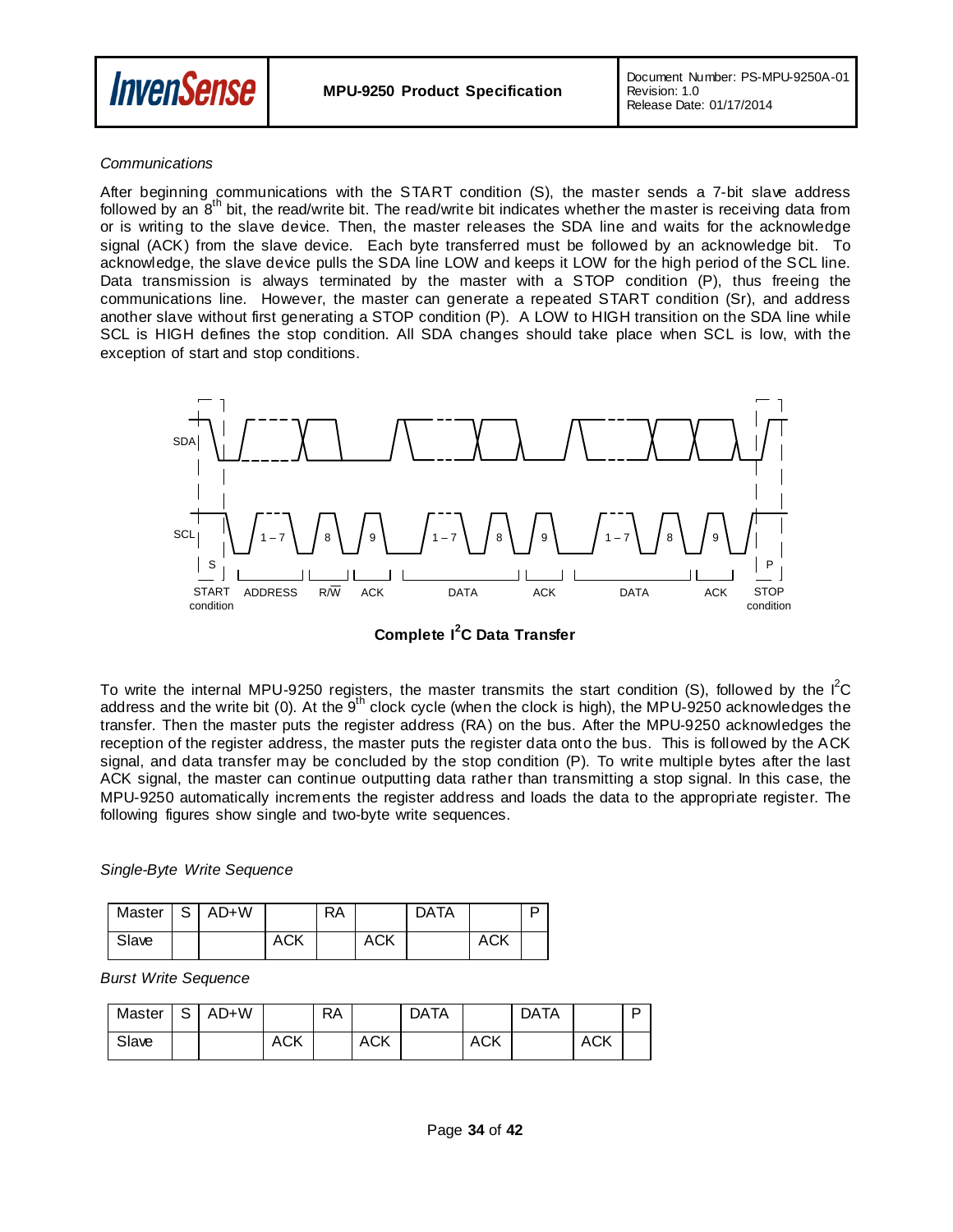

To read the internal MPU-9250 registers, the master sends a start condition, followed by the  $I^2C$  address and a write bit, and then the register address that is going to be read. Upon receiving the ACK signal from the MPU-9250, the master transmits a start signal followed by the slave address and read bit. As a result, the MPU-9250 sends an ACK signal and the data. The communication ends with a not acknowledge (NACK) signal and a stop bit from master. The NACK condition is defined such that the SDA line remains high at the 9<sup>th</sup> clock cycle. The following figures show single and two-byte read sequences.

#### *Single-Byte Read Sequence*

| Master | S. | AD+W |     | RA |     | $\sim$<br>১ | $AD+R$ |     |             | <b>NACK</b> | D |
|--------|----|------|-----|----|-----|-------------|--------|-----|-------------|-------------|---|
| Slave  |    |      | ACK |    | ACK |             |        | ACK | <b>DATA</b> |             |   |

*Burst Read Sequence*

| Master | $\sim$<br>ು | AD+W |            | <b>RA</b> |            | $\sim$ | $AD+R$ |            |      | <b>ACK</b> |             | <b>NACK</b> | D |
|--------|-------------|------|------------|-----------|------------|--------|--------|------------|------|------------|-------------|-------------|---|
| Slave  |             |      | <b>ACK</b> |           | <b>ACK</b> |        |        | <b>ACK</b> | DATA |            | <b>DATA</b> |             |   |

#### <span id="page-34-0"></span>**7.4 I2C Terms**

| <b>Signal</b> | <b>Description</b>                                                                  |
|---------------|-------------------------------------------------------------------------------------|
| S             | Start Condition: SDA goes from high to low while SCL is high                        |
| AD.           | Slave $I^2C$ address                                                                |
| W             | Write bit (0)                                                                       |
| R.            | Read bit (1)                                                                        |
| <b>ACK</b>    | Acknowledge: SDA line is low while the SCL line is high at the<br>$9th$ clock cycle |
| <b>NACK</b>   | Not-Acknowledge: SDA line stays high at the 9 <sup>th</sup> clock cycle             |
| <b>RA</b>     | MPU-9250 internal register address                                                  |
| <b>DATA</b>   | Transmit or received data                                                           |
| P             | Stop condition: SDA going from low to high while SCL is high                        |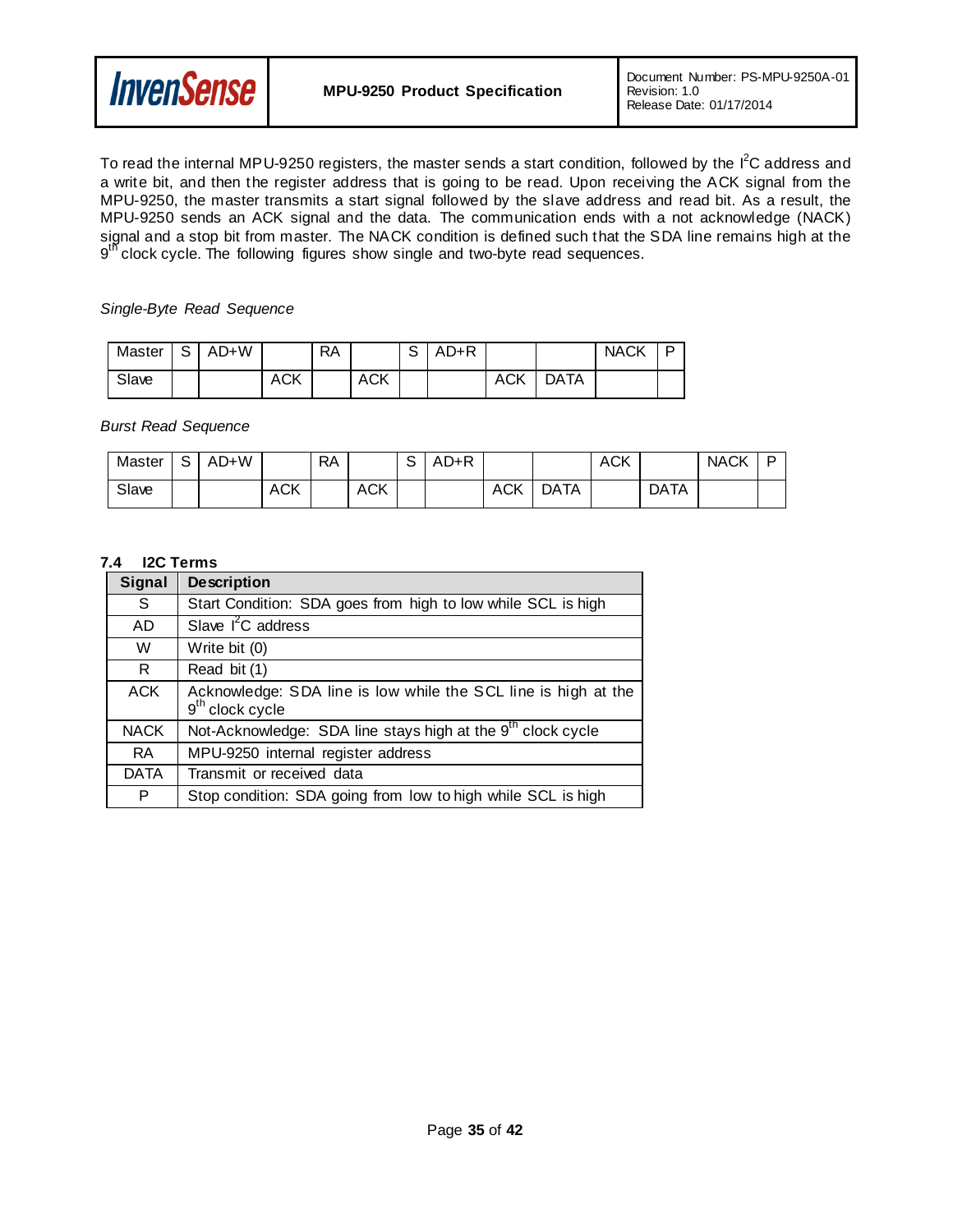

#### <span id="page-35-0"></span>**7.5 SPI Interface**

SPI is a 4-wire synchronous serial interface that uses two control lines and two data lines. The MPU-9250 always operates as a Slave device during standard Master-Slave SPI operation.

With respect to the Master, the Serial Clock output (SCLK), the Serial Data Output (SDO) and the Serial Data Input (SDI) are shared among the Slave devices. Each SPI slave device requires its own Chip Select (CS) line from the master.

CS goes low (active) at the start of transmission and goes back high (inactive) at the end. Only one CS line is active at a time, ensuring that only one slave is selected at any given time. The CS lines of the nonselected slave devices are held high, causing their SDO lines to remain in a high-impedance (high-z) state so that they do not interfere with any active devices.

#### *SPI Operational Features*

- 1. Data is delivered MSB first and LSB last
- 2. Data is latched on the rising edge of SCLK
- 3. Data should be transitioned on the falling edge of SCLK
- 4. The maximum frequency of SCLK is 1MHz
- 5. SPI read and write operations are completed in 16 or more clock cycles (two or more bytes). The first byte contains the SPI Address, and the following byte(s) contain(s) the SPI data. The first bit of the first byte contains the Read/Write bit and indicates the Read (1) or Write (0) operation. The following 7 bits contain the Register Address. In cases of multiple-byte Read/Writes, data is two or more bytes:

| <b>SPI Address format</b> |  |
|---------------------------|--|
|---------------------------|--|

| <b>MSB</b> |    |    |    |    |    | _SB . |
|------------|----|----|----|----|----|-------|
| R/W        | A6 | A5 | A4 | A3 | A2 |       |

*SPI Data format*

| 5н |    |    |    |                |    | ∣ SR |
|----|----|----|----|----------------|----|------|
|    | ገና | D5 | ٦4 | D <sub>3</sub> | ነን | λſ   |

6. Supports Single or Burst Read/Writes.



**Typical SPI Master / Slave Configuration**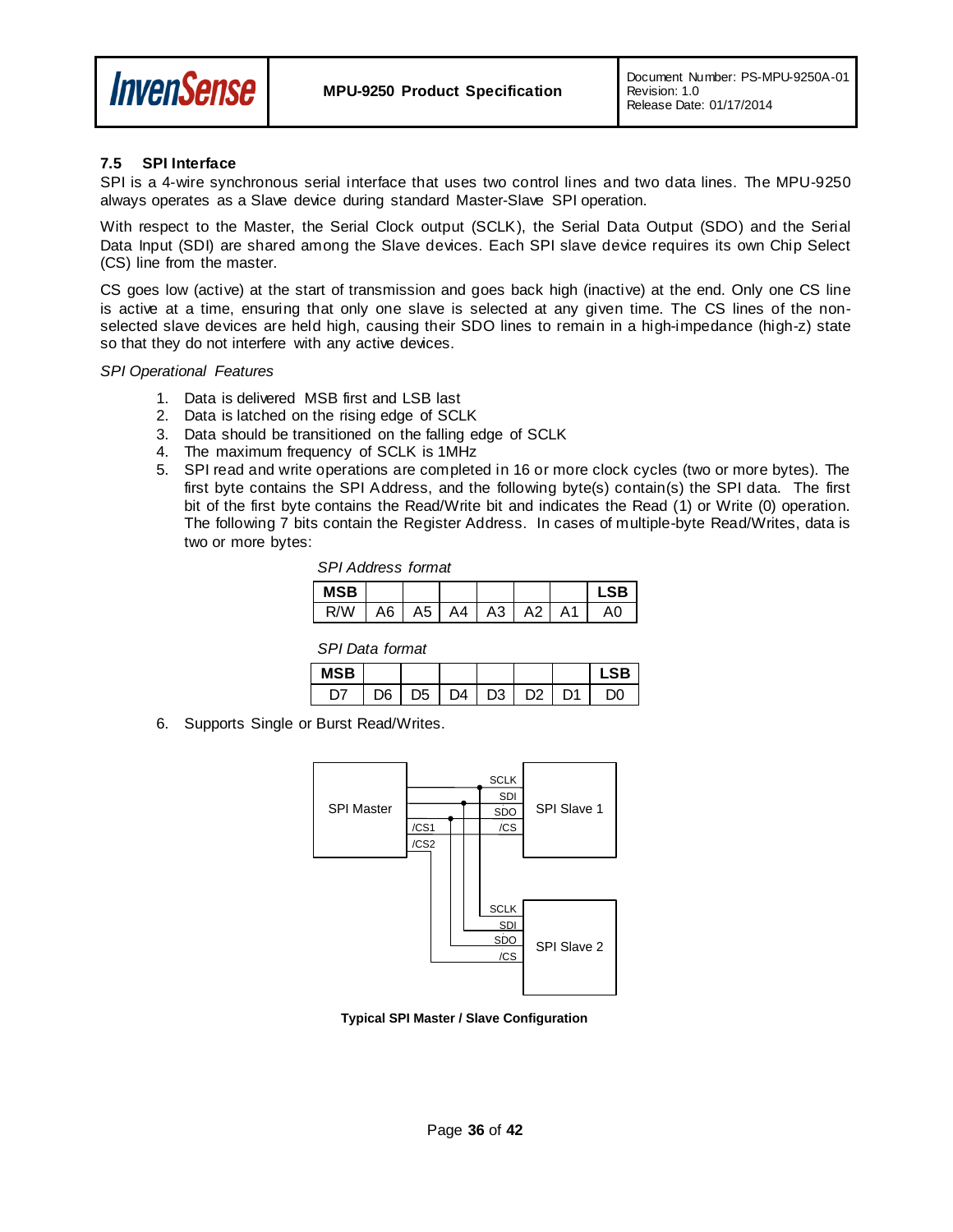

## <span id="page-36-0"></span>**8 Serial Interface Considerations**

#### <span id="page-36-1"></span>**8.1 MPU-9250 Supported Interfaces**

The MPU-9250 supports  $I^2C$  communications on both its primary (microprocessor) serial interface and its auxiliary interface.

The MPU-9250's I/O logic levels are set to be VDDIO.

The figure below depicts a sample circuit of MPU-9250 with a third party sensor attached to the auxiliary  $I^2C$ bus. It shows the relevant logic levels and voltage connections.

Note: Actual configuration will depend on the auxiliary sensors used.



**I/O Levels and Connections**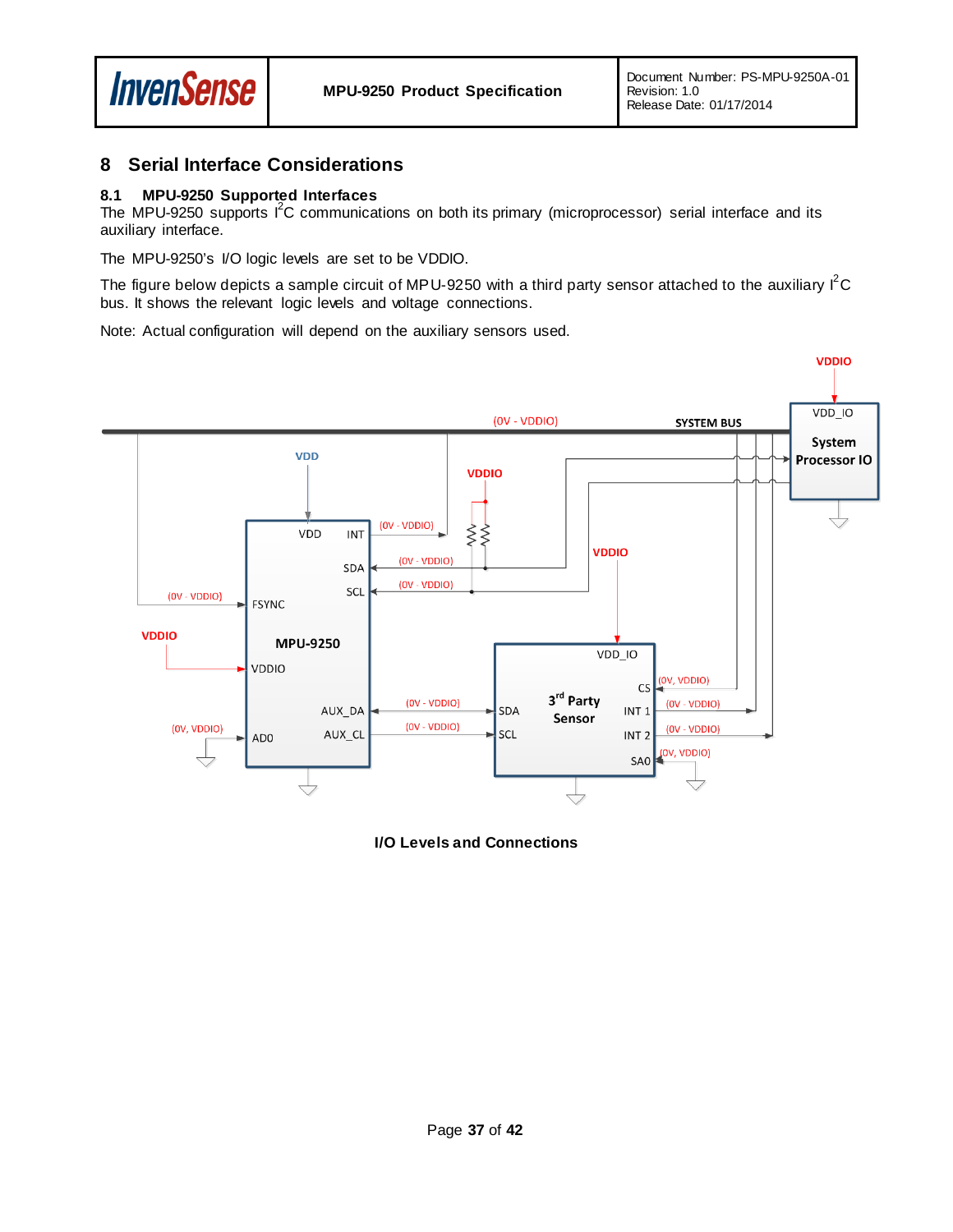

## <span id="page-37-0"></span>**9 Assembly**

This section provides general guidelines for assembling InvenSense Micro Electro-Mechanical Systems (MEMS) devices packaged in quad flat no-lead package (QFN) surface mount integrated circuits.

#### <span id="page-37-1"></span>**9.1 Orientation of Axes**

The diagram below shows the orientation of the axes of sensitivity and the polarity of rotation. Note the pin 1 identifier (•) in the figure.



**Figure 4. Orientation of Axes of Sensitivity and Polarity of Rotation for Accelerometer and Gyroscope**



#### **Figure 5. Orientation of Axes of Sensitivity for Compass**

#### <span id="page-37-2"></span>**9.2 Package Dimensions**

24 Lead QFN (3x3x1) mm NiPdAu Lead-frame finish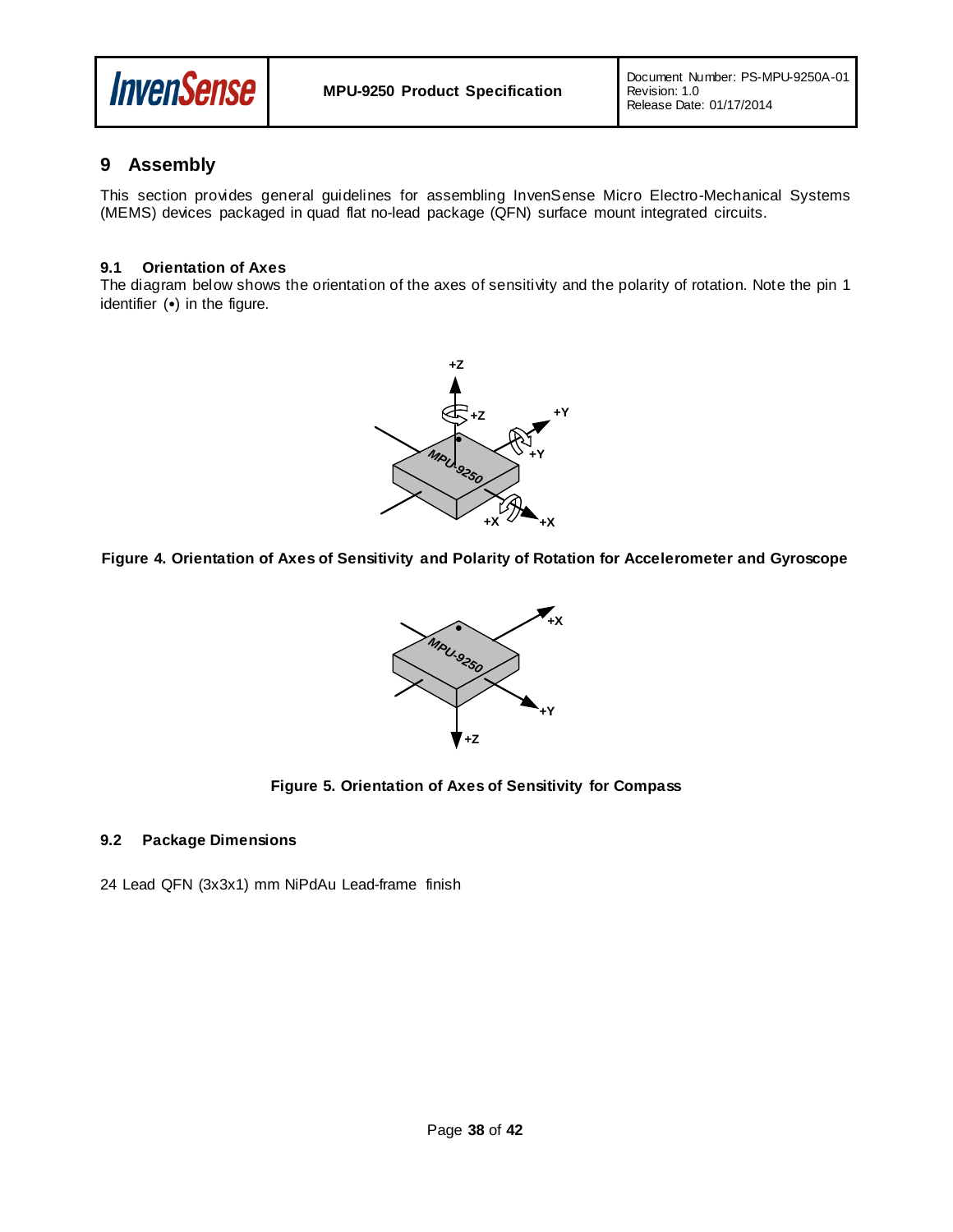









|                |                                          | <b>DIMENSIONS IN</b><br><b>MILLIMETERS</b> |            |            |
|----------------|------------------------------------------|--------------------------------------------|------------|------------|
| <b>SYMBOLS</b> | <b>DESCRIPTION</b>                       | <b>MIN</b>                                 | <b>NOM</b> | <b>MAX</b> |
| A              | Package thickness                        | 0.95                                       | 1.00       | 1.05       |
| A1             | Lead finger (pad) seating height         | 0.00                                       | 0.02       | 0.05       |
| b              | Lead finger (pad) width                  | 0.15                                       | 0.20       | 0.25       |
| C              | Lead frame (pad) height                  | ---                                        | 0.15 REF   |            |
| D              | Package width                            | 2.90                                       | 3.00       | 3.10       |
| D <sub>2</sub> | Exposed pad width                        | 1.65                                       | 1.70       | 1.75       |
| Е              | Package length                           | 2.90                                       | 3.00       | 3.10       |
| E2             | Exposed pad length                       | 1.49                                       | 1.54       | 1.59       |
| e              | Lead finger-finger (pad-pad) pitch       | ---                                        | 0.40       | ---        |
| $f(e-b)$       | Lead-lead (Pad-Pad) space                | 0.15                                       | 0.20       | 0.25       |
| Κ              | Lead (pad) to Exposed Pad Space          | ---                                        | 0.35 REF   |            |
|                | Lead (pad) length                        | 0.25                                       | 0.30       | 0.35       |
| R              | Lead (pad) corner radius                 | 0.075                                      | <b>REF</b> |            |
|                | Corner lead (pad) outer radius to corner |                                            |            |            |
| s              | lead outer radius                        |                                            | 0.25 REF   |            |
| y              |                                          | 0.00                                       |            | 0.075      |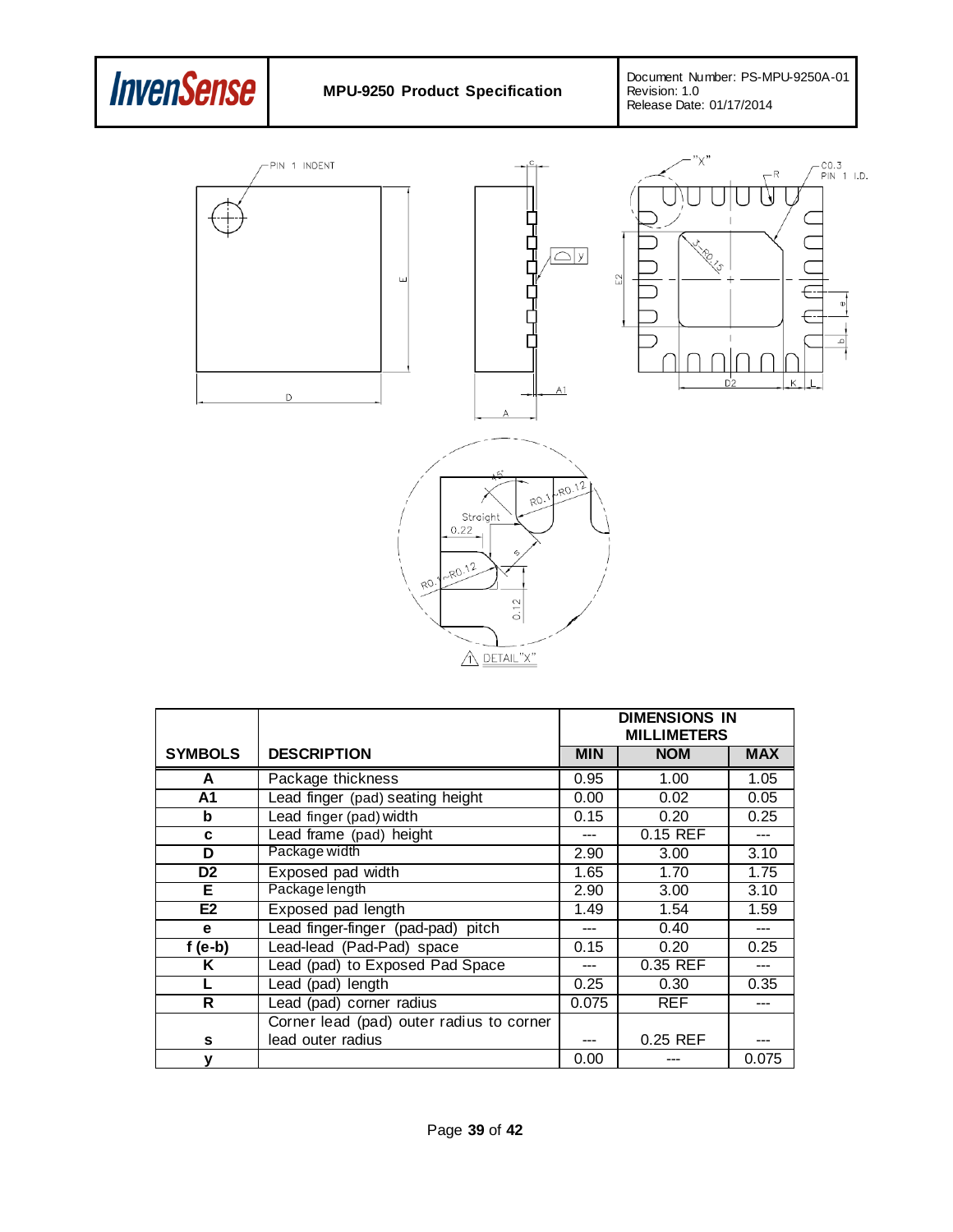

# <span id="page-39-0"></span>**10 Part Number Package Marking**

The part number package marking for MPU-9250 devices is summarized below:

| <b>Part Number</b> | <b>Part Number Package Marking</b> |
|--------------------|------------------------------------|
| MPU-9250           | MP92                               |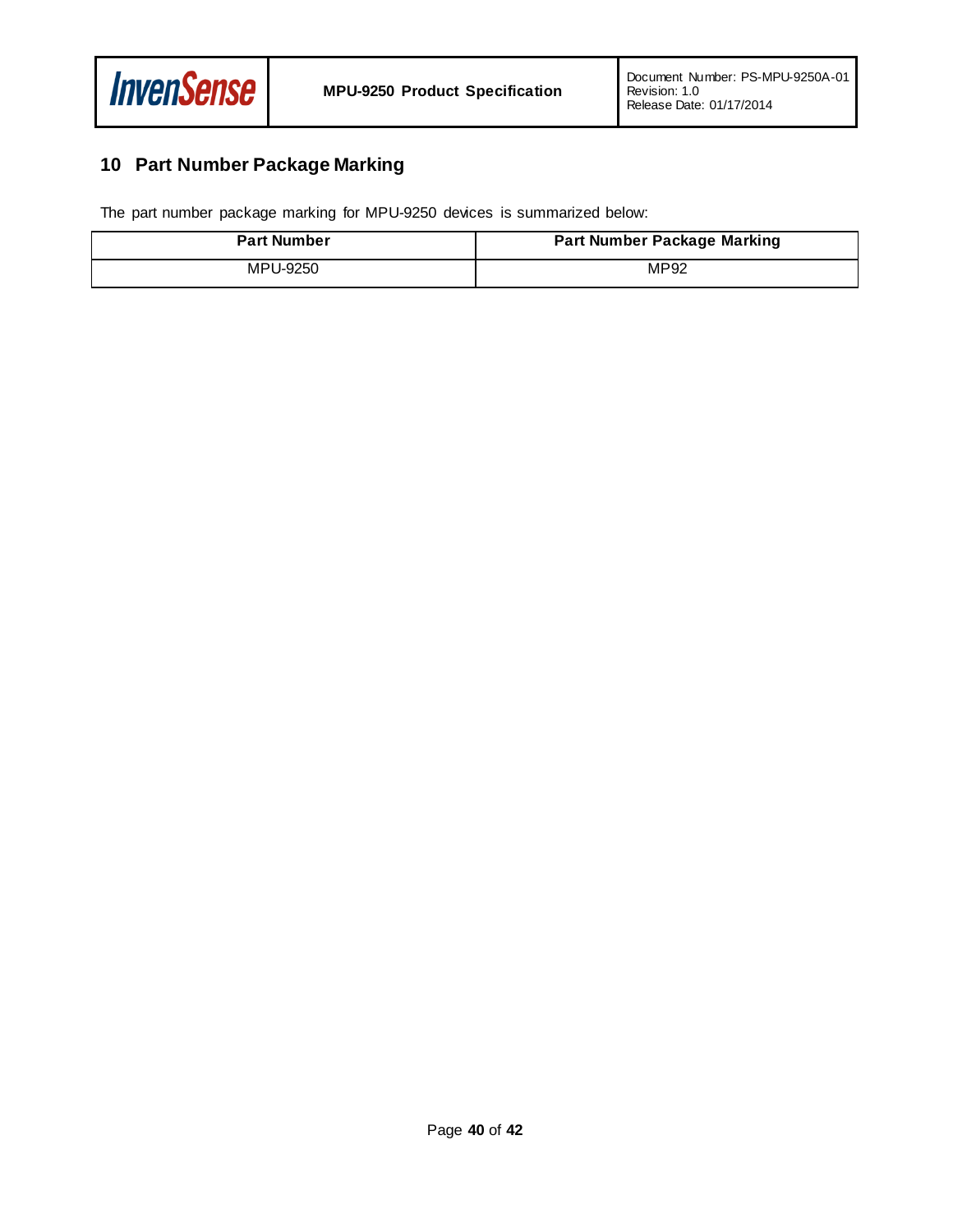

## <span id="page-40-0"></span>**11 Reliability**

#### <span id="page-40-1"></span>**11.1 Qualification Test Policy**

InvenSense's products complete a Qualification Test Plan before being released to production. The Qualification Test Plan for the MPU-9250 followed the JEDEC JESD 47I Standard, "Stress-Test-Driven Qualification of Integrated Circuits," with the individual tests described below.

#### <span id="page-40-2"></span>**11.2 Qualification Test Plan**

#### **Accelerated Life Tests**

| <b>TEST</b>                                             | <b>Method/Condition</b>                                                                         | Lot<br>Quantity | <b>Sample</b><br>/ Lot | Acc $\prime$<br><b>Reject</b><br><b>Criteria</b> |
|---------------------------------------------------------|-------------------------------------------------------------------------------------------------|-----------------|------------------------|--------------------------------------------------|
| (HTOL/LFR)<br>High Temperature Operating Life           | JEDEC JESD22-A108D<br>Dynamic, 3.63V biased, Tj>125°C<br>[read-points: 168, 500, 1000 hours]    | 3               | 77                     | (0/1)                                            |
| (HAST)<br>Highly Accelerated Stress Test <sup>(1)</sup> | JEDEC JESD22-A118A<br>Condition A, 130°C, 85%RH, 33.3 psia., unbiased<br>[read-point: 96 hours] | 3               | 77                     | (0/1)                                            |
| (HTS)<br>High Temperature Storage Life                  | JEDEC JESD22-A103D<br>Condition A, 125°C Non-Bias Bake<br>[read-points: 168, 500, 1000 hours]   | 3               | 77                     | (0/1)                                            |

#### **Device Component Level Tests**

| <b>TEST</b>                                  | <b>Method/Condition</b>                                                                                                            | Lot<br>Quantity | <b>Sample</b><br>/ Lot | Acc/<br><b>Reject</b><br><b>Criteria</b> |
|----------------------------------------------|------------------------------------------------------------------------------------------------------------------------------------|-----------------|------------------------|------------------------------------------|
| (ESD-HBM)<br>ESD-Human Body Model            | JEDEC JS-001-2012<br>(2KV)                                                                                                         |                 | 3                      | (0/1)                                    |
| (ESD-MM)<br><b>ESD-Machine Model</b>         | JEDEC JESD22-A115C<br>(250V)                                                                                                       | 1               | 3                      | (0/1)                                    |
| (ESD-CDM)<br><b>ESD-Charged Device Model</b> | JEDEC JESD22-C101E<br>(500V)                                                                                                       | 1               | 3                      | (0/1)                                    |
| (LU)<br>Latch Up                             | JEDEC JESD-78D<br>Class II(2), $125^{\circ}$ C; $\pm$ 100mA<br>1.5X Vdd Over-voltage                                               |                 | 6                      | (0/1)                                    |
| (MS)<br><b>Mechanical Shock</b>              | JEDEC JESD22-B104C, Mil-Std-883,<br>Method<br>2002.5 Cond. E, 10,000g's, 0.2ms,<br>$\pm$ X, Y, Z – 6 directions, 5 times/direction | 3               | 5                      | (0/1)                                    |
| (VIB)<br>Vibration                           | JEDEC JESD22-B103B<br>Variable Frequency (random), Cond. B, 5-500Hz,<br>$X, Y, Z - 4$ times/direction                              |                 | 5                      | (0/1)                                    |
| (TC)<br>Temperature Cycling <sup>(1)</sup>   | JEDEC JESD22-A104D<br>Condition G [-40 $^{\circ}$ C to +125 $^{\circ}$ C], Soak Mode 2 [5']<br>[read-Point: 1000 cycles]           | 3               | 77                     | (0/1)                                    |

(1) Tests are preceded by MSL3 Preconditioning in accordance with JEDEC JESD22-A113F